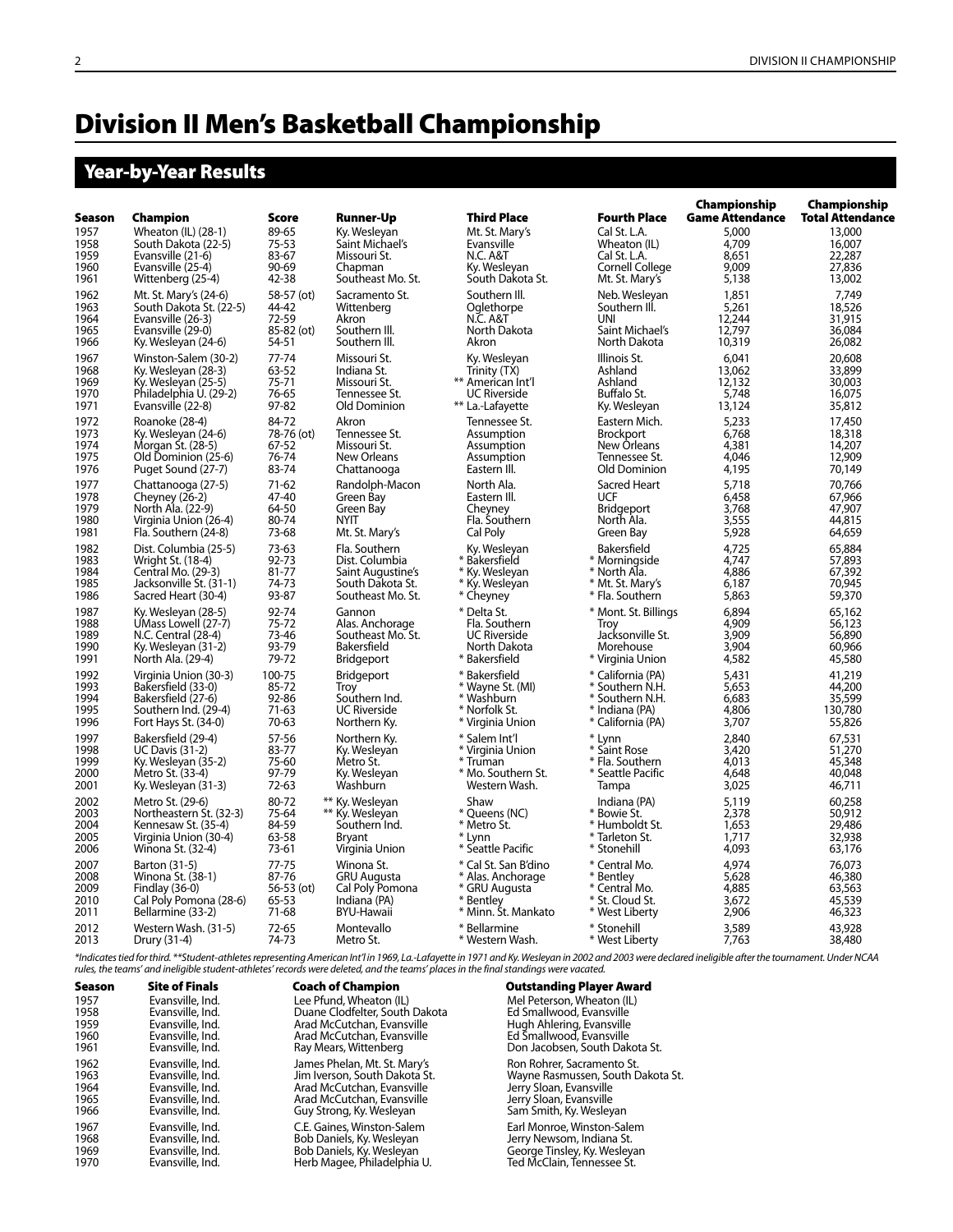#### DIVISION II CHAMPIONSHIP 3

| Season | <b>Site of Finals</b> |
|--------|-----------------------|
| 1971   | Evansville, Ind.      |
| 1972   | Evansville, Ind.      |
| 1973   | Evansville, Ind.      |
| 1974   | Evansville, Ind.      |
| 1975   | Evansville, Ind.      |
| 1976   | Evansville, Ind.      |
| 1977   | Springfield, Mass.    |
| 1978   | Springfield, Mo.      |
| 1979   | Springfield, Mo.      |
| 1980   | Springfield, Mass.    |
| 1981   | Springfield, Mass.    |
| 1982   | Springfield, Mass.    |
| 1983   | Springfield, Mass.    |
| 1984   | Springfield, Mass.    |
| 1985   | Springfield, Mass.    |
| 1986   | Springfield, Mass.    |
| 1987   | Springfield, Mass.    |
| 1988   | Springfield, Mass.    |
| 1989   | Springfield, Mass.    |
| 1990   | Springfield, Mass.    |
| 1991   | Springfield, Mass.    |
| 1992   | Springfield, Mass.    |
| 1993   | Springfield, Mass.    |
| 1994   | Springfield, Mass.    |
| 1995   | Louisville, Ky.       |
| 1996   | Louisville, Ky.       |
| 1997   | Louisville, Ky.       |
| 1998   | Louisville, Ky.       |
| 1999   | Louisville, Ky.       |
| 2000   | Louisville, Ky.       |
| 2001   | Bakersfield, Calif.   |
| 2002   | Evansville, Ind.      |
| 2003   | Lakeland, Fla.        |
| 2004   | Bakersfield, Calif.   |
| 2005   | Grand Forks, N.D.     |
| 2006   | Springfield, Mass.    |
| 2007   | Springfield, Mass.    |
| 2008   | Springfield, Mass.    |
| 2009   | Springfield, Mass.    |
| 2010   | Springfield, Mass.    |
| 2011   | Springfield, Mass.    |
| 2012   | Highland Heights, K   |
| 2013   | Atlanta               |

Arad McCutchan, Evansville **Ind. Arad McCutchan**, Evansville 1972 Charles Moir, Roanoke<br>1972 Bob Jones, Ky. Wesleyan<br>1972 Mike Williams, Ky. Wesleyan Nathaniel Frazier, Morgan St.<br>Sonny Allen, Old Dominion Ron Shumate, Chattanooga **Nagilaan Shumate, Chattanooga** Wayne Golden, Chattanooga 1978 John Chaney, Cheyney (1978) Solomon Andrew Fields, Cheyney<br>1978 - Bill Jones, North Ala. 1979 Bill Jones, North Ala.<br>1979 Dave Robbins, Virginia Union 1970 - Keith Valentine, Virginia 1981 Springfield, Mass. Hal Wissel, Fla. Southern John Ebeling, Fla. Southern 1982 Springfield, Mass. Wil Jones, Dist. Columbia Michael Britt, Dist. Columbia Ralph Underhill, Wright St.<br>Lynn Nance, Central Mo. 1984 Lynn Nance, Central Mo.<br>1984 Bill Jones, Jacksonville St. Nances Mark Tetzlaff, South Dakot 1987 Wayne Chapman, Ky. Wesleyan<br>1987 Springfield, Mars. Lowell Chapman, Chapman, Chapman, Chapman, Chapman, Chapman, Chapman, Chapman, Chapman 1988 Don Doucette, UMass Lowell Leo Parent, UMass Lowell Leo Parent, UMass Lowell Leo Parent, UMass Lowell Leo<br>1988 Miles Clarke, N.C. Central Leo Louis Clarke, N.C. Central 1989 Michael Bernard, N.C. Central Niles Clarke, N.C. Central<br>1989 Wayne Chapman, Ky. Wesleyan Niles Made Green, Bakersfield Wayne Chapman, Ky. Wesleyan<br>Gary Elliott, North Ala. 1992 Springfield, Mass. Dave Robbins, Virginia Union Derrick Johnson, Virginia Union Pat Douglass, Bakersfield 1994 Springfield, Mass. Pat Douglass, Bakersfield Stan Gouard, Southern Ind. Pat Douglass, Bakersfield **Read Exercise Steps Australia Constant**<br>1998 Bob Williams, UC Davis **Kebu Steps Australia** Antonio Garcia. Kv. Wesley 1998 Bob Williams, UC Davis<br>1998 - Ray Harper, Ky. Wesleyan May Harper, Ky. Wesleyan Mike Dunlap, Metro St.<br>Ray Harper, Ky. Wesleyan Mike Dunlap, Metro St. **Patrick Mutombo, Metro St.** Patrick Mutombo, Metro St. Patrick Mutombo, Mortheaster St. Coach of Champion **Site of Champion** Outstanding Player Award

2005 Dave Robbins, Virginia Union Antwan Walton, Virginia Union Antwan Walton, Virginia Union At.<br>Antware Leaf. Winona St. Antware Union Antwan Uniona St. Mike Leaf, Winona St.

2007 Ron Lievense, Barton Anthony Atkinson, Barton Anthony Atkinson, Barton Anthony Atkinson, Barton Anthony A<br>2016 September 2016, Mass. Anthony Anthony Atkinson, Barton Atl. Ron Niekamp, Findlay<br>2009 Spring Josh Bostic, Findlay Pomona<br>2019 Austin Swift, Cal Poly Pomona Greg Kamansky, Cal Poly Pomona 2011 Springfield, Mass. Scott Davenport, Bellarmine Jet Chang, BYU-Hawaii 2012 Highland Heights, Ky. Brad Jackson, Western Wash. D.J. Rivera, Montevallo Steve Hesser, Drury

1974 Evan<br>1974 Evans, Ky. Wesleyan<br>1973 Marvin Webster, Morgan 1975 Sonny Allen, Old Dominion (Wilson Washington, Old Dominion<br>1975 Curt Peterson, Puaet Sound Curt Peterson, Puaet Sound Curt Peterson, Puget Sound

Keith Valentine, Virginia Union

1995 Bill Jones, Jacksonville St. Mark Tetzlaff, South Dakota St. Mark Tetzlaff, South Dakota St. Mark Tetzlaf<br>1995 Roger Younger, Sacred Heart Roger Younger, Sacred Heart

Lambert Shell, Bridgeport

William Wilson, UC Riverside Gary Garner, Fort Hays St. Sherick Simpson, Fort Hays St.

> Antonio Garcia, Ky. Wesleyan<br>DeMarcos Anzures, Metro St. Lorico Duncan, Ky. Wesleyan

2003 Lakeland, Fla. Larry Gipson, Northeastern St. Darnell Hinson, Northeastern St. Terrence Hill, Kennesaw St.<br>Antwan Walton, Virginia Union

Jonte Flowers, Winona St.<br>Josh Bostic, Findlay

# Individual Records

#### **(Minimum three games for tournament records.)**

#### Points, Game

54—Willie Jones, American (91) vs. Evansville (101), 1960; Bill Fennelly, Central Mo. (112) vs. Jacksonville St. (91), 1980.

#### Points, Tournament

185—Jack Sullivan, Mt. St. Mary's, 1957 (36 vs. CCNY, 48 vs. N.C. Central, 39 vs. Rider, 19 vs. Ky. Wesleyan, 43 vs. Cal St. L.A.).

#### Field Goals, Game

22—Phil Jackson, North Dakota (107) vs. Parsons (56), 1967.

#### Field Goals, Tournament

71—Jack Sullivan, Mt. St. Mary's, 1957 (14 vs. CCNY, 19 vs. N.C. Central, 16 vs. Rider, 8 vs. Ky. Wesleyan, 14 vs. Cal St. L.A.).

#### Three-Point Field Goals, Game

11—Kenny Warren, Bakersfield (98) vs. Grand Canyon (68), 1993.

# Three-Point Field Goals, Tournament

23—John Williams, Bryant, 2005 (5 vs. Bloomfield, 4 vs. Adelphi, 1 vs. Bentley, 5 vs. Mount Olive, 6 vs. Tarleton St, 2 vs. Virginia Union).

#### Free Throws made, Game

24—Dave Twardzik, Old Dominion (102) vs. Norfolk St. (97), 1971.

#### Free Throws made, Tournament

55—Don Jacobsen, South Dakota St., 1961 (9 vs. Cornell College, 22 vs. Prairie View, 9 vs. UC Santa Barbara, 11 vs. Southeast Mo. St., 4 vs. Mt. St. Mary's).

#### Highest Free-Throw Percentage, Game **(Minimum 18 made)**

100%—Ralph Talley, Norfolk St. (70) vs. Virginia Union (60), 1986 (18-18). Assists, Game

#### 20—Steve Ray, Bridgeport (132) vs. Stonehill (127) (ot), 1989.

#### Assists, Tournament

49—Tyrone Tate, Southern Ind., 1994 [8 vs. Ky. Wesleyan, 3 vs. Wayne St. (MI), 16 vs. South Dakota, 16 vs. Southern N.H., 6 vs. Bakersfield].

#### rebounds, Tournament (since 1968)

99—Marvin Webster, Morgan St., 1974 (5 games).

# Team Records

#### **(Three-game minimum for tournament records and percentages)**

# Points, Game

132—Bridgeport vs. Stonehill (127) (ot), 1989; Central Okla. vs. Washburn (114), 1992.

#### Points, Tournament

567—Southern Ind., 1995 (95 vs. Hillsdale, 102 vs. Ky. Wesleyan, 102 vs. Northern Ky., 108 vs. Southern N.H., 89 vs. Norfolk St., 71 vs. UC Riverside).

#### Field Goals, Game

54—Bentley (129) vs. Stonehill (118), 1989.

## Field Goals, Tournament

198—Southern Ind., 1995 (37 vs. Hillsdale, 37 vs. Ky. Wesleyan, 34 vs. Northern Ky., 40 vs. Southern N.H., 26 vs. Norfolk St., 24 vs. UC Riverside).

#### Three-Point Field Goals, Game 23—Troy (126) vs. Southern N.H.(123), 1993.

# THREE-POINT FIELD GOALS, TOURNAMENT

64—Winona St., 2008 (14 vs. Colo. Christian, 10 vs. Neb. Omaha, 7 vs. Northern St., 11 vs. Grand Valley St., 9 vs. Bentley, 13 vs. GRU Augusta).

#### Free Throws made, Game 46—Evansville (110) vs. N.C. A&T (92), 1959.

Free Throws made, Tournament 142—Mt. St. Mary's, 1957.

# Assists, Game

36—Troy (126) vs. Southern N.H. (123), 1993.

#### Assists, Tournament

120—North Dakota, 1990.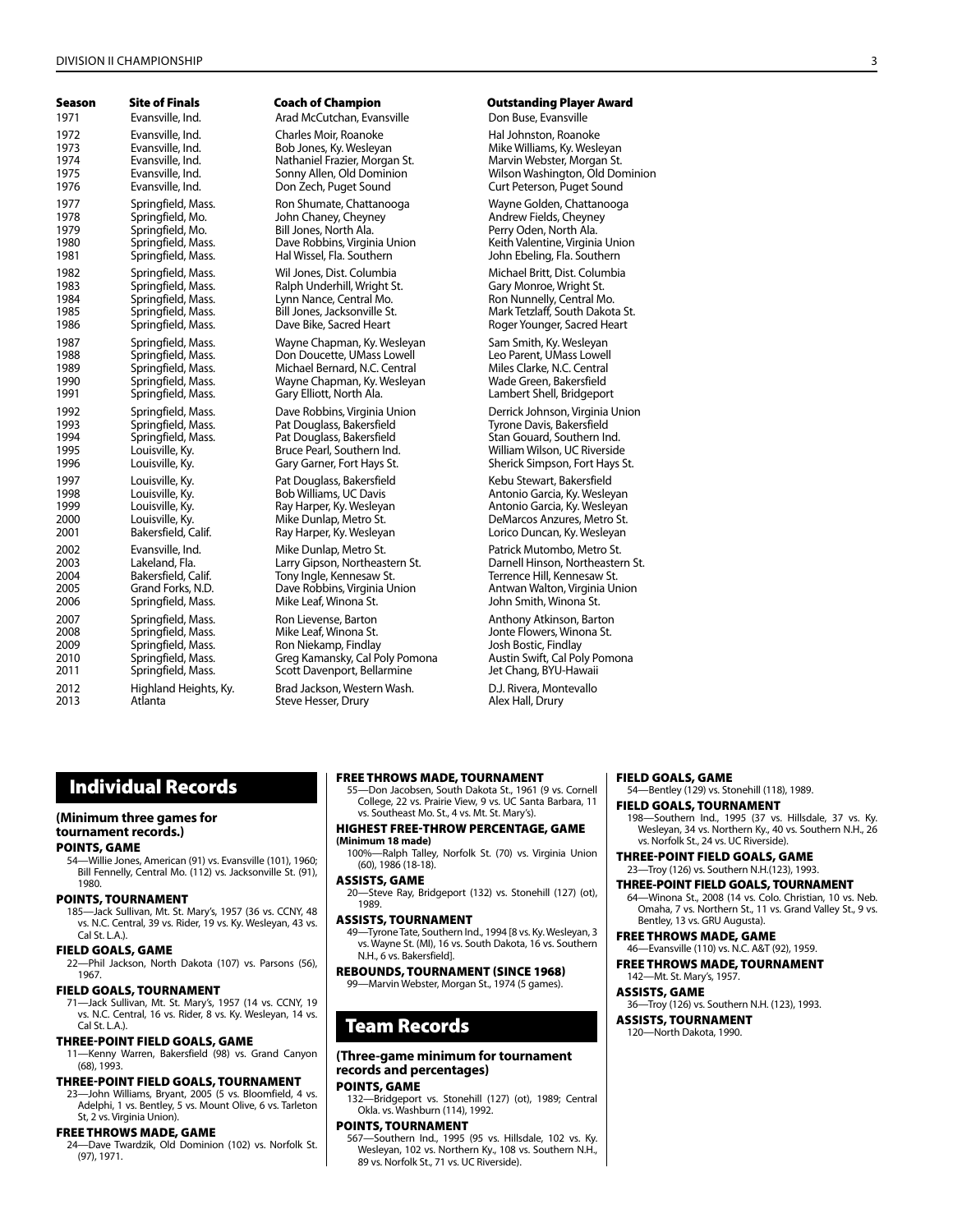*\*Most Outstanding Player.*

#### 1957

\*Mel Peterson, Wheaton (IL) Jack Sullivan, Mt. St. Mary's Mason Cope, Ky. Wesleyan Bob Whitehead, Wheaton (IL) Jim Daniels, South Dakota

#### 1958

\*Ed Smallwood, Evansville Jim Browne, Saint Michael's Jim Daniels, South Dakota Mel Peterson, Wheaton (IL) Dick Zeitler, Saint Michael's

#### 1959

\*Hugh Ahlering, Evansville Joe Cotton, N.C. A&T Jack Israel, Missouri St. Paul Benes, Hope Leo Hill, Cal St. L.A.

#### 1960

\*Ed Smallwood, Evansville Dale Wise, Evansville Tom Cooke, Chapman Gary Auten, Ky. Wesleyan William Jones, American

#### 1961

\*Don Jacobsen, South Dakota St. John O'Reilly, Mt. St. Mary's George Fisher, Wittenberg Vivan Reed, Southeast Mo. St. Carl Ritter, Southeast Mo. St.

#### 1962

\*Ron Rohrer, Sacramento St. Jim Mumford, Neb. Wesleyan Ed Spila, Southern Ill. John O'Reilly, Mt. St. Mary's Ed Pfeiffer, Mt. St. Mary's

#### 1963

\*Wayne Rasmussen, South Dakota St. Tom Black, South Dakota St. Bob Cherry, Wittenberg Bill Fisher, Wittenberg Al Thrasher, Wittenberg

#### 1964

\*Jerry Sloan, Evansville Maurice McHartley, N.C. A&T Larry Humes, Evansville Bill Stevens, Akron Buster Briley, Evansville

#### 1965

\*Jerry Sloan, Evansville Richard Tarrant, Saint Michael's Walt Frazier, Southern Ill. George McNeil, Southern Ill. Larry Humes, Evansville

#### 1966

\*Sam Smith, Ky. Wesleyan Clarence Smith, Southern Ill. George McNeil, Southern Ill. David Lee, Southern Ill. Phil Jackson, North Dakota

#### 1967

\*Earl Monroe, Winston-Salem Lou Shepherd, Missouri St. Sam Smith, Ky. Wesleyan Danny Bolden, Missouri St. Dallas Thornton, Ky. Wesleyan

#### 1968

\*Jerry Newsom, Indiana St. Larry Jeffries, Trinity (TX) George Tinsley, Ky. Wesleyan Fred Hardman, Indiana St. Dallas Thornton, Ky. Wesleyan

# 1969

\*George Tinsley, Ky. Wesleyan Curtis Perry, Missouri St. Tommy Hobgood, Ky. Wesleyan Mert Bancroft, Missouri St. Bob Rutherford, American Int'l

#### 1970

\*Ted McClain, Tennessee St. Randy Smith, Buffalo St. Carl Poole, Philadelphia U. Howard Lee, UC Riverside John Pierantozzi, Philadelphia U.

#### 1971

\*Don Buse, Evansville #Bo Lamar, La.-Lafayette Rick Coffey, Evansville John Duncan, Ky. Wesleyan Skip Noble, Old Dominion

# 1972

\*Hal Johnston, Roanoke Leonard Robinson, Tennessee St. Lloyd Neal, Tennessee St. Jay Piccola, Roanoke Len Paul, Akron

#### 1973

\*Mike Williams, Ky. Wesleyan Ron Gilliam, Brockport Mike Boylan, Assumption Leonard Robinson, Tennessee St. Roger Zornes, Ky. Wesleyan

#### 1974

\*Marvin Webster, Morgan St. John Grochowalski, Assumption Randy Magers, Missouri St. William Doolittle, Missouri St. Alvin O'Neal, Morgan St.

#### 1975

\*Wilson Washington, Old Dominion Wilbur Holland, New Orleans John Grochowalski, Assumption Joey Caruthers, Old Dominion Paul Brennan, Assumption

#### 1976

\*Curt Peterson, Puget Sound Wayne Golden, Chattanooga Jeff Fuhrmann, Old Dominion Jeff Furry, Eastern Ill. Brant Gibler, Puget Sound

#### 1977

\*Wayne Golden, Chattanooga Joe Allen, Randolph-Macon Otis Boddie, North Ala. William Gordon, Chattanooga Hector Olivencia, Sacred Heart

#### 1978

\*Andrew Fields, Cheyney Kenneth Hynson, Cheyney Tom Anderson, Green Bay Charlie Thomas, Eastern Ill. Jerry Prather, UCF

#### 1979

\*Perry Oden, North Ala. Carlton Hurdle, Bridgeport Ron Ripley, Green Bay Ron Darby, North Ala. Rory Lindgren, Green Bay

#### 1980

\*Keith Valentine, Virginia Union Larry Holmes, Virginia Union Bobby Jones, SUNYIT John Ebeling, Fla. Southern Johnny Buckmon, North Ala.

#### 1981

\*John Ebeling, Fla. Southern Mike Hayes, Fla. Southern Durelle Lewis, Mt. St. Mary's Jim Rowe, Mt. St. Mary's Jay Bruchak, Mt. St. Mary's

#### 1982

\*Michael Britt, Dist. Columbia John Ebeling, Fla. Southern Dwight Higgs, Ky. Wesleyan Earl Jones, Dist. Columbia Wayne McDaniel, Bakersfield

#### 1983

\*Gary Monroe, Wright St. Anthony Bias, Wright St. Fred Moore, Wright St. Earl Jones, Dist. Columbia Michael Britt, Dist. Columbia

#### 1984

\*Ron Nunnelly, Central Mo. Brian Pesko, Central Mo. Kenneth Bannister, Saint Augustine's Rod Drake, Ky. Wesleyan Robert Harris, North Ala.

### 1985

\*Mark Tetzlaff, South Dakota St. Dave Bennett, Ky. Wesleyan Melvin Allen, Jacksonville St. Robert Spurgeon, Jacksonville St. Darryle Edwards, Mt. St. Mary's

#### 1986

\*Roger Younger, Sacred Heart Kevin Stevens, Sacred Heart Keith Johnson, Sacred Heart Riley Ellis, Southeast Mo. St. Ronny Rankin, Southeast Mo. St.

#### 1987

\*Sam Smith, Ky. Wesleyan Andra Whitlow, Ky. Wesleyan John Worth, Ky. Wesleyan Mike Runski, Gannon Jerome Johnson, Mont. St. Billings

#### 1988

\*Leo Parent, UMass Lowell Bobby Licare, UMass Lowell Averian Parrish, Alas. Anchorage Jerry Johnson, Fla. Southern Darryl Thomas, Troy

#### 1989

\*Miles Clarke, N.C. Central Dominique Stephens, N.C. Central Antoine Sifford, N.C. Central Earnest Taylor, Southeast Mo. St. Maurice Pullum, UC Riverside

# 1990

\*Wade Green, Bakersfield LeRoy Ellis, Ky. Wesleyan Corey Crowder, Ky. Wesleyan Dave Vonesh, North Dakota Vincent Mitchell, Ky. Wesleyan

#### 1991

\*Lambert Shell, Bridgeport Pat Morris, Bridgeport Fred Stafford, North Ala. Allen Williams, North Ala. Carl Wilmer, North Ala.

#### 1992

\*Derrick Johnson, Virginia Union Reggie Jones, Virginia Union Winston Jones, Bridgeport Steve Wills, Bridgeport Kenney Toomer, California (PA)

### 1993

\*Tyrone Davis, Bakersfield Roheen Oats, Bakersfield Terry McCord, Troy Wayne Robertson, Southern N.H. Danny Lewis, Wayne St. (MI)

#### 1994

\*Stan Gouard, Southern Ind. Kenny Warren, Bakersfield Reggie Phillips, Bakersfield Roheen Oats, Bakersfield Tyrone Tate, Southern Ind.

#### 1995

\*William Wilson, UC Riverside Brian Huebner, Southern Ind. Chad Gilbert, Southern Ind. Boo Purdom, UC Riverside Corey Williams, Norfolk St.

#### 1996

\*Sherick Simpson, Fort Hays St. Paul Cluxton, Northern Ky. LaRon Moore, Northern Ky. Alonzo Goldston, Fort Hays St. Kebu Stewart, Bakersfield

#### 1997

\*Kebu Stewart, Bakersfield Cliff Clinton, Northern Ky. Paul Cluxton, Northern Ky. Shannon Minor, Northern Ky. Terrance Springer, Salem Int'l

**1998**<br>\*Antonio Garcia, Ky. Wesleyan<br>Dana Williams, Ky. Wesleyan Jason Cox, Ky. Wesleyan Dante Ross, Ky. Wesleyan William Davis, Virginia Union

#### 1999

\*Antonio Garcia, Ky. Wesleyan Dana Williams, Ky. Wesleyan Lee Barlow, Metro St. DeMarcos Anzures, Metro St. Innocent Kere, Fla. Southern

#### 2000

\*DeMarcos Anzures, Metro St. Kane Oakley, Metro St. John Bynum, Metro St. Lee Barlow, Metro St. Lorico Duncan, Ky. Wesleyan

#### 2001

\*Lorico Duncan, Ky. Wesleyan Marshall Sanders, Ky. Wesleyan Ewan Auguste, Washburn Ryan Murphy, Washburn Sylvere Bryan, Washburn

#### 2002

\*Patrick Mutombo, Metro St. Clayton Smith, Metro St. Chris Landry, Ky. Wesleyan Ronald Evans, Ky. Wesleyan Ronald Murray, Shaw

#### 2003

\*Darnell Hinson, Northeastern St. Shon Robinson, Northeastern St. Derek Cline, Northeastern St. Marlon Parmer, Ky. Wesleyan Eugene Dabney, Ky. Wesleyan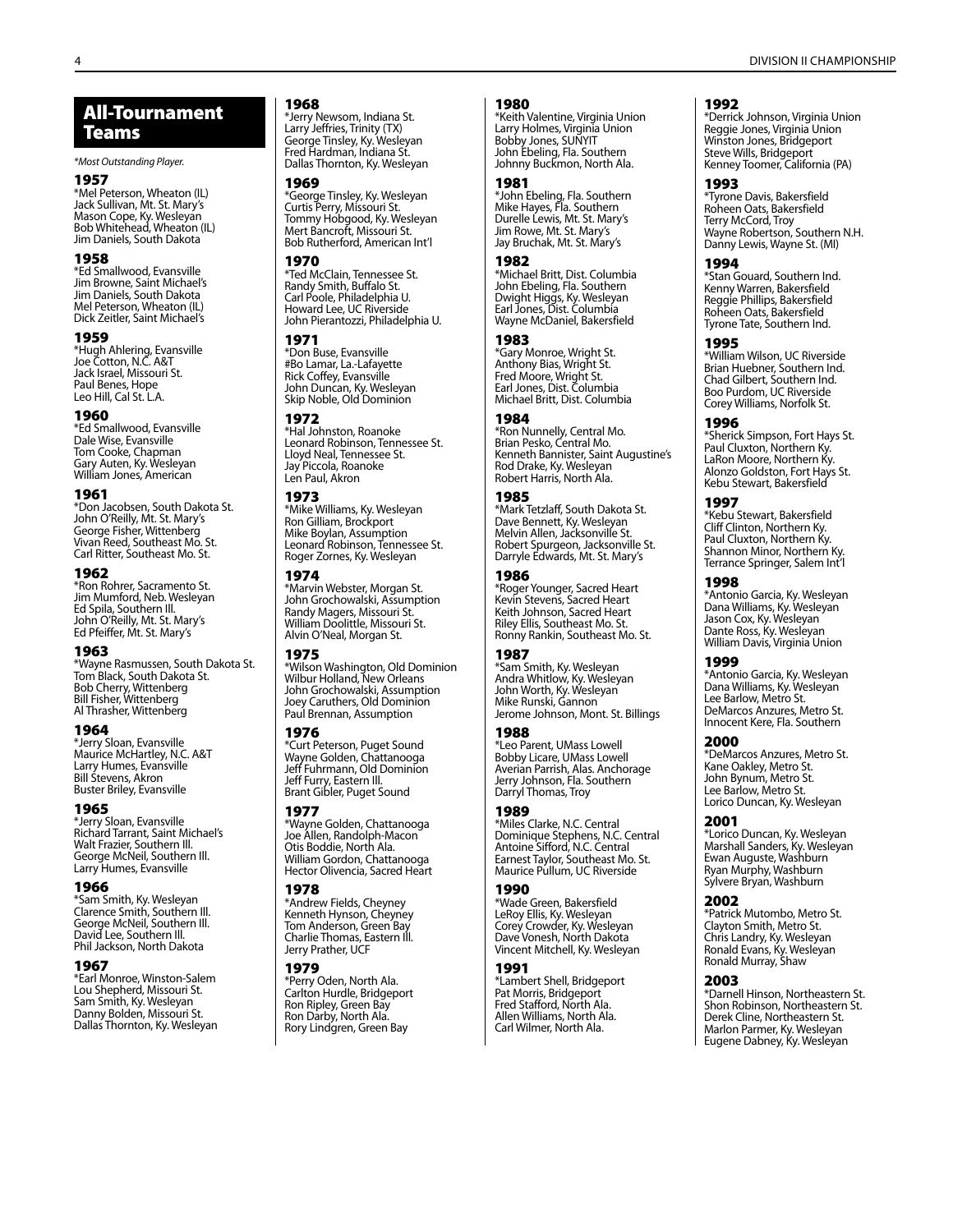#### 2004

**ZOU4**<br>
"Terrence Hill, Kennesaw St.<br>
Georgy Joseph, Kennesaw St.<br>
Cris Brunson, Southern Ind.<br>
Joe Gordon, Southern Ind. Luke Kendall, Metro St.

#### 2005

**2000**<br>\*Antwan Walton, Virginia Union<br>Luqman Jaaber, Virginia Union<br>Duan Crockett, Virginia Union Chris Burns, Bryant John Williams, Bryant

#### 2006

\*John Smith, Winona St. David Zellman, Winona St. Brad Byerson, Virginia Union<br>Darius Hargrove, Virginia Union<br>Tony Binetti, Seattle Pacific

#### 2007

**ZOUT**<br> **Zack Wright, Central Mo.**<br>
Jonte Flowers, Winona St.<br>
Zack Malvik, Winona St. John Smith, Winona St.

#### 2008

\*Jonte Flowers, Winona St.<br>John Smith, Winona St.<br>Derror GPU Aug John Shikh, Windha St.<br>Tyrekus Bowman, GRU Augusta Garret Siler, GRU Augusta Lew Finnegan, Bentley

# 2009

\*Josh Bostic, Findlay Sosin bosin, mining<br>Morgan Lewis, Findlay<br>Walter Thompson, Cal Poly Pomona<br>Larry Gordon, Cal Poly Pomona<br>Sanijay Watts, Central Mo.

# 2010

**Example 15**<br>
\*Austin Swift, Cal Poly Pomona<br>
Dahir Nasser, Cal Poly Pomona<br>
Matt Schneck, St. Cloud St. Taylor Witt, St. Cloud St. Darryl Webb, Indiana (PA)

# 2011

**The Chang, BYU-Hawaii**<br>Jeremy Kendle, Bellarmine<br>Justin Benedetti, Bellarmine Sustiff Berledetti, behafffifier<br>Corey Pelle, West Liberty<br>Jefferson Mason, Minn. St. Mankato

#### 2012

\*D.J. Rivera, Montevallo Rory Blanche, Western Wash. Antoine Davis, Western Wash.<br>Richard Woodworth, Western Wash.<br>Chris Dowe, Bellarmine

# 2013

**ZU 13**<br>
\*Alex Hall, Drury<br>
Brandon Lockhart, Drury<br>
Brandon Jefferson, Metro St.<br>
Mitch McCarron, Metro St. Jonathan Morse, Metro St.

#The participation of Bo Lamar (La.-Lafayette) in the 1971 tournament was voided by action of the NCAA Council.

# **Won-Lost Records in Tournament Play**

| <b>Team (Years Participated)</b>                                                                      | Yrs. | Won<br>9            | Lost<br>12     | Pct.<br>.429 | 1st<br>0      | 2nd<br>0 | 3rd<br>0 | 4th<br>$\mathbf{0}$ |
|-------------------------------------------------------------------------------------------------------|------|---------------------|----------------|--------------|---------------|----------|----------|---------------------|
|                                                                                                       |      | $\mathbf{0}$        | 4              | .000         | 0             | 0        | 0        | $\mathbf{0}$        |
|                                                                                                       |      | 13                  | 18             | .419         | 0             | ŋ        |          | $\mathbf{0}$        |
|                                                                                                       |      | 21                  | 9              | .700         | 0             | 2        |          | $\Omega$            |
|                                                                                                       |      | 9                   | 7              | .563         | 0             | 0        |          | $\Omega$            |
|                                                                                                       |      | 11                  | 13             | .458         | 0             |          |          |                     |
|                                                                                                       |      | $\Omega$            | 3              | .000         | 0             | 0        |          | $\Omega$<br>C       |
|                                                                                                       |      | 16                  | 16<br>6        | .500<br>.400 | 0<br>0        | 0        |          |                     |
|                                                                                                       |      | 1                   | 1              | .500         | 0             | 0        |          | $\Omega$            |
|                                                                                                       |      | 4                   | 11             | .267         | 0             | 0        |          | $\Omega$            |
|                                                                                                       | 5    |                     | 6              | .400         | 0             | 0        |          |                     |
|                                                                                                       |      |                     | 1              | .500         | 0             | 0        |          | $\Omega$            |
|                                                                                                       | 3    | 6<br>6              | 9<br>3         | .400<br>.667 | 0<br>0        | 0        |          | ∩<br>n              |
|                                                                                                       |      |                     |                |              |               |          |          |                     |
|                                                                                                       |      | 7<br>0              | 12<br>1        | .368<br>.000 | 0<br>0        | 0<br>0   |          |                     |
|                                                                                                       |      | 6                   | 3              | .667         | 0             | 0        |          | n                   |
|                                                                                                       |      |                     | 5              | .167         | 0             | 0        |          | 0                   |
|                                                                                                       |      | $\overline{2}$      | 1              | .667         | 0             | 0        |          |                     |
|                                                                                                       |      | $\mathbf{0}$        | 2              | .000         | 0             | 0        |          |                     |
|                                                                                                       |      | 5                   | 7              | .417         | 0             | 0        |          | 0                   |
|                                                                                                       | 5    | 5<br>$\overline{2}$ | 5<br>10        | .500<br>.167 | 0<br>$\Omega$ | 0<br>0   |          | $\Omega$            |
|                                                                                                       | 7    | 11                  | 10             | .524         | 0             | 0        |          | 2                   |
| Assumption (1960-63-64-65-66-67-68-69-70-71-72-73-74-75-76-77-79-83-88-91-92-98-2002-03-07-09-13)  27 |      | 36                  | 30             | .545         | 0             | 0        |          |                     |
|                                                                                                       |      | $\Omega$            | 8              | .000         | 0             | 0        |          | $\Omega$            |
|                                                                                                       |      | 9                   | 14             | .391         | 0             | 0        |          | ∩                   |
|                                                                                                       |      | 3<br>41             | 6<br>20        | .333<br>.672 | 0<br>3        | 0<br>1   | 3        |                     |
|                                                                                                       |      |                     |                |              |               |          |          |                     |
|                                                                                                       |      | $\Omega$            | 1<br>2         | .500<br>.000 | 0<br>0        | 0<br>0   |          |                     |
|                                                                                                       |      | 3                   | 3              | .500         | 0             | 0        |          | O                   |
|                                                                                                       |      | $\mathbf{1}$        | 3              | .250         | 0             | 0        |          |                     |
|                                                                                                       | 7    | 13                  | 6              | .684         | 1             | 0        |          |                     |
|                                                                                                       |      |                     | $\mathbf{1}$   | .500         | 0             | 0        |          |                     |
|                                                                                                       |      | 21<br>4             | 16<br>6        | .568<br>.400 | 0             | 0<br>0   |          |                     |
|                                                                                                       |      |                     | 1              | .500         | 0             | 0        |          |                     |
|                                                                                                       |      | $\Omega$            | $\overline{2}$ | .000         | 0             | 0        |          |                     |
|                                                                                                       |      | ξ                   | 10             | .231         | 0             | 0        |          |                     |
|                                                                                                       |      | 0                   | $\mathbf{1}$   | .000         | 0             | 0        |          |                     |
|                                                                                                       |      | 24                  | 19             | .558         | 0             | 0        |          |                     |
|                                                                                                       |      | $\mathbf{0}$<br>6   | 6<br>5         | .000<br>.545 | 0<br>0        | 0<br>0   |          | ∩<br>∩              |
|                                                                                                       |      | 8                   | 9              | .471         | 0             | $\Omega$ |          |                     |
|                                                                                                       |      | $\Omega$            | 1              | .000         | 0             | 0        |          | ŋ                   |
|                                                                                                       |      |                     |                | .500         | 0             | 0        |          |                     |
|                                                                                                       | 5    | 8                   | 5              | .615         | 0             | 0        |          |                     |
|                                                                                                       |      |                     | 1              | .500         | 0             | 0        |          | ∩                   |
|                                                                                                       |      | $\mathbf{0}$        | 1              | .000         | 0             | 0        |          |                     |
|                                                                                                       |      | 26<br>12            | 21<br>10       | .553<br>.545 | 0<br>0        | 2        |          |                     |
|                                                                                                       | -1   | 4                   | 2              | .667         | 0             | 0        |          |                     |
|                                                                                                       |      | 10                  | 9              | .526         | 0             |          | O        |                     |
|                                                                                                       | 6    | 6                   | 7              | .462         | 0             | 0        | 0        |                     |
|                                                                                                       |      |                     | 9              | .438         | 0             | $\Omega$ |          |                     |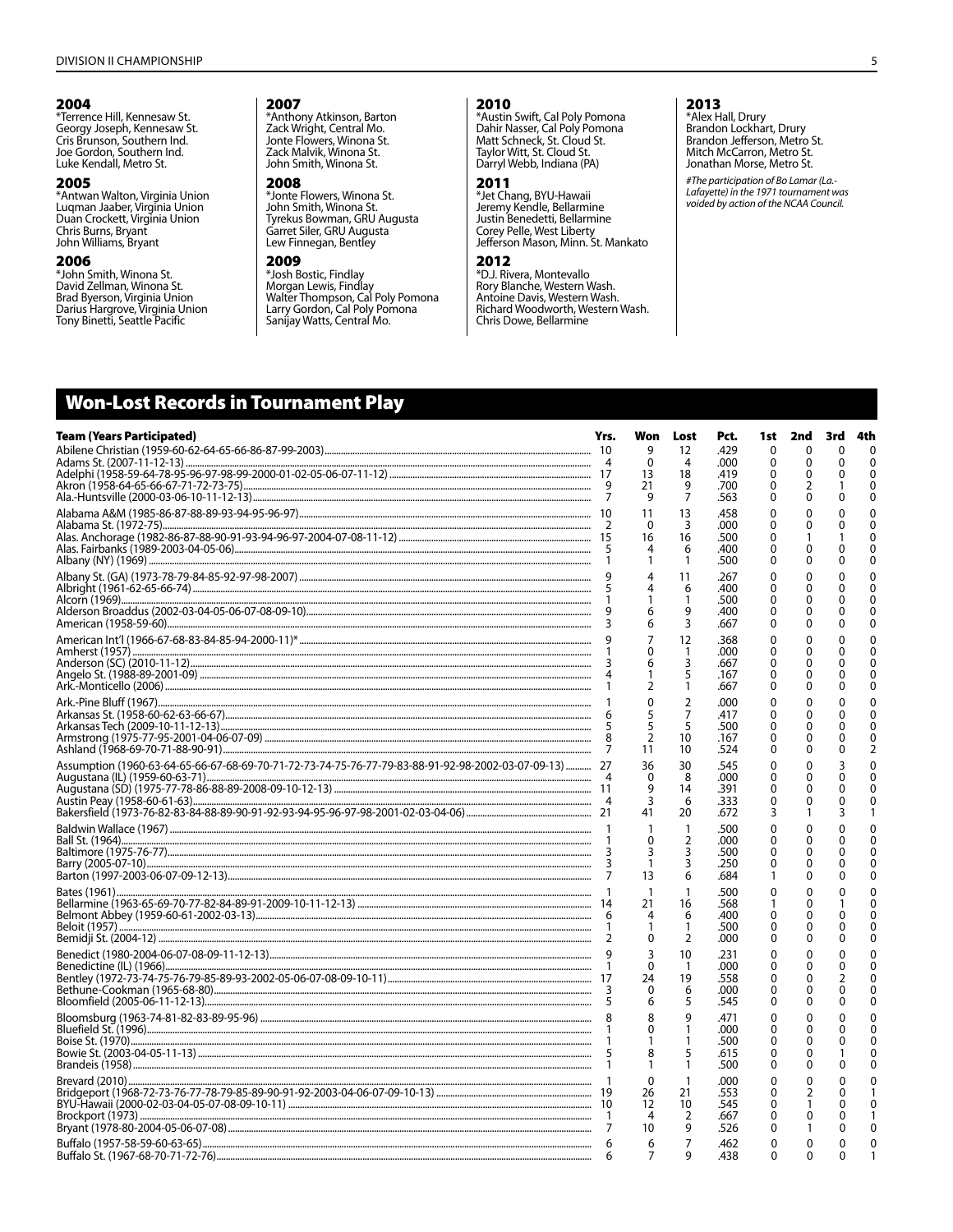| <b>Team (Years Participated)</b> | Yrs.    |                               | Won Lost                         | Pct.         | 1st    | 2nd    | 3rd      | 4th                      |
|----------------------------------|---------|-------------------------------|----------------------------------|--------------|--------|--------|----------|--------------------------|
|                                  |         | 0<br>10                       | -1<br>16                         | .000<br>.385 | 0      | 0<br>0 | 0<br>0   | $\mathbf{0}$<br>$\Omega$ |
|                                  |         | 2<br>28                       | 6<br>19                          | .250<br>.596 | O      | o      | 0        | $\Omega$<br>$\Omega$     |
|                                  |         | 0<br>3                        | 1<br>2                           | .000<br>.600 | 0<br>0 |        |          | 0                        |
|                                  |         | 10<br>22                      | 8<br>9                           | .556<br>.710 | 0      |        |          | 0<br>$\Omega$            |
|                                  |         | 2                             | 15                               | .118         | 0      | 0      |          | O                        |
|                                  |         | 3<br>6                        | 6<br>6                           | .333<br>.500 | 0<br>0 | 0<br>0 |          | $\Omega$<br>$\Omega$     |
|                                  |         | 9<br>$\overline{2}$           | 7<br>4                           | .563<br>.333 | 0<br>0 | 0      |          | 2<br>0                   |
|                                  |         | 16<br>13                      | 12<br>14                         | .571<br>.481 | 0      | 0      |          | $\Omega$                 |
|                                  |         | 0                             | $\mathbf{1}$                     | .000         | 0<br>0 | 0<br>0 |          |                          |
|                                  |         | 2<br>1                        | 3<br>1                           | .400<br>.500 | 0<br>0 | 0<br>0 |          | $\Omega$<br>$\Omega$     |
|                                  |         | $\overline{\phantom{a}}$<br>0 | 9<br>2                           | .182<br>.000 | 0<br>0 | 0<br>0 |          |                          |
|                                  |         |                               | 4                                | .200<br>.500 | 0<br>0 | 0<br>0 |          | O                        |
|                                  |         | 6                             | 8                                | .429         | 0      | 0      |          | O                        |
|                                  |         | 6<br>3                        | 8<br>3                           | .429<br>.500 | 0<br>0 | 0<br>0 |          |                          |
|                                  |         | 30<br>12                      | 21<br>12                         | .588<br>.500 | 0      | 0<br>0 |          | 0                        |
|                                  |         | $\overline{2}$                | 2<br>8                           | .333<br>.200 | 0<br>0 | 0<br>0 |          | ŋ<br>C                   |
|                                  |         | $\Omega$<br>$\overline{2}$    | 2<br>4                           | .000<br>.333 | 0      | 0      |          |                          |
|                                  |         | 11                            | 10                               | .524         | 0<br>0 | 0      |          |                          |
|                                  |         | $\overline{2}$<br>11          | 5<br>5                           | .286<br>.688 | 0      | 0      |          | 0                        |
|                                  |         | 33<br>$\overline{2}$          | 21<br>2                          | .611<br>.500 | 0      | 0<br>0 |          | O                        |
|                                  |         | 5<br>0                        | 4<br>1                           | .556<br>.000 | 0<br>0 | 0<br>0 |          | O<br>ŋ                   |
|                                  |         |                               | 1                                | .500         | 0      | 0      |          |                          |
|                                  |         | 0                             | 2<br>3                           | .333<br>.000 | 0<br>0 | 0<br>0 |          | O                        |
|                                  |         | 3<br>2                        | $\overline{2}$<br>$\overline{2}$ | .600<br>.500 | 0<br>0 | 0<br>0 | o        | O                        |
|                                  |         | 0<br>0                        | 3<br>4                           | .000<br>.000 | 0<br>0 | 0<br>0 |          |                          |
|                                  |         |                               | 7<br>3                           | .125<br>.500 | 0<br>0 | 0<br>0 |          | O                        |
|                                  |         | $\overline{2}$                | 8                                | .200         | 0      | 0      |          | ∩                        |
|                                  |         | 8<br>2                        | 11<br>-1                         | .421<br>.667 | 0<br>0 | 0<br>0 |          | O                        |
|                                  |         | 2                             | 6<br>7                           | .250<br>.364 | 0<br>0 | 0<br>Ω |          |                          |
|                                  |         | 1<br>13                       | 1<br>13                          | .500<br>.500 | 0<br>0 | 0<br>0 | 0        | O                        |
|                                  |         | 1<br>1                        | 1                                | .500<br>.333 | 0      | 0<br>0 | 0<br>0   | 0<br>$\Omega$            |
|                                  |         | 0                             | 2<br>3                           | .000         | 0<br>0 | 0      | 0        | 0                        |
|                                  |         | 9<br>2                        | 5<br>4                           | .643<br>.333 | 0      | 0      | 0<br>0   | 0<br>O                   |
|                                  | -1      | 0<br>0                        | 2<br>1                           | .000<br>.000 | 0<br>0 | 0<br>0 | 0        | O                        |
|                                  | 4       | 0<br>0                        | 2<br>7                           | .000<br>.000 | 0<br>0 | 0<br>0 | 0<br>0   | O                        |
|                                  | 8       | 9                             | 7                                | .563         | 1      | 0      |          | C                        |
|                                  | -1      | 1<br>1                        | 4<br>1                           | .200<br>.500 | 0<br>0 | 0<br>0 | 0        | O                        |
|                                  | 6<br>1  | 12<br>3                       | 6<br>2                           | .667<br>.600 | 0<br>0 | 0<br>0 | 0        | O                        |
|                                  | -11     | 1<br>10                       | $\overline{2}$<br>12             | .333<br>.455 | 0<br>0 | 0<br>0 | 0<br>0   | 0<br>0                   |
|                                  | -8<br>6 | 3<br>7                        | 10<br>6                          | .231<br>.538 | 0<br>0 | 0<br>0 | 0        | O<br>O                   |
|                                  | -1      | 1                             | $\mathbf{1}$                     | .500         | 0      | 0      | 0        | 0                        |
|                                  | -2      | 0<br>0                        | 1<br>2                           | .000<br>.000 | 0<br>0 | 0<br>0 | 0        | 0<br>0                   |
|                                  | 15<br>3 | 40<br>2                       | 10<br>4                          | .800<br>.333 | 5<br>0 | 0<br>0 | 0        | O                        |
|                                  | -1      | 0<br>5                        | $\overline{2}$<br>6              | .000<br>.455 | 0<br>0 | 0      |          |                          |
|                                  | 2       | $\overline{2}$                | 3                                | .400         | 0      | 0<br>0 | $\Omega$ |                          |
|                                  | -1<br>9 | 0<br>9                        | $\overline{1}$<br>10             | .000<br>.474 | 0<br>0 | 0<br>0 | 0        |                          |
|                                  |         | 16                            | 10                               | .615         | -1     | 0      | 0        | O                        |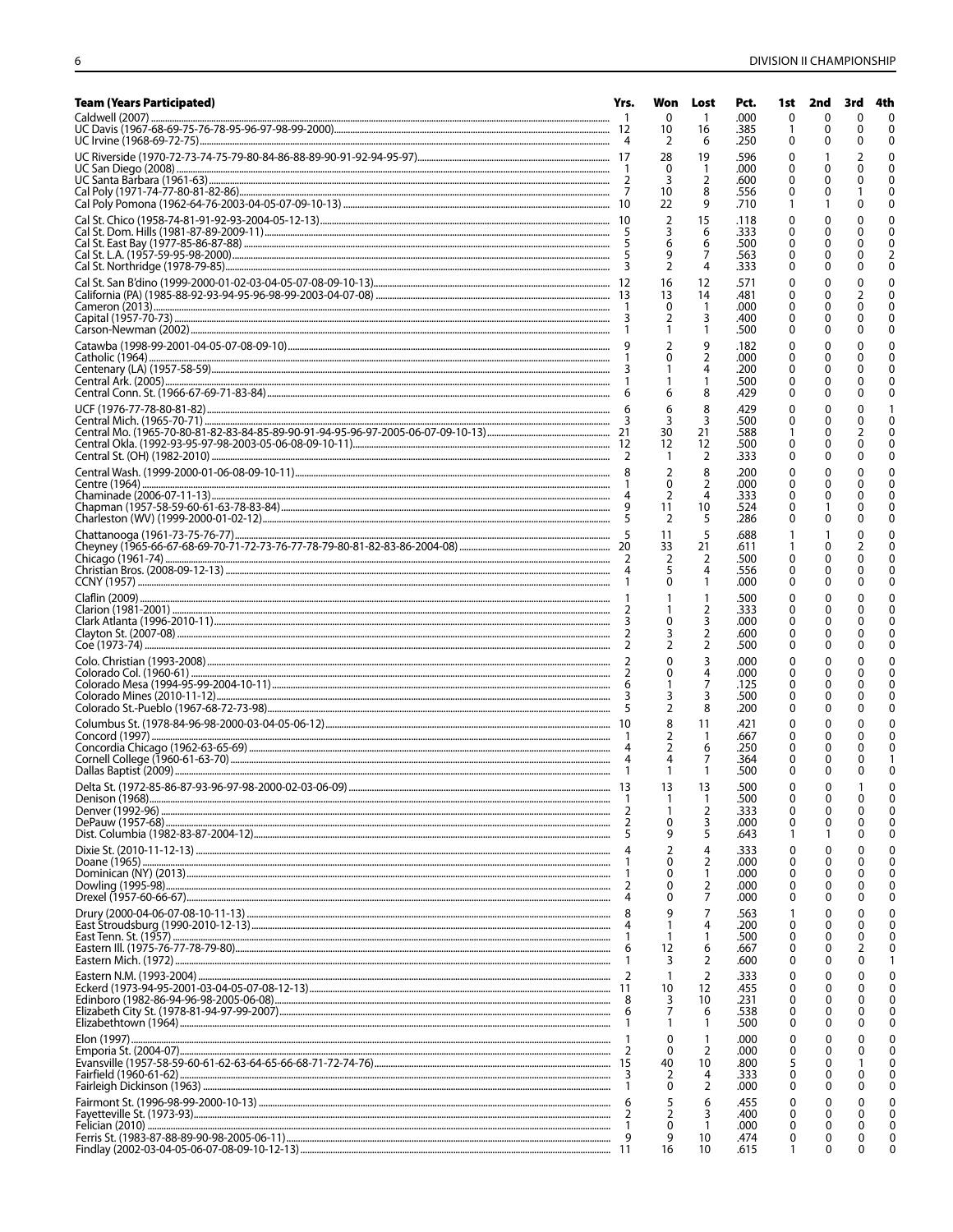| <b>Team (Years Participated)</b>                                                                                                                                                                                                       | Yrs.     | Won                 | Lost                 | Pct.         | 1st           | 2nd               | 3rd    | 4th                  |
|----------------------------------------------------------------------------------------------------------------------------------------------------------------------------------------------------------------------------------------|----------|---------------------|----------------------|--------------|---------------|-------------------|--------|----------------------|
|                                                                                                                                                                                                                                        | 2        | 3<br>3              | 2<br>4               | .600<br>.429 | $\Omega$<br>0 | 0                 | ŋ<br>O | $\Omega$<br>$\Omega$ |
| Fla. Southern (1972-79-80-81-82-83-85-86-87-88-89-90-91-93-96-98-99-2000-01-03-04-08-09-10-11-12-13)  27                                                                                                                               |          | 0<br>38             | -1<br>29             | .000<br>.567 | 0             |                   |        | $\Omega$<br>0        |
|                                                                                                                                                                                                                                        | -3       | 2                   | 5                    | .286         | 0             |                   |        | 0                    |
|                                                                                                                                                                                                                                        |          | 10<br>3             | 9<br>8               | .526<br>.273 | 0             |                   |        |                      |
|                                                                                                                                                                                                                                        |          | 0                   | 1                    | .000         | 0             |                   |        |                      |
|                                                                                                                                                                                                                                        |          |                     | 5                    | .667<br>.583 | 0<br>0        | 0                 |        | n<br>O               |
|                                                                                                                                                                                                                                        |          | 8                   | 8                    | .500         | 0             |                   |        | n                    |
|                                                                                                                                                                                                                                        |          | 18<br>0             | 27<br>1              | .400<br>.000 | 0<br>0        |                   |        |                      |
|                                                                                                                                                                                                                                        |          | 5<br>16             | 6<br>9               | .455<br>.640 | 0<br>0        | 0                 |        | O                    |
|                                                                                                                                                                                                                                        |          | $\mathbf{1}$        | -1                   | .500         | 0             | 0                 |        | O                    |
|                                                                                                                                                                                                                                        |          | 0<br>3              | 1<br>2               | .000<br>.600 | 0<br>0        | 0<br>0            |        |                      |
|                                                                                                                                                                                                                                        | 9        |                     | 9                    | .357         | 0             |                   |        |                      |
|                                                                                                                                                                                                                                        |          | 9<br>13             | 11<br>8              | .450<br>.619 | 0<br>0        | 0<br>2            |        | 0                    |
|                                                                                                                                                                                                                                        |          | $\Omega$            | 2                    | .000         | 0             | 0                 |        | O                    |
|                                                                                                                                                                                                                                        |          | 0<br>1              | 2<br>1               | .000<br>.500 | 0<br>0        | 0<br>0            |        | n                    |
|                                                                                                                                                                                                                                        | 2        | $\overline{2}$      | 2                    | .500         | 0             | 0                 |        | 0                    |
|                                                                                                                                                                                                                                        |          | 1<br>$\overline{2}$ | 4<br>4               | .200<br>.333 | 0<br>0        | 0<br>0            |        |                      |
|                                                                                                                                                                                                                                        |          | 11<br>1             | 13<br>$\overline{2}$ | .458<br>.333 | 0<br>0        | 0<br>0            |        |                      |
|                                                                                                                                                                                                                                        |          | 0                   | $\mathbf{1}$         | .000         | 0             | 0                 |        | O                    |
|                                                                                                                                                                                                                                        |          | 8<br>2              | 7<br>2               | .533<br>.500 | 0<br>0        | 0<br>0            |        |                      |
|                                                                                                                                                                                                                                        |          |                     | 4                    | .200         | 0             | 0                 |        |                      |
|                                                                                                                                                                                                                                        |          |                     | 3<br>4               | .250<br>.556 | 0<br>0        | 0<br>0            |        |                      |
|                                                                                                                                                                                                                                        |          | $\Omega$            | $\mathbf{1}$         | .000         | 0             | 0                 |        |                      |
|                                                                                                                                                                                                                                        |          | 3<br>9              | 2<br>14              | .600<br>.391 | 0<br>0        | 0<br>0            |        |                      |
|                                                                                                                                                                                                                                        |          | 6                   | 7<br>3               | .462<br>.250 | 0<br>0        | 0                 |        | O                    |
|                                                                                                                                                                                                                                        |          | 23                  | 12                   | .657         | 0             |                   |        |                      |
|                                                                                                                                                                                                                                        |          | $\mathbf{0}$<br>5   | 2<br>4               | .000<br>.556 | 0<br>0        | 0                 | 0      | O                    |
|                                                                                                                                                                                                                                        |          |                     | 8                    | .200         | 0             | 0                 |        | O                    |
|                                                                                                                                                                                                                                        | 2        | 4                   | 3<br>6               | .250<br>.400 | 0<br>0        | 0<br>0            |        |                      |
|                                                                                                                                                                                                                                        |          | 16                  | 9                    | .640         |               | 0                 |        |                      |
|                                                                                                                                                                                                                                        |          | 0<br>0              | 3<br>$\overline{1}$  | .000<br>.000 | 0<br>0        | 0<br>0            |        | O                    |
|                                                                                                                                                                                                                                        |          | 6                   | 15                   | .286         | 0             | 0                 | 0      |                      |
|                                                                                                                                                                                                                                        | 3        | 7<br>1              | $\overline{2}$<br>2  | .778<br>.333 | 0             | 0<br>0            | 0      | O                    |
| Ky. Wesleyan (1957-60-61-64-66-67-68-69-70-71-72-73-74-82-83-84-85-86-87-88-89-90-91-92-94-95-98-99-                                                                                                                                   |          | 93                  | 31                   | .750         | 8             | 4                 |        |                      |
|                                                                                                                                                                                                                                        |          | 1                   | 1                    | .000<br>.500 | $\Omega$<br>0 | <sup>0</sup><br>0 | 0      | $\Omega$             |
|                                                                                                                                                                                                                                        |          | 2                   | 2                    | .500         | C             | 0                 |        | ſ                    |
|                                                                                                                                                                                                                                        |          | 2                   | 4                    | .333<br>.333 | 0<br>0        | 0<br>0            | 0      | 0<br>0               |
|                                                                                                                                                                                                                                        |          | 5                   | 2<br>5               | .500         | 0             | 0                 | 0      | O                    |
|                                                                                                                                                                                                                                        | 3        | 3<br>0              | 3<br>$\mathbf{1}$    | .500<br>.000 | 0<br>0        | 0<br>0            | 0<br>0 | 0<br>0               |
|                                                                                                                                                                                                                                        |          | 0                   | 1                    | .000         | 0             | 0                 | 0      | 0                    |
|                                                                                                                                                                                                                                        | 3        | 4<br>0              | 13<br>3              | .235<br>.000 | 0<br>0        | 0<br>0            | 0      | O<br>O               |
|                                                                                                                                                                                                                                        | -5       | 1                   | 5                    | .167         | 0             | 0                 | 0      | 0                    |
|                                                                                                                                                                                                                                        |          | 6<br>0              | 15<br>$\overline{2}$ | .286<br>.000 | 0<br>0        | 0<br>0            | 0      | 0<br>0               |
|                                                                                                                                                                                                                                        | 3        | 12<br>2             | 13<br>3              | .480<br>.400 | 0<br>0        | 0<br>0            | 0<br>0 | 0<br>O               |
|                                                                                                                                                                                                                                        | 2        | 1                   | 3                    | .250         | 0             | 0                 | o      | 0                    |
|                                                                                                                                                                                                                                        | 2        | 0<br>$\overline{2}$ | 1<br>2               | .000<br>.500 | 0<br>0        | 0<br>0            | 0      | 0                    |
|                                                                                                                                                                                                                                        |          |                     | 1                    | .500         | 0             | 0                 | 0      | O                    |
|                                                                                                                                                                                                                                        | 3        | 6<br>15             | 3<br>19              | .667<br>.441 | 0<br>0        | 0<br>0            | 0      | O<br>0               |
| $Longwood (1994-95-2001)\dots 31.2012, 0.0000, 0.0000, 0.0000, 0.0000, 0.0000, 0.0000, 0.0000, 0.0000, 0.0000, 0.0000, 0.0000, 0.0000, 0.0000, 0.0000, 0.0000, 0.0000, 0.0000, 0.0000, 0.0000, 0.0000, 0.0000, 0.0000, 0.0000, 0.0000$ | 3        | 1                   | 4                    | .200         | 0             | 0                 |        | ŋ                    |
|                                                                                                                                                                                                                                        | 2        | 0<br>2              | 2<br>2               | .000<br>.500 | 0<br>0        | 0<br>0            | 0      | O                    |
|                                                                                                                                                                                                                                        | -1<br>-1 |                     | 2<br>1               | .333<br>.500 | 0<br>0        | 0<br>0            | 0<br>0 | O                    |
|                                                                                                                                                                                                                                        | 4        | 9                   | 4                    | .692         | 0             | 0                 |        | O                    |
|                                                                                                                                                                                                                                        | 1<br>3   | 0<br>1              | 2<br>3               | .000<br>.250 | 0<br>0        | 0<br>0            | 0<br>0 | O                    |
|                                                                                                                                                                                                                                        |          |                     |                      |              |               |                   |        |                      |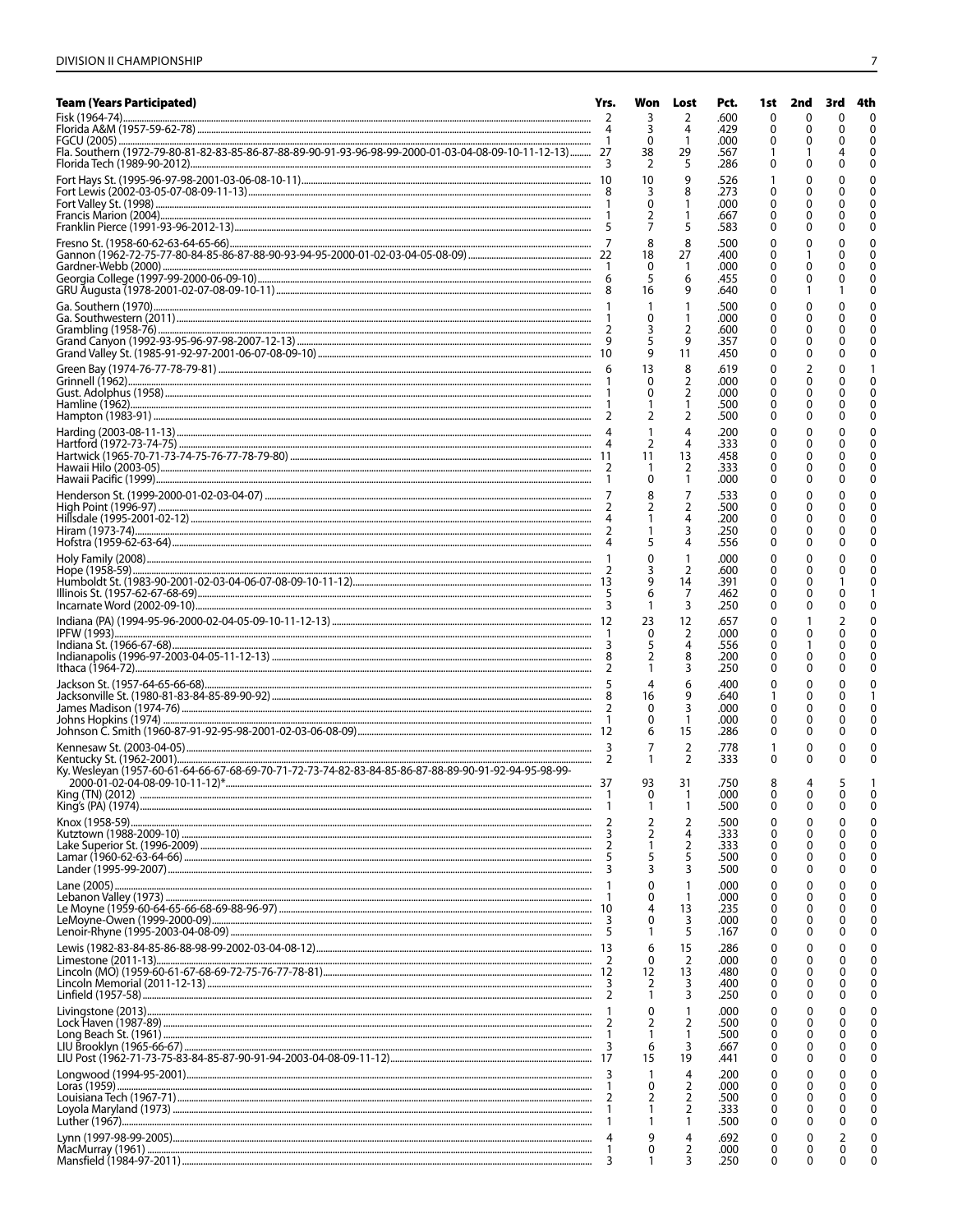|                                                                                                        | 2       | 0<br>3                                | 2        | .000<br>.600 | 0<br>0 | ŋ      |              | U<br>$\Omega$  |
|--------------------------------------------------------------------------------------------------------|---------|---------------------------------------|----------|--------------|--------|--------|--------------|----------------|
|                                                                                                        |         | 14<br>0                               | 9<br>2   | .609<br>.000 | 0      |        |              | U<br>U         |
|                                                                                                        |         | 0                                     | 2        | .000         | 0      |        |              |                |
| Metro St. (1990-91-98-99-2000-01-02-03-04-05-06-07-09-10-11-12-13)……………………………………………………………………………………… 17 |         | 7<br>38                               | 8<br>15  | .467<br>.717 | 0<br>2 | 0<br>2 |              | U              |
|                                                                                                        |         | 6<br>13                               | 7<br>8   | .462<br>.619 | 0<br>0 | 0      |              | U              |
|                                                                                                        |         | 0<br>14                               | 1<br>10  | .000<br>.583 | 0<br>0 |        |              | n<br>U         |
|                                                                                                        |         |                                       | 2        | .600         | 0      | 0      |              | n              |
|                                                                                                        |         | $\overline{1}$<br>14                  | 5<br>10  | .167<br>.583 | 0<br>0 | 0<br>0 |              |                |
|                                                                                                        |         | 2                                     | 2<br>2   | .500<br>.600 | 0<br>0 | 0      |              | n              |
|                                                                                                        |         | 3                                     | 5<br>2   | .167<br>.600 | 0<br>0 | 0      | 0            | 0              |
|                                                                                                        |         | 4<br>23                               | 5        | .444         | 0      | 0      |              | U              |
|                                                                                                        |         |                                       | 10<br>13 | .697<br>.071 | 0<br>0 | 4<br>0 |              | U              |
|                                                                                                        |         | 0                                     | 2<br>3   | .000<br>.250 | 0<br>0 | O<br>0 |              |                |
|                                                                                                        |         | 7                                     | 12<br>3  | .368<br>.571 | 0<br>0 | 0<br>0 |              | n              |
|                                                                                                        |         | 18<br>3                               | 8<br>9   | .692<br>.250 | 0<br>0 | 0      | 0            |                |
|                                                                                                        |         | 6                                     | 3        | .667         |        |        |              |                |
|                                                                                                        |         | 8<br>4                                | 3<br>6   | .727<br>.400 | 0<br>O | 0      |              |                |
|                                                                                                        |         | 25<br>0                               | 17<br>2  | .595<br>.000 | 1<br>0 | 0      |              |                |
|                                                                                                        |         | $\begin{array}{c} 8 \\ 7 \end{array}$ | 11<br>14 | .421<br>.333 | 0<br>0 | 0<br>0 |              |                |
|                                                                                                        |         | 6                                     | 6<br>6   | .500<br>.143 | 0<br>0 | 0      | O            |                |
|                                                                                                        |         |                                       | 5        | .444         | 0      | 0      |              | 0              |
|                                                                                                        |         | 3<br>0                                | 8<br>2   | .273<br>.000 | 0<br>0 | 0<br>0 |              | O              |
|                                                                                                        |         | 0<br>9                                | 6        | .000<br>.600 | 0<br>0 | 0      |              |                |
|                                                                                                        |         | 5<br>$\Omega$                         | 4<br>1   | .556<br>.000 | 0<br>0 | 0      |              |                |
|                                                                                                        |         | 5<br>19                               | 3        | .625         | 0      |        |              |                |
|                                                                                                        |         | 30                                    | 18<br>12 | .514<br>.714 | 0<br>2 | 0<br>0 |              |                |
|                                                                                                        |         | 0<br>10                               | 2<br>4   | .000<br>.714 | 0<br>0 | 0      | 0            | n              |
|                                                                                                        |         | 10<br>29                              | 6<br>22  | .625<br>.569 | 1<br>0 | 0      | O            |                |
|                                                                                                        |         | 8                                     | 8<br>1   | .500<br>.500 | 0<br>0 | 0<br>0 |              | O              |
|                                                                                                        |         | 8                                     | 6        | .571         | C      |        |              |                |
|                                                                                                        | -5<br>4 | 8<br>1                                | 4<br>6   | .667<br>.143 | 1<br>0 | 0<br>0 | O            | 0              |
|                                                                                                        | 3       | 5                                     | 4        | .500<br>.556 | 0      | 0      | 0            | $\Omega$<br>-1 |
|                                                                                                        |         | 17<br>7                               | 14<br>10 | .548<br>.412 | 0      | 2<br>0 |              | 0              |
|                                                                                                        | 9       | 7<br>11                               | 9<br>16  | .438<br>.407 | 0<br>0 | 0<br>0 |              | $\Omega$<br>0  |
|                                                                                                        | -1      | 0<br>$\overline{2}$                   | 1<br>4   | .000         | 0      | 0<br>0 |              | 0<br>O         |
|                                                                                                        | 4       | 8                                     | 4        | .333<br>.667 | 0<br>0 | 0      |              | 0              |
|                                                                                                        | 7       | 0<br>15                               | 1<br>8   | .000<br>.652 | 0      | 0      |              | 0              |
|                                                                                                        | -1      | 1                                     | 1<br>5   | .500<br>.167 | 0<br>0 | 0<br>0 | 0            | 0<br>O         |
|                                                                                                        | 3       | 0                                     | 1<br>3   | .000<br>.250 | 0<br>0 | 0      | $\mathbf{I}$ | ∩<br>0         |
|                                                                                                        | -1<br>4 | 0<br>6                                | 2<br>4   | .000<br>.600 | 0<br>0 | 0<br>0 | O            | 0<br>0         |
| Philadelphia U. (1958-63-64-65-66-67-68-69-70-71-72-73-75-76-77-78-79-83-85-89-91-92-93-               |         |                                       |          |              |        |        |              |                |
|                                                                                                        | 32<br>2 | 33<br>0                               | 36<br>3  | .478<br>.000 | 0      | 0<br>0 |              | ∩              |
|                                                                                                        |         | 4<br>2                                | 5<br>4   | .444<br>.333 | 0<br>0 |        |              | 0<br>0         |
|                                                                                                        | -1      | 0<br>2                                | 2<br>6   | .000         | 0      | 0      |              | $\Omega$<br>0  |
|                                                                                                        | 2       | 2                                     | 2        | .250<br>.500 | 0<br>0 | 0<br>0 |              | 0              |
|                                                                                                        | 4<br>11 | 3<br>17                               | 4<br>11  | .429<br>.607 | 0      | 0<br>0 |              | n              |
|                                                                                                        | - 3     | 0                                     | 3        | .000         | 0      | 0      | 0            | 0              |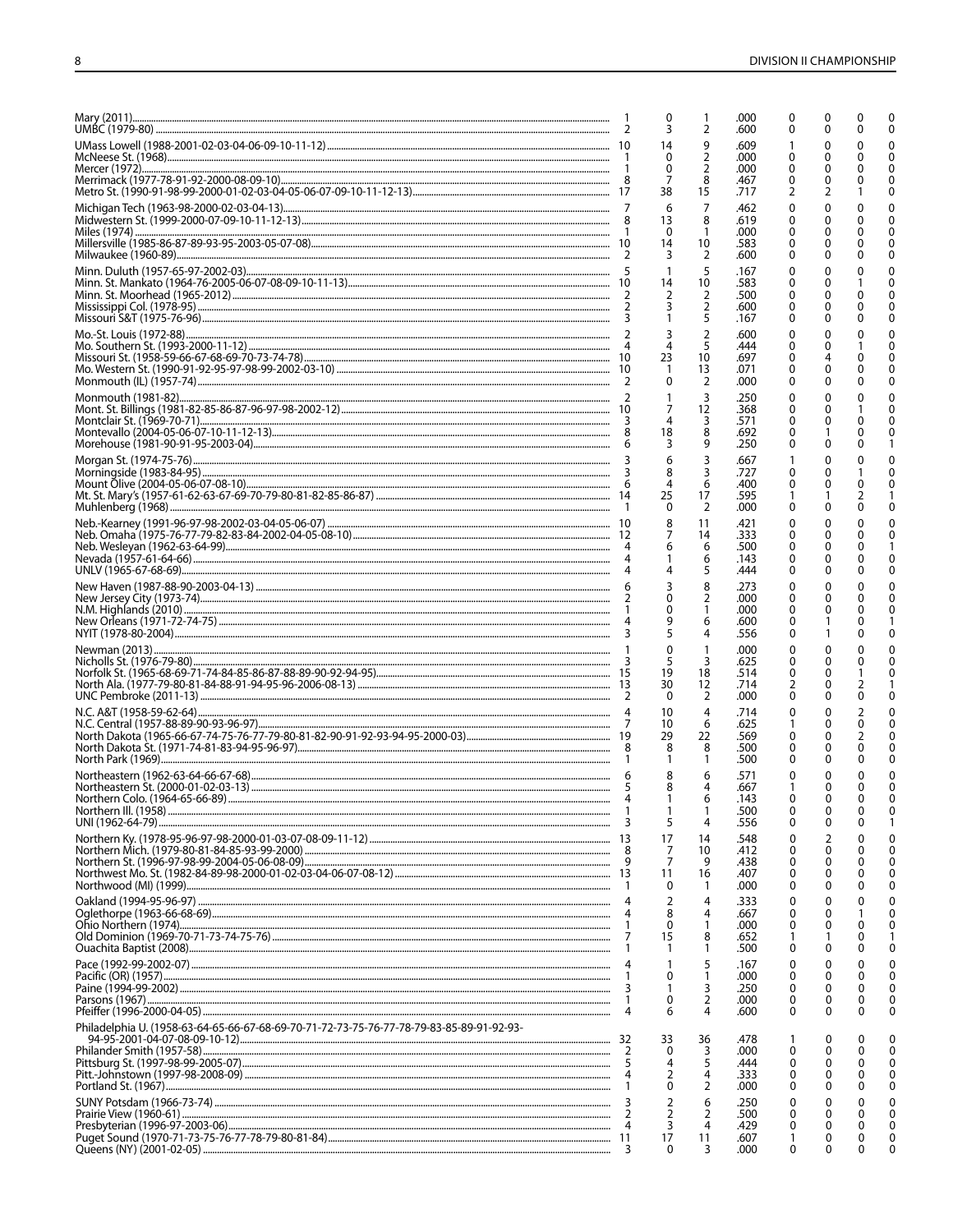|                  | 9<br>6<br>2<br>6<br>3                         | 8<br>6<br>6<br>14<br>5              | .529<br>.500<br>.250<br>.300<br>.375 | 0<br>0<br>0<br>0<br>0       | O                           | O | C<br>n                                                |
|------------------|-----------------------------------------------|-------------------------------------|--------------------------------------|-----------------------------|-----------------------------|---|-------------------------------------------------------|
|                  | $\mathbf{0}$<br>2<br>8<br>3<br>$\overline{2}$ | 3<br>8<br>5<br>3                    | .000<br>.667<br>.500<br>.375<br>.400 | 0<br>0<br>0<br>0            | 0<br>O<br>0                 |   | O                                                     |
|                  | 11<br>4<br>22<br>0<br>10                      | 14<br>7<br>15<br>-1<br>19           | .440<br>.364<br>.595<br>.000<br>.345 | 0<br>0<br>0<br>0            |                             |   | O                                                     |
|                  | 8<br>12<br>$\mathbf{0}$<br>14<br>0            | 4<br>15<br>3<br>11<br>-1            | .667<br>.444<br>.000<br>.560<br>.000 | 0<br>0<br>0<br>0<br>0       | 0                           |   |                                                       |
|                  | 2<br>19<br>0<br>1                             | $\overline{2}$<br>7<br>15<br>2<br>6 | .333<br>.222<br>.559<br>.000<br>.143 | 0<br>0<br>0<br>0<br>0       |                             |   |                                                       |
|                  | 12<br>2<br>13                                 | 13<br>3<br>9<br>2                   | .480<br>.400<br>.591<br>.000<br>.400 | 0<br>0<br>0                 |                             |   |                                                       |
|                  | 29<br>9                                       | 3<br>15<br>$\mathbf{1}$<br>23<br>5  | .625<br>.211<br>.500<br>.558<br>.643 | 0<br>0<br>0<br>0            |                             |   |                                                       |
|                  | 0<br>2<br>$\overline{2}$                      | 3<br>1<br>5<br>6                    | .000<br>.667<br>.286<br>.222<br>.538 | 0<br>0<br>0<br>0<br>0       |                             |   |                                                       |
|                  | 3<br>18<br>35<br>2                            | 6<br>7<br>13<br>22<br>-1            | .455<br>.300<br>.581<br>.614<br>.667 |                             |                             |   |                                                       |
|                  | 28<br>1<br>2<br>3<br>17                       | 14<br>-1<br>1<br>5<br>9             | .667<br>.500<br>.667<br>.375<br>.654 | 0<br>0<br>O<br>0            | 2                           |   |                                                       |
| 5                | 6<br>32<br>23<br>$\mathbf{1}$<br>6            | 5<br>26<br>17<br>5<br>6             | .545<br>.552<br>.575<br>.167<br>.500 | 0<br>0<br>0                 | 2                           |   | $\Omega$                                              |
| 3                | 6<br>$\mathbf{0}$<br>6<br>3                   | 3<br>1<br>16<br>4                   | .667<br>.000<br>.273<br>.500<br>.429 | $\mathbf{0}$<br>0<br>0<br>0 | 0<br>0<br>0                 | O | 0<br>$\Omega$<br>$\Omega$<br>$\Omega$<br>$\Omega$     |
| 3<br>2           | 4<br>$\overline{2}$<br>13<br>0<br>16          | 3<br>2<br>15<br>2<br>16             | .571<br>.500<br>.464<br>.000<br>.500 | C<br>0<br>0<br>0<br>0       | 0<br>0<br>0                 | O | C<br>$\Omega$<br>$\Omega$<br>0<br>0                   |
| 2<br>1           | 14<br>-1<br>19<br>5                           | 10<br>3<br>9                        | .583<br>.250<br>.679<br>.500<br>.556 | 0<br>0<br>0<br>0<br>0       | 0<br>$\mathbf{0}$<br>2<br>0 | U | $\Omega$<br>$\Omega$<br>$\mathbf{0}$                  |
| 2<br>3           | 1<br>0<br>3<br>$\overline{2}$<br>6            | 4<br>1<br>2<br>7<br>3               | .200<br>.000<br>.600<br>.222<br>.667 | 0<br>0<br>0<br>0<br>0       | 0<br>0<br>0<br>0<br>0       |   | $\Omega$<br>$\mathbf{0}$<br>$\Omega$<br>$\Omega$<br>0 |
| 6<br>2<br>3<br>2 | 10<br>8<br>0                                  | 6<br>7<br>2<br>4<br>3               | .625<br>.533<br>.000<br>.200<br>.250 | 0<br>0<br>0<br>0<br>0       | 0<br>0<br>0<br>0            |   | $\Omega$<br>0<br>0                                    |
| 1<br>8<br>5      | 0<br>8<br>7                                   | 8<br>5                              | .000<br>.500<br>.500<br>.583         | 0<br>0<br>0<br>0            | 0<br>0                      | 0 | ŋ<br>0                                                |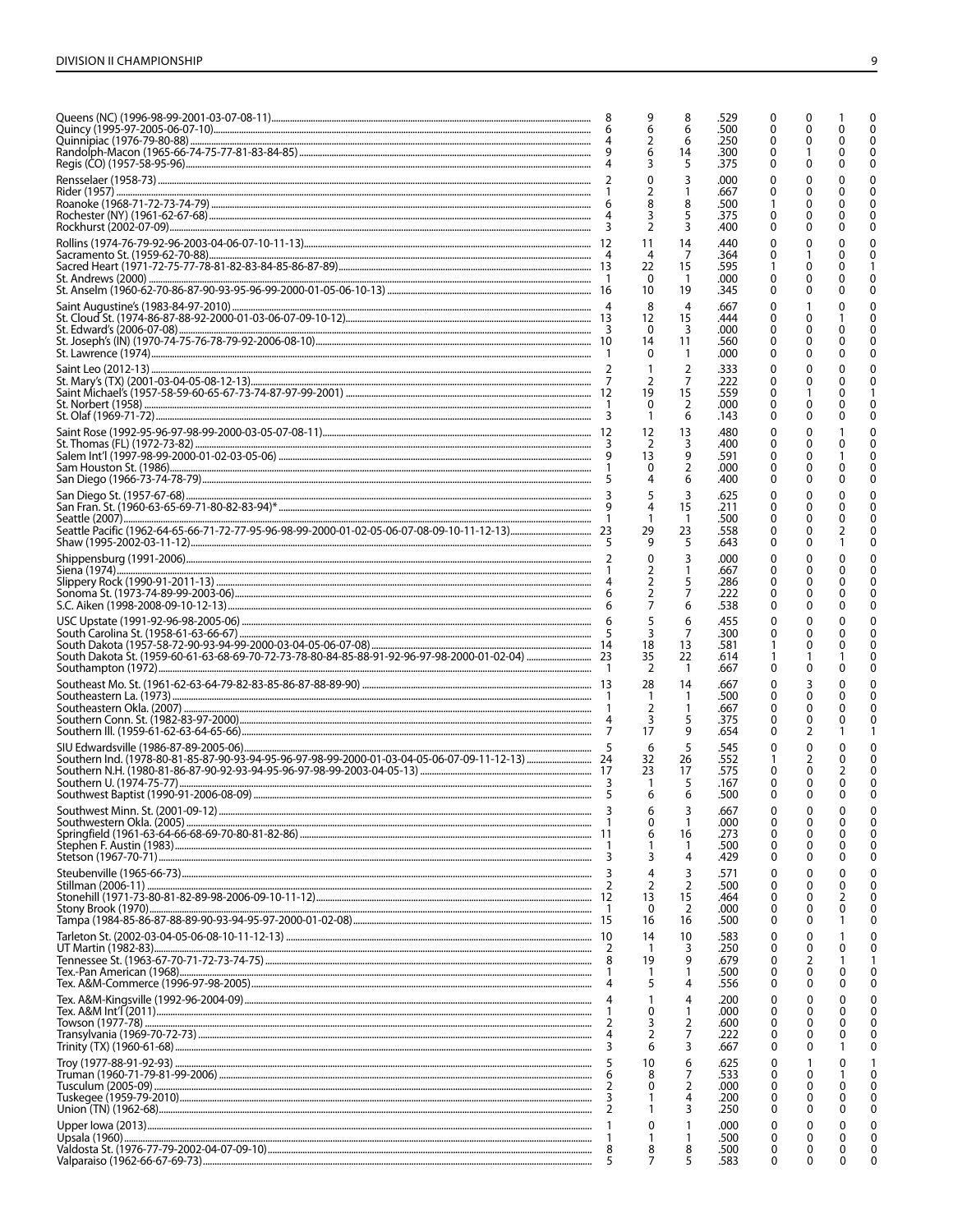|                                                                                                                                                                                                                                                                                                                                                                                                                                                                                                                        |   |                | 3                       | .250                                 | Ω |  |  |
|------------------------------------------------------------------------------------------------------------------------------------------------------------------------------------------------------------------------------------------------------------------------------------------------------------------------------------------------------------------------------------------------------------------------------------------------------------------------------------------------------------------------|---|----------------|-------------------------|--------------------------------------|---|--|--|
| Virginia Union (1961-77-79-80-82-84-85-86-87-88-89-90-91-92-93-94-95-96-98-2000-03-04-05-06-07-08-09) 27                                                                                                                                                                                                                                                                                                                                                                                                               |   |                | 26<br>5<br>12           | .634<br>.500<br>.500<br>.286<br>.538 | U |  |  |
|                                                                                                                                                                                                                                                                                                                                                                                                                                                                                                                        |   |                | 3<br>14                 | .571<br>.440<br>.500<br>.000<br>.500 |   |  |  |
| $\begin{minipage}{0.4\textwidth} \begin{minipage}{0.4\textwidth} \begin{minipage}{0.4\textwidth} \begin{minipage}{0.4\textwidth} \begin{minipage}{0.4\textwidth} \begin{minipage}{0.4\textwidth} \begin{minipage}{0.4\textwidth} \begin{minipage}{0.4\textwidth} \begin{minipage}{0.4\textwidth} \begin{minipage}{0.4\textwidth} \begin{minipage}{0.4\textwidth} \begin{minipage}{0.4\textwidth} \begin{minipage}{0.4\textwidth} \begin{minipage}{0.4\textwidth} \begin{minipage}{0.4\textwidth} \begin{minipage}{0.4$ |   | 13             | 6<br>15<br>5<br>15<br>5 | .000<br>.400<br>.722<br>.250<br>.444 |   |  |  |
|                                                                                                                                                                                                                                                                                                                                                                                                                                                                                                                        |   |                |                         | .250<br>.333<br>.500<br>.739<br>.733 |   |  |  |
|                                                                                                                                                                                                                                                                                                                                                                                                                                                                                                                        |   |                | q                       | .250<br>.000<br>.500<br>.400<br>.438 |   |  |  |
|                                                                                                                                                                                                                                                                                                                                                                                                                                                                                                                        |   | 20<br>11<br>14 | 16                      | .741<br>.407<br>.000<br>.000<br>.636 |   |  |  |
|                                                                                                                                                                                                                                                                                                                                                                                                                                                                                                                        | 9 | 12<br>8        |                         | .റററ<br>.632<br>.421                 |   |  |  |

*\*Participation in tournament vacated by the NCAA Committee on Infractions: American Int'l 1969-70; La.-Lafayette 1971 (only tournament berth); San Fran. St. 1984; Ky. Wesleyan 2003.*

*(Note: Losing semifinalists are credited with third place in years when there was no third-place game [1983-87, 1991-present].)*

# All-Time Results

1957 First Round: Saint Michael's 80, Amherst 63; Rider 63, Drexel 61; Mt. St. Mary's 93, CCNY 84; N.C. Central 78, Florida A&M 61; Buffalo 75, Capital 64; Evansville 108, Illinois St. 96; Ky. Wesleyan 77, DePauw 62; East Tenn. St. 62, Centenary (LA) 61 (ot); South Dakota 62, Monmouth (IL) 52; Jackson St. 93, Philander Smith 65; Wheaton (IL) 84, Minn. Duluth 75; Beloit 103, Wis.-Superior 79; Regis (CO) 88, Wartburg 82; San Diego St. 75, Chapman 56; Cal St. L.A. 75, Nevada 69; Linfield 83, Pacific (OR) 79 (ot). Second Round: Rider 69, Saint Michael's 68; Mt. St. Mary's 106, N.C. Central 88; Buffalo 77, Evansville 75; Ky. Wesleyan 84, East Tenn. St. 73; South Dakota 2, Jackson St. 0 (forfeit); Wheaton (IL) 77, Beloit 75; San Diego St. 81, Regis (CO) 78; Cal St. L.A. 85, Linfield 74. Quarterfinals: Mt. St. Mary's 86, Rider 66; Ky. Wesleyan 72, Buffalo 68; Wheaton (IL) 90, South Dakota 80; Cal St. L.A. 57, San Diego St. 55. Semifinals: Ky. Wesleyan 99, Mt. St. Mary's 81; Wheaton (IL) 71, Cal St. L.A. 53. Third Place: Mt. St. Mary's 82, Cal St. L.A. 72. Championship: Wheaton (IL) 89, Ky. Wesleyan 65.

1958 First Round: Adelphi 90, Brandeis 72; Saint Michael's 72, Rensselaer 56; Grambling 104, South Carolina St. 79; N.C. A&T 68, Philander Smith 64; Wagner 94, Philadelphia U. 77; American 77, Buffalo 60; Evansville 70, Wabash 68 (ot); Akron 76, Austin Peay 61; Wheaton (IL) 68, St. Norbert 66; Hope 101, Northern Ill. 95; Fresno St. 69, Cal St. Chico 56; Chapman 78, Linfield 57; Missouri St. 74, Centenary (LA) 69; Regis (CO) 48, Arkansas St. 47; South Dakota 67, Wartburg 65; Knox 76, Gust. Adolphus 65. Regional Third Place: Brandeis 71, Rensselaer 69; South Carolina St. 80, Philander Smith 70; Buffalo 77, Philadelphia U. 73; Wabash 72, Austin Peay 69; Northern Ill. 76, St. Norbert 70; Cal St. Chico 76, Linfield 62; Arkansas St. 83, Centenary (LA) 70; Wartburg 83, Gust. Adolphus 73. Regional Championships: Saint Michael's 97, Adelphi 58; Grambling 88, N.C. A&T 73; American 72, Wagner 65; Evansville 82, Akron 70; Wheaton (IL) 104, Hope 93; Chapman 52, Fresno St. 49; Missouri St. 73, Regis (CO) 65; South Dakota 102, Knox 51. Quarterfinals: Evansville 82, American 72; Saint Michael's 84, Grambling 76; Wheaton (IL) 81, Chapman 64; South Dakota 63, Missouri St. 58. Semifinals: Saint Michael's 78, Evansville 70; South Dakota 64, Wheaton (IL) 60. Third Place: Evansville 95, Wheaton (IL) 93. Championship: South Dakota 75, Saint Michael's 53.

1959 First Round: N.C. A&T 101, Tuskegee 87; Florida A&M 90, Lincoln (MO) 73; American 80, Adelphi 73; Hofstra 67,

Wesleyan (CT) 48; Saint Michael's 53, Buffalo 51; Le Moyne 72, Williams 66; Evansville 66, Belmont Abbey 54; Wittenberg 80, Southern Ill. 70; Wheaton (IL) 102, Wabash 83; Hope 102, Loras 73; Missouri St. 87, Abilene Christian 67; Centenary (LA) 84, Western Ill. 76; South Dakota St. 73, Augustana (IL) 58; Knox 88, Wartburg 84; Cal St. L.A. 83, Sacramento St. 57; Chapman 73, Willamette 52. Regional Third Place: Belmont Abbey 79, Southern Ill. 70; Buffalo 78, Williams 53; Adelphi 69, Wesleyan (CT) 63; Lincoln (MO) 88, Tuskegee 64; Wartburg 69, Augustana (IL) 66 (ot); Abilene Christian 85, Western Ill. 81 (ot); Wabash 100, Loras 79; Willamette 76, Sacramento St. 57. Regional Championships: N.C. A&T 98, Florida A&M 75; American 66, Hofstra 65; Saint Michael's 71, Le Moyne 70; Evansville 56, Wittenberg 50; Hope 81, Wheaton (IL) 76; Missouri St. 65, Centenary (LA) 62; South Dakota St. 106, Knox 80; Cal St. L.A. 86, Chapman 82. Quarterfinals: N.C. A&T 87, American 70; Evansville 82, Saint Michael's 63; Missouri St. 76, Hope 74; Cal St. L.A. 92, South Dakota St. 67. Semifinals: Evansville 110, N.C. A&T 92; Missouri St. 72, Cal St. L.A. 59. Third Place: N.C. A&T 101, Cal St. L.A. 84. Championship: Evansville 83, Missouri St. 67. 1960 First Round: Saint Michael's 73, Assumption 50; St. Anselm 108, Le Moyne 75; Ky. Wesleyan 108, Johnson C. Smith 80; Austin Peay 74, Belmont Abbey 63; Fairfield 56, Drexel 44; American 83, Upsala 74; Evansville 91, Arkansas St. 74; Wabash 76, Buffalo 65; Wheaton (IL) 82, Augustana (IL) 67; Lincoln (MO) 100, Milwaukee 92; Fresno St. 62, San Fran. St. 49; Chapman 73, Trinity (TX) 52; Cornell College 72, Wartburg 67; Prairie View 78, South Dakota St. 65; Truman 82, Lamar 81; Abilene Christian 109, Colorado Col. 65. Regional Third Place: Assumption 94, Le Moyne 68; Buffalo 53, Arkansas St. 52; Belmont Abbey 70, Johnson C. Smith 59; Upsala 74, Drexel 69; Lamar 88, Colorado Col. 67; Milwaukee 109, Augustana (IL) 82; Trinity (TX) 72, San Fran. St. 64: South Dakota St. 93, Wartburg 77. Regional Championships: Saint Michael's 99, St. Anselm 95; Ky. Wesleyan 83, Austin Peay 69; American 75, Fairfield 74; Evansville 89, Wabash 68; Wheaton (IL) 78, Lincoln (MO) 59; Chapman 70, Fresno St. 62; Cornell College 93, Prairie View 79; Truman 79, Abilene Christian 76. Quarterfinals: Ky. Wesleyan 99, Saint Michael's 55; Evansville 101, American 91; Chapman 73, Wheaton (IL) 67; Cornell College 83, Truman 81. Semifinals: Evansville 76, Ky. Wesleyan 69; Chapman 79, Cornell College 64. Third Place: Ky. Wesleyan 86, Cornell College 76. Championship: Evansville 90, Chapman 69. 1961 First Round: Belmont Abbey 74, Ky. Wesleyan

62; Austin Peay 77, Chattanooga 69; Mt. St. Mary's 83,

Virginia Union 80; Albright 85, Fairfield 67; Williams 74, Rochester (NY) 72; Bates 75, Springfield 63; Wittenberg 43, Youngstown St. 28; Wabash 94, South Carolina St. 83; Lincoln (MO) 90, Evansville 77; Chicago 64, MacMurray 59; Southeast Mo. St. 99, Colorado Col. 68; Southern Ill. 96, Trinity (TX) 82; Prairie View 79, Wis.-Superior 68; South Dakota St. 90, Cornell College 71; Long Beach St. 70, Chapman 66; UC Santa Barbara 78, Nevada 57. Regional Third Place: Ky. Wesleyan 111, Chattanooga 80; Virginia Union 70, Fairfield 66; Youngstown St. 96, South Carolina St. 82; Rochester (NY) 82, Springfield 68; Evansville 98, MacMurray 97 (ot); Cornell College 83, Wis.-Superior 72; Trinity (TX) 75, Colorado Col. 58; Chapman 68, Nevada 63. Regional Championships: Austin Peay 70, Belmont Abbey 63; Mt. St. Mary's 82, Albright 76; Williams 75, Bates 68; Wittenberg 48, Wabash 42; Southeast Mo. St. 87, Southern Ill. 84; Chicago 55, Lincoln (MO) 42; South Dakota St. 88, Prairie View 84; UC Santa Barbara 58, Long Beach St. 54. Quarterfinals: Mt. St. Mary's 96, Austin Peay 78; Wittenberg 64, Williams 51; Southeast Mo. St. 67, Chicago 41; South Dakota St. 79, UC Santa Barbara 65. Semifinals: Wittenberg 65, Mt. St. Mary's 49; Southeast Mo. St. 81, South Dakota St. 69. Third Place: South Dakota St. 77, Mt. St. Mary's 76. Championship: Wittenberg 42, Southeast Mo. St. 38.

1962 First Round: Northeastern 88, St. Anselm 78; Fairfield 86, Rochester (NY) 75; Southern Ill. 78, Union (TN) 56; Evansville 97, N.C. A&T 82; Mt. St. Mary's 67, Albright 64 (4 ot); Hofstra 56, LIU Post 55; Florida A&M 74, Youngstown St. 60; Wittenberg 69, Gannon 43; Cal Poly Pomona 88, Fresno St. 81; Sacramento St. 68, Seattle Pacific 57; Concordia Chicago 79, Illinois St. 61; Valparaiso 75, Kentucky St. 61; Southeast Mo. St. 57, Abilene Christian 55; Arkansas St. 66, Lamar 65; UNI 81, Hamline 68; Neb. Wesleyan 71, Grinnell 65. Regional Third Place: St. Anselm 83, Rochester (NY) 64; Albright 65, LIU Post 59; Youngstown St. 58, Gannon 52; N.C. A&T 84, Union (TN) 80; Kentucky St. 77, Illinois St. 72; Lamar 83, Abilene Christian 74; Hamline 76, Grinnell 69; Seattle Pacific 73, Fresno St. 68. Regional Championships: Northeastern 80, Fairfield 69; Southern Ill. 88, Evansville 83; Mt. St. Mary's 66, Hofstra 51; Wittenberg 35, Florida A&M 33; Sacramento St. 73, Cal Poly Pomona 65; Valparaiso 75, Concordia Chicago 72; Southeast Mo. St. 76, Arkansas St. 64; Neb. Wesleyan 78, UNI 77. Quarterfinals: Southern III. 73, Northeastern 57; Mt. St. Mary's 43, Wittenberg 39; Sacramento St. 61, Valparaiso 54; Neb. Wesleyan 71, Southeast Mo. St. 61 (ot). Semifinals: Mt. St. Mary's 58, Southern III. 57; Sacramento St. 74, Neb. Wesleyan 73 (2 ot). Third Place: Southern III.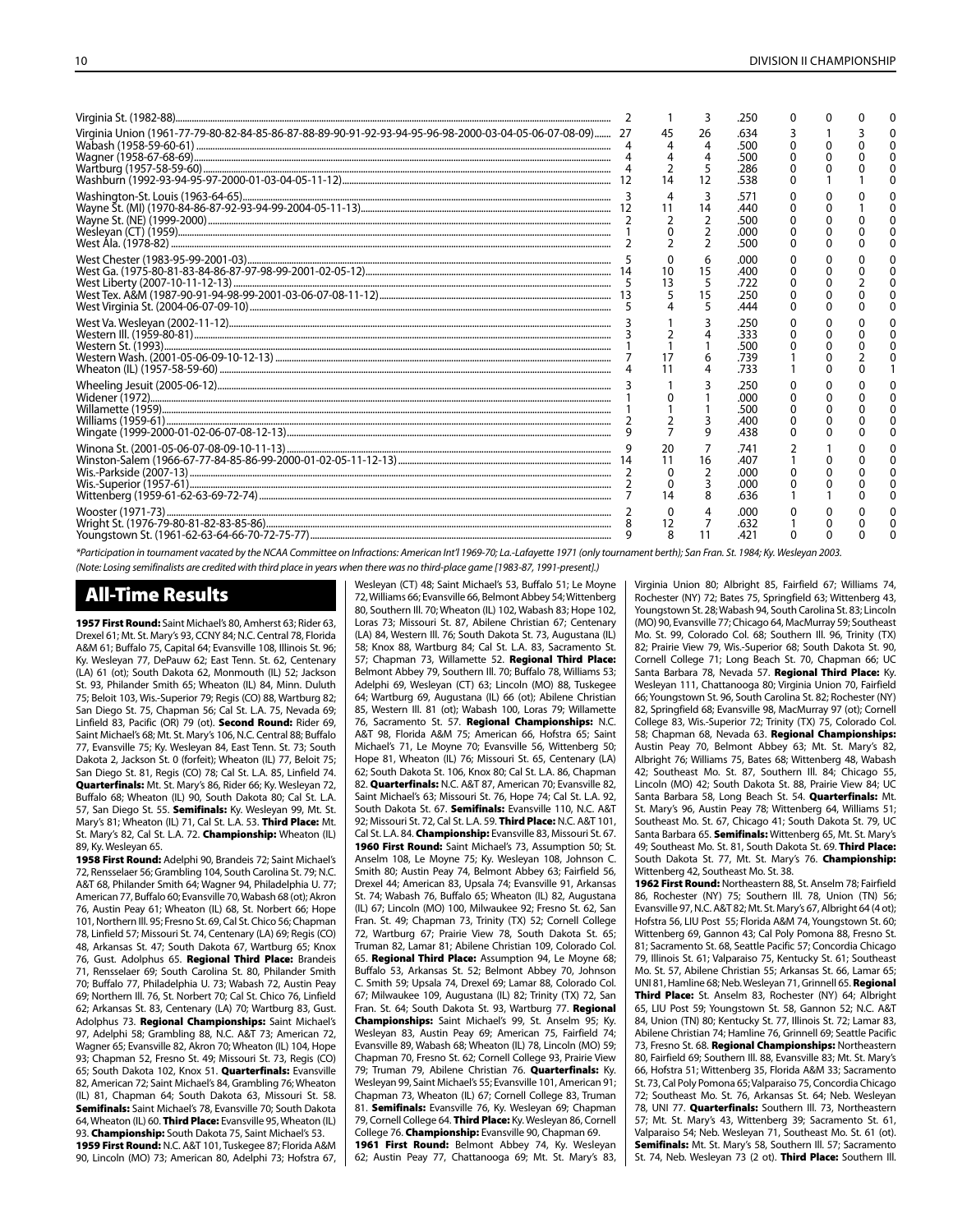98, Neb. Wesleyan 81. Championship: Mt. St. Mary's 58, Sacramento St. 57 (ot).

1963 First Round: Tennessee St. 119, Austin Peay 94; Oglethorpe 57, Bellarmine 49; Bloomsburg 76, Mt. St. Mary's 61; Philadelphia U. 60, Hofstra 55; South Carolina St. 80, Buffalo 63; Wittenberg 38, Youngstown St. 31; Springfield 66, Fairleigh Dickinson 54; Northeastern 74, Assumption 60; Evansville 66, Concordia Chicago 56; Washington-St. Louis 71, Augustana (IL) 66; Lamar 89, Arkansas St. 88; Southern Ill. 87, Southeast Mo. St. 79; Neb. Wesleyan 86, Michigan Tech 69; South Dakota St. 71, Cornell College 64; Chapman 53, San Fran. St. 50; Fresno St. 68, UC Santa Barbara 60. Regional Third Place: Bellarmine 96, Austin Peay 86; Hofstra 78, Mt. St. Mary's 71; Youngstown St. 65, Buffalo 53; Assumption 65, Fairleigh Dickinson 51; Concordia Chicago 92, Augustana (IL) 84; Arkansas St. 77, Southeast Mo. St. 75; Michigan Tech 71, Cornell College 61; UC Santa Barbara 58, San Fran. St. 56. Regional Championships: Oglethorpe 55, Tennessee St. 51; Philadelphia U. 54, Bloomsburg 48; Wittenberg 70, South Carolina St. 63; Northeastern 47, Springfield 45; Evansville 85, Washington-St. Louis 76; Southern Ill. 93, Lamar 84; South Dakota St. 77, Neb. Wesleyan 75; Fresno St. 71, Chapman 59. Quarterfinals: Oglethorpe 36, Philadelphia U. 34; Wittenberg 48, Northeastern 47; Southern Ill. 86, Evansville 73; South Dakota St. 84, Fresno St. 71. Semifinals: Wittenberg 46, Oglethorpe 37; South Dakota St. 80, Southern III. 76. Third Place: Oglethorpe 68, Southern III. 64. Championship: South Dakota St. 44, Wittenberg 42.

1964 First Round: Elizabethtown 74, Philadelphia U. 73; Hofstra 92, Catholic 91 (2 ot); Le Moyne 64, Youngstown St. 53; Akron 94, Ithaca 77; Northeastern 79, Assumption 68; Adelphi 75, Springfield 71; Fisk 91, Ky. Wesleyan 86; N.C. A&T 86, Centre 68; Southeast Mo. St. 83, Northern Colo. 79; Abilene Christian 73, Lamar 71; Minn. St. Mankato 87, Neb. Wesleyan 72; UNI 71, Washington-St. Louis 56; Cal Poly Pomona 99, Nevada 71; Fresno St. 68, Seattle Pacific 53; Evansville 97, Jackson St. 69; Southern Ill. 88, Ball St. 81. Regional Third Place: Philadelphia U. 94, Catholic 64; Youngstown St. 91, Ithaca 79; Assumption 64, Springfield 60; Ky. Wesleyan 91, Centre 71; Lamar 116, Northern Colo. 85; Washington-St. Louis 77, Neb. Wesleyan 74; Seattle Pacific 76, Nevada 74; Jackson St. 92, Ball St. 71. Regional Championships: Hofstra 74, Elizabethtown 61; Akron 62, Le Moyne 38; Adelphi 68, Northeastern 66; N.C. A&T 112, Fisk 87; Southeast Mo. St. 90, Abilene Christian 87; UNI 71, Minn. St. Mankato 64 (ot); Cal Poly Pomona 79, Fresno St. 72: Evansville 64, Southern III, 59, **Quarterfinals:** Akron 77, Hofstra 58; N.C. A&T 83, Adelphi 80; UNI 93, Southeast Mo. St. 85; Evansville 95, Cal Poly Pomona 73. Semifinals: Akron 57, N.C. A&T 48; Evansville 82, UNI 67 Third Place: N.C. A&T 91 UNI 72. Championship: Evansville 72, Akron 59.

1965 First Round: Buffalo 81, Randolph-Macon 69; Akron 72, Steubenville 70; Saint Michael's 77, Hartwick 72; Assumption 76, Le Moyne 58; Evansville 116, Bethune-Cookman 77; Bellarmine 91, Norfolk St. 74; LIU Brooklyn 57, Cheyney 48; Philadelphia U. 50, Albright 49; Minn. St. Moorhead 74, Northern Colo. 73; North Dakota 67, Minn. Duluth 57; Fresno St. 74, UNLV 61; Seattle Pacific 107, San Fran. St. 78; Central Mich. 83, Jackson St. 79; Southern Ill. 71, Concordia Chicago 70; Abilene Christian 91, Doane 50; Washington-St. Louis 82, Central Mo. 67. Regional Third Place: Steubenville 94, Randolph-Macon 68; Hartwick 70, Le Moyne 68; Norfolk St. 91, Bethune-Cookman 74; Cheyney 52, Albright 51; Minn. Duluth 86, Northern Colo. 58; San Fran. St. 85, UNLV 78; Jackson St. 90, Concordia Chicago 80; Central Mo. 105, Doane 52. Regional Championships: Akron 69, Buffalo 58; Saint Michael's 83, Assumption 76; Evansville 81, Bellarmine 74; Philadelphia U. 61, LIU Brooklyn 58; North Dakota 82, Minn. St. Moorhead 57; Seattle Pacific 82, Fresno St. 68; Southern Ill. 90, Central Mich. 62; Washington-St. Louis 69, Abilene Christian 66. Quarterfinals: Saint Michael's 101, Akron 87; Evansville 92, Philadelphia U. 76; North Dakota 97, Seattle Pacific 83; Southern Ill. 76, Washington-St. Louis 67. Semifinals: Evansville 93, Saint Michael's 70; Southern III. 97, North Dakota 64. Third Place: North Dakota 94, Saint Michael's 86. Championship: Evansville 85, Southern III. 82 (ot).

1966 First Round: Assumption 105, American Int'l 102: Northeastern 93, Springfield 80; Central Conn. St. 94, SUNY Potsdam 82; Philadelphia U. 83, Le Moyne 61. **Consolations:**  American Int'l 96, Springfield 94 (ot); Le Moyne 86, SUNY Potsdam 63. Second Round: Assumption 96, Northeastern 69; Central Conn. St. 97, Philadelphia U. 75; Ky. Wesleyan 81, South Carolina St. 73 (ot); Oglethorpe 69, Winston-Salem 66; Cheyney 61, Albright 56; LIU Brooklyn 62, Drexel 54; Steubenville 77, Randolph-Macon 56; Akron 70, Youngstown St. 63; Seattle Pacific 69, San Diego 63; Fresno St. 127, Nevada 78; Evansville 111, Lamar 103; Southern Ill. 83, Indiana St. 65; Abilene Christian 94, Jackson St. 79; Missouri St. 72, Arkansas St. 71; Valparaiso 107, Benedictine (IL) 76; North Dakota 84, Northern Colo. 71. Regional Third Place: Winston-Salem 85, South Carolina St. 81; Albright 78, Drexel 61; Youngstown St. 94, Randolph-Macon 63; Nevada 74, San Diego 71; Lamar 93, Indiana St. 78; Arkansas St. 84, Jackson St. 77. Regional Championships: Central Conn. St. 96, Assumption 87; Ky. Wesleyan 48, Oglethorpe 41; LIU Brooklyn 67, Cheyney 64; Akron 93, Steubenville 76; Fresno St. 64, Seattle Pacific 58; Southern Ill. 90, Evansville 77; Abilene Christian 63, Missouri St. 58; North Dakota 112. Valparaiso 82. Quarterfinals: Ky. Wesleyan 84, Central Conn. St. 76; Akron 74, LIU Brooklyn 68; North Dakota 63, Abilene Christian 62; Southern Ill. 93, Fresno St. 70. Semifinals: Ky. Weslevan 105, Akron 75; Southern III, 69, North Dakota 61. Third Place: Akron 76, North Dakota 71. Championship: Ky. Wesleyan 54, Southern III. 51.

1967 First Round: Assumption 87, American Int'l 85 (3 ot); Saint Michael's 70, Northeastern 61; Central Conn. St. 90, Buffalo St. 73; LIU Brooklyn 85, Rochester (NY) 76. Consolations: Northeastern 80, American Int'l 53; Rochester (NY) 76, Buffalo St. 70. Second Round: Saint Michael's 77, Assumption 63; LIU Brooklyn 114, Central Conn. St. 66; Akron 98, Mt. St. Mary's 72; Winston-Salem 91, Baldwin Wallace 76; Philadelphia U. 90, Wagner 85 (ot); Cheyney 75, Drexel 53; Ky. Wesleyan 68, Stetson 55; South Carolina St. 66, Tennessee St. 59; Missouri St. 83, Ark.-Pine Bluff 80; Lincoln (MO) 93, Arkansas St. 80; Indiana St. 109, Luther 88; Valparaiso 89, Colorado St.-Pueblo 52; San Diego St. 101, Portland St. 73; UNLV 100, UC Davis 83; Louisiana Tech 86, North Dakota 77; Illinois St. 72, Parsons 68. Regional Third Place: Baldwin Wallace 106, Mt. St. Mary's 82; Wagner 61, Drexel 53; Tennessee St. 65, Stetson 53; Arkansas St. 105, Ark.-Pine Bluff 93; Luther 99, Colorado St.-Pueblo 78; UC Davis 81, Portland St. 61; North Dakota 107, Parsons 56. Regional Championships: LIU Brooklyn 72, Saint Michael's 64; Winston-Salem 88, Akron 80; Cheyney 80, Philadelphia U. 64; Ky. Wesleyan 87, South Carolina St. 70; Missouri St. 87, Lincoln (MO) 77; Valparaiso 80, Indiana St. 77; San Diego St. 88, UNLV 71; Illinois St. 89, Louisiana Tech 66. **Quarterfinals:** Winston-Salem 62, LIU Brooklyn 54; Ky. Wesleyan 66, Cheyney 53; Missouri St. 86, Valparaiso 72; Illinois St. 77, San Diego St. 76 (3 ot). Semifinals: Winston-Salem 82, Ky. Wesleyan 73; Missouri St. 93, Illinois St. 76. Third Place: Ky. Wesleyan 112, Illinois St. 73. Championship: Winston-Salem 77, Missouri St. 74. 1968 First Round: Bridgeport 86, Springfield 62; American Int'l 80, Assumption 78; Buffalo St. 83, Le Moyne 66; Rochester (NY) 73, Northeastern 70. Consolations: Assumption 94, Springfield 75; Northeastern 67, Le Moyne 54. Second Round: American Int'l 77, Bridgeport 67; Buffalo St. 79, Rochester (NY) 67; Ky. Wesleyan 86, Oglethorpe 59; Union (TN) 81, Bethune-Cookman 67; Cheyney 94, Muhlenberg 67; Wagner 98, Philadelphia U. 84; Norfolk St. 108, Denison 86; Ashland 71, Roanoke 46; Evansville 95, Lincoln (MO) 80; Missouri St. 69, Colorado St.-Pueblo 68; Tex.-Pan American 96, Jackson St. 73; Trinity (TX) 95, McNeese St. 78; Indiana St. 101, South Dakota St. 96; Illinois St. 83, DePauw 81; UNLV 96, UC Davis 91; UC Irvine 78, San Diego St. 69. Regional Third Place: Oglethorpe 82, Bethune-Cookman 70; Philadelphia U. 105, Muhlenberg 94; Denison 90, Roanoke 77; Lincoln (MO) 92, Colorado St.-Pueblo 77; Jackson St. 75, McNeese St. 71; South Dakota St. 86, DePauw 84; San Diego St. 79, UC Davis 72. Regional Championships: American Int'l 79, Buffalo St. 64; Ky. Wesleyan 66, Union (TN) 56; Cheyney 72, Wagner 57; Ashland 61, Norfolk St. 51; Evansville 79, Missouri St. 73; Trinity (TX) 87, Tex.-Pan American 83 (ot); Indiana St. 98, Illinois St. 93; UNLV 79, UC Irvine 74. Quarterfinals: Ky. Wesleyan 90, American Int'l 78; Ashland 45, Cheyney 30; Trinity (TX) 93, Evansville 77; Indiana St. 94, UNLV 75. Semifinals: Ky. Wesleyan 45, Ashland 32; Indiana St. 77, Trinity (TX) 67. Third Place: Trinity (TX) 68, Ashland 52. Championship: Ky. Wesleyan 63, Indiana St. 52.

1969 First Round: Oglethorpe 68, Old Dominion 60; Mt. St. Mary's 95, Norfolk St. 80; Alcorn 76, Bellarmine 75; Ky. Wesleyan 77, Transylvania 61; San Fran. St. 81, UC Irvine 55; UNLV 84, UC Davis 81; Springfield 91, Central Conn. St. 80; \*American Int'l 79, Assumption 77; Wagner 109, Albany (NY) 64; Montclair St. 79, Le Moyne 75; South Dakota St. 79, Lincoln (MO) 77; Missouri St. 75, St. Olaf 47; Illinois St. 87, North Park 82; Valparaiso 91, Concordia Chicago 81; Cheyney 84, Wittenberg 70; Ashland 43, Philadelphia U. 40. Regional Third Place: Norfolk St. 113, Old Dominion

102; Transylvania 65, Bellarmine 64; UC Irvine 82, UC Davis 70; Assumption 98, Central Conn. St. 77; Albany (NY) 71, Le Moyne 70; Lincoln (MO) 77, St. Olaf 72; North Park 90, Concordia Chicago 73; Philadelphia U. 76, Wittenberg 74. Regional Championships: Oglethorpe 74, Mt. St. Mary's 56; Ky. Wesleyan 83, Alcorn St. 79; San Fran. St. 77, UNLV 72; \*American Int'l 91, Springfield 68; Montclair St. 101, Wagner 78; Missouri St. 87, South Dakota St. 74; Illinois St. 103, Valparaiso 87; Ashland 66, Cheyney 56. **Quarterfinals:** Ky. Wesleyan 82, Oglethorpe 68; \*American Int'l 80, San Fran. St. 75; Missouri St. 92, Montclair St. 76; Ashland 41, Illinois St. 35. Semifinals: Ky. Wesleyan 83, \*American Int'l 82 (ot); Missouri St. 58, Ashland 48. Third Place: \*American Int'l 53, Ashland 51. Championship: Ky. Wesleyan 75, Missouri St. 71.

*\*American Int'l's participation in 1969 tournament vacated.*

1970 First Round: Philadelphia U. 79, Youngstown St. 52; Ashland 50, Cheyney 43; \*American Int'l 89, St. Anselm 74; Assumption 106, Springfield 84; UC Riverside 83, Boise St. 71; Puget Sound 67, Sacramento St. 62; St. Joseph's (IN) 75, Capital 72; Central Mich. 73, Wayne St. (MI) 61; Montclair St. 63, Hartwick 54; Buffalo St. 93, Stony Brook 69; Stetson 78, Mt. St. Mary's 77; Ga. Southern 86, Old Dominion 79; Tennessee St. 82, Bellarmine 77; Ky. Wesleyan 74, Transylvania 67; Central Mo. 77, Cornell College 65; South Dakota St. 82, Missouri St. 71. Regional Third Place: Cheyney 94, Youngstown St. 91; Springfield 109, St. Anselm 103; Boise St. 63, Sacramento St. 61; Capital 83, Wayne St. (MI) 80; Hartwick 78, Stony Brook 70; Old Dominion 93, Mt. St. Mary's 90; Bellarmine 114, Transylvania 72; Missouri St. 76, Cornell College 65. Regional Championships: Philadelphia U. 45, Ashland 28; \*American Int'l 83, Assumption 82; UC Riverside 83, Puget Sound 72; St. Joseph's (IN) 87, Central Mich. 68; Buffalo St. 81, Montclair St. 72; Stetson 93, Ga. Southern 86; Tennessee St. 75, Ky. Wesleyan 73; South Dakota St. 92, Central Mo. 73. **Quarterfinals:** Philadelphia U. 101, \*American Int'l 53; UC Riverside 82, St. Joseph's (IN) 77; Tennessee St. 92, South Dakota St. 89; Buffalo St. 75, Stetson 74. Semifinals: Philadelphia U. 79, UC Riverside 63: Tennessee St. 101, Buffalo St. 80. Third Place: UC Riverside 94, Buffalo St. 83. Championship: Philadelphia U. 76, Tennessee St. 65.

*\*American Int'l's participation in 1970 tournament vacated.*

1971 First Round: Ky. Wesleyan 94, St. Olaf 79; Truman 75, North Dakota St. 66; Philadelphia U. 83, Wooster 81 (ot); Cheyney 100, Akron 89; Norfolk St. 97, Roanoke 77; Old Dominion 89, Stetson 65; Seattle Pacific 75, San Fran. St. 68; Puget Sound 81, Cal Poly 69; Assumption 106, Sacred Heart 83; Central Conn. St. 111, Stonehill 99; Tennessee St. 92, Louisiana Tech 91 (ot); \*La.-Lafayette 113, New Orleans 107; Central Mich. 63, Augustana (IL) 59; Evansville 72, Ashland 64; Hartwick 77, LIU Post 50; Buffalo St. 103, Montclair St. 93. Regional Third Place: North Dakota St. 96, St. Olaf 94: Akron 77, Wooster 68; Stetson 91, Roanoke 72; Cal Poly 70, San Fran. St. 68; Sacred Heart 86, Stonehill 81; Louisiana Tech 107, New Orleans 88; Ashland 88, Augustana (IL) 65; Montclair St. 80, LIU Post 68. Regional Championships: Ky. Wesleyan 60, Truman 48; Cheyney 60, Philadelphia U. 58; Old Dominion 102, Norfolk St. 97; Puget Sound 85, Seattle Pacific 78; Assumption 105, Central Conn. St. 77; \*La.-Lafayette 86, Tennessee St. 82; Evansville 78, Central Mich. 60; Hartwick 71, Buffalo St. 70. Quarterfinals: Ky. Wesleyan 89, Cheyney 83; Old Dominion 81, Puget Sound 80 (ot); \*La.-Lafayette 110, Assumption 99; Evansville 105, Hartwick 69. Semifinals: Old Dominion 97, Ky. Wesleyan 83; Evansville 93, \*La.-Lafayette 74. Third Place: \*La.-Lafayette 105, Ky. Wesleyan 83. Championship: Evansville 97, Old Dominion 82.

*\*La.-Lafayette's participation in 1971 tournament vacated.*

1972 First Round: St. Olaf 87, South Dakota St. 72; New Orleans 80, Alabama St. 72; Philadelphia U. 67, Widener 62; Youngstown St. 81, Gannon 71. Second Round: Bentley 96, Sacred Heart 79; Assumption 112, Bridgeport 82; Eastern Mich. 61, Ky. Wesleyan 59; Evansville 81, Wittenberg 73; Lincoln (MO) 97, St. Olaf 81; Mo.-St. Louis 114, South Dakota 72; St. Thomas (FL) 68, Fla. Southern 62; Roanoke 78, Mercer 72; Tennessee St. 80, New Orleans 79; Delta St. 71, Transylvania 59; Hartford 81, Ithaca 66; Southampton 83, Buffalo St. 72; Youngstown St. 90, Cheyney 80; Akron 54, Philadelphia U. 52; Seattle Pacific 68, UC Riverside 63; Colorado St.-Pueblo 77, UC Irvine 58. Regional Third Place: Bridgeport 107, Sacred Heart 89; Ky. Wesleyan 68, Wittenberg 64; South Dakota 113, St. Olaf 91; Fla. Southern 85, Mercer 83; New Orleans 110, Transylvania 74; Ithaca 70,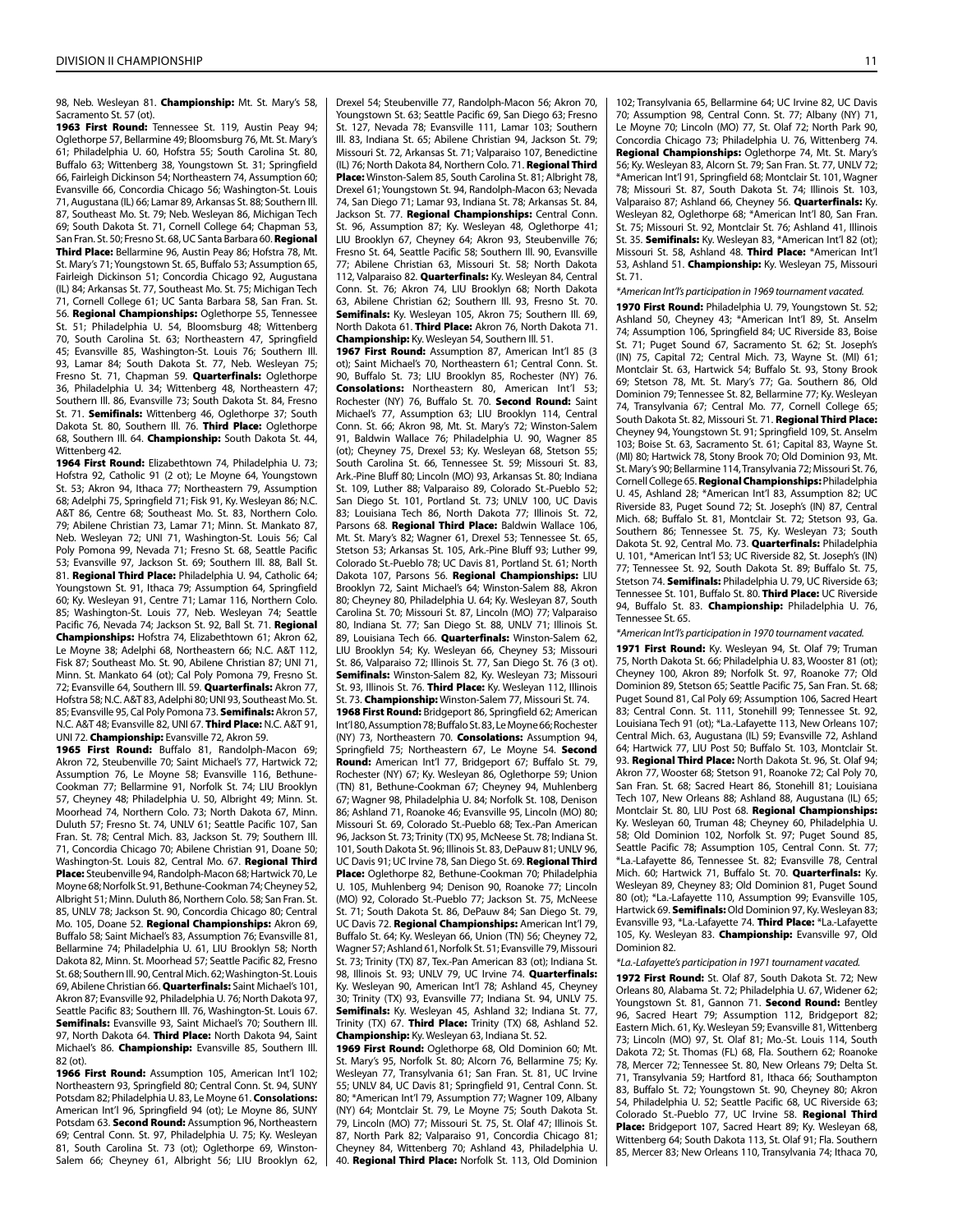Buffalo St. 58; Philadelphia U. 86, Cheyney 82; UC Riverside 94, UC Irvine 75. Regional Championships: Assumption 109, Bentley 103; Eastern Mich. 93, Evansville 88; Mo.-St. Louis 84, Lincoln (MO) 75; Roanoke 67, St. Thomas (FL) 57; Tennessee St. 79, Delta St. 73; Southampton 86, Hartford 74; Akron 87, Youngstown St. 71; Colorado St.-Pueblo 86, Seattle Pacific 83. Quarterfinals: Eastern Mich. 93, Assumption 88; Roanoke 94, Mo.-St. Louis 69; Tennessee St. 95, Southampton 55; Akron 92, Colorado St.-Pueblo 77. Semifinals: Roanoke 99, Eastern Mich. 73; Akron 71, Tennessee St. 69 (ot). Third Place: Tennessee St. 107, Eastern Mich. 82. Championship: Roanoke 84, Akron 72.

1973 First Round: Saint Michael's 108, Hartford 97: Bridgeport 77, Stonehill 74; Cheyney 74, Lebanon Valley 56; Steubenville 54, Hiram 51; Transylvania 72, Albany St. (GA) 71 (ot); Fayetteville St. 95, Eckerd 66; Loyola Maryland 82, St. Thomas (FL) 79 (ot); Brockport 78, New Jersey City 68; SUNY Potsdam 54, Rensselaer 52; UC Riverside 70, Sonoma St. 68. Second Round: Coe 65, Colorado St.-Pueblo 63; South Dakota St. 85, Missouri St. 74; Assumption 81, Saint Michael's 79; Bentley 109, Bridgeport 106 (3 ot); Akron 99, Cheyney 71; Steubenville 61, Philadelphia U. 51; Tennessee St. 53, Transylvania 45; Southeastern La. 67, Chattanooga 64; Ky. Wesleyan 93, Wooster 56; Valparaiso 69, Capital 64; Old Dominion 80, Fayetteville St. 74; Roanoke 84, Loyola Maryland 63; Brockport 93, LIU Post 77; Hartwick 75, SUNY Potsdam 58; UC Riverside 71, Puget Sound 51; Bakersfield 50, San Diego 44. Regional Third Place: Missouri St. 76, Colorado St.-Pueblo 62; Bridgeport 93, Saint Michael's 75; Cheyney 70, Philadelphia U. 63; Chattanooga 99, Transylvania 86; Capital 75, Wooster 47; Fayetteville St. 81, Loyola Maryland 66; LIU Post 79, SUNY Potsdam 75; San Diego 80, Puget Sound 73. Regional Championships: Coe 107, South Dakota St. 104; Assumption 87, Bentley 85; Akron 49, Steubenville 47; Tennessee St. 62, Southeastern La. 54 (ot); Ky. Wesleyan 74, Valparaiso 66; Roanoke 88, Old Dominion 87 (ot); Brockport 70, Hartwick 62; UC Riverside 61, Bakersfield 54. Quarterfinals: Assumption 102, Coe 96; Tennessee St. 54, Akron 50; Ky. Wesleyan 87, Roanoke 63; Brockport 79, UC Riverside 70. Semifinals: Tennessee St. 106, Assumption 76; Ky. Wesleyan 96, Brockport 90. Third Place: Assumption 94, Brockport 90. Championship: Ky. Wesleyan 78, Tennessee St. 76 (ot).

1974 First Round: Norfolk St. 74, Randolph-Macon 72; Rollins 76, Miles 67; SUNY Potsdam 65, St. Lawrence 49; Siena 87, New Jersey City 64; Bloomsburg 78, Johns Hopkins 63; Hiram 56, Ohio Northern 50; St. Joseph's (IN) 91, Coe 76; Wittenberg 82, Chicago 58; St. Cloud St. 77, North Dakota St. 62; North Dakota 73, Monmouth (IL) 67; Fisk 59, James Madison 54; Sonoma St. 60, San Diego 54. Second Round: Norfolk St. 84, Roanoke 75; Old Dominion 80, Rollins 77; Hartford 102, Saint Michael's 93; Assumption 85, Bentley 83; Morgan St. 54, SUNY Potsdam 43; Hartwick 81, Siena 72; Bloomsburg 66, King's (PA) 65; Albright 93, Hiram 79; St. Joseph's (IN) 70, Green Bay 54; Wittenberg 59, Evansville 55 (ot); Ky. Wesleyan 74, St. Cloud St. 72; Missouri St. 71, North Dakota 63; Fisk 65, Tennessee St. 54; New Orleans 85, Southern U. 80; Sonoma St. 73, Cal Poly 66; UC Riverside 62, Cal St. Chico 51. Regional Third Place: Roanoke 88, Rollins 77; Saint Michael's 99, Bentley 91; Siena 82, SUNY Potsdam 74; King's (PA) 111, Hiram 81; Evansville 87, Green Bay 75; North Dakota 75, St. Cloud St. 71; Tennessee St. 98, Southern U. 88; Cal Poly 81, Cal St. Chico 63. Regional Championships: Norfolk St. 89, Old Dominion 76; Assumption 84, Hartford 68; Morgan St. 68, Hartwick 64; Bloomsburg 92, Albright 78; St. Joseph's (IN) 75, Wittenberg 60; Missouri St. 69, Ky. Wesleyan 66; New Orleans 78, Fisk 63; UC Riverside 71, Sonoma St. 56. Quarterfinals: Assumption 89, Norfolk St. 79; Morgan St. 71, Bloomsburg 57; Missouri St. 80, St. Joseph's (IN) 78; New Orleans 83, UC Riverside 78. Semifinals: Morgan St. 73, Assumption 70; Missouri St. 68, New Orleans 63. Third Place: Assumption 115, New Orleans 103. Championship: Morgan St. 67, Missouri St. 52.

1975 First Round: Assumption 111, Sacred Heart 95; Bentley 99, Hartford 82; LIU Post 72, Philadelphia U. 68; Gannon 65, Hartwick 64 (ot); New Orleans 90, West Ga. 89; Lincoln (MO) 93, Southern U. 87; UC Riverside 78, UC Davis 77; Puget Sound 76, UC Irvine 74 (ot); North Dakota 72, Missouri S&T 61; Neb. Omaha 69, Augustana (SD) 61; Old Dominion 95, Baltimore 72; Randolph-Macon 64, Morgan St. 60; Chattanooga 107, Alabama St. 83; Tennessee St. 63, Armstrong 53; St. Joseph's (IN) 96, Youngstown St. 78; Akron 76, Eastern III. 62. Regional Third Place: Hartford 102, Sacred Heart 91; Philadelphia U. 80, Hartwick 75; Southern U. 103, West Ga. 98; UC Davis 84, UC Irvine 70; Augustana (SD) 71, Missouri S&T 64; Baltimore 77, Morgan St. 76; Armstrong 110, Alabama St. 78; Eastern Ill. 86, Youngstown St. 80. Regional Championships: Assumption 87, Bentley 82; Gannon 67, LIU Post 60; New Orleans 84, Lincoln (MO) 83; UC Riverside 59, Puget Sound 58; North Dakota 84, Neb. Omaha 71; Old Dominion 83, Randolph-Macon 76; Tennessee St. 82, Chattanooga 81; Akron 58, St. Joseph's (IN) 52. **Quarterfinals:** Assumption 81, Gannon 69: New Orleans 73, UC Riverside 59; Old Dominion 78, North Dakota 62; Tennessee St. 72, Akron 69. Semifinals: New Orleans 84, Assumption 73 (ot); Old Dominion 77, Tennessee St. 60. Third Place: Assumption 88, Tennessee St. 80. Championship: Old Dominion 76, New Orleans 74.

1976 First Round: Evansville 85, Wright St. 75; Eastern Ill. 65, St. Joseph's (IN) 56; Valdosta St. 95, UCF 82; Chattanooga 86, Rollins 62; Puget Sound 80, Cal Poly Pomona 65; Bakersfield 87, UC Davis 65; Baltimore 85, Morgan St. 65; Old Dominion 86, James Madison 77; Bridgeport 93, Bentley 86; Assumption 64, Quinnipiac 60; Nicholls St. 97, Lincoln (MO) 79; Grambling 67, Missouri S&T 61; North Dakota 86, Neb. Omaha 74 (ot); Green Bay 72, Minn. St. Mankato 67 (2 ot); Philadelphia U. 89, Buffalo St. 69; Cheyney 73, Hartwick 72 (ot). Regional Third Place: Wright St. 72, St. Joseph's (IN) 68; Rollins 101, Florida Tech 91; Cal Poly Pomona 84, UC Davis 82 (ot); Morgan St. 86, James Madison 81; Bentley 83, Quinnipiac 77; Lincoln (MO) 86, Missouri S&T 84 (ot); Minn. St. Mankato 95, Neb. Omaha 73; Buffalo St. 69, Hartwick 67. Regional Championships: Eastern Ill. 75, Evansville 73; Chattanooga 86, Valdosta St. 66; Puget Sound 75, Bakersfield 65; Old Dominion 73, Baltimore 58; Bridgeport 86, Assumption 84; Nicholls St. 90, Grambling 89; North Dakota 65, Green Bay 61; Cheyney 60, Philadelphia U. 59. **Quarterfinals:** Eastern Ill. 81, Bridgeport 66; Chattanooga 107, Nicholls St. 78; Puget Sound 80, North Dakota 77; Old Dominion 90, Cheyney 85. Semifinals: Chattanooga 93, Eastern III. 84; Puget Sound 83, Old Dominion 78. Third Place: Eastern III. 78, Old Dominion 74. Championship: Puget Sound 83, Chattanooga 74.

1977 First Round: Baltimore 116, Virginia Union 96; Towson 102, Winston-Salem 83; Merrimack 107, Bridgeport 83; Sacred Heart 83, Assumption 78; UCF 91, Armstrong 81; Chattanooga 92, Valdosta St. 76; North Dakota 71, Augustana (SD) 64; Green Bay 89, Neb. Omaha 63; Eastern Ill. 87, Bellarmine 72; Randolph-Macon 71, Youngstown St. 69 (ot); Cheyney 62, Philadelphia U. 58; Hartwick 68, Gannon 66; Troy 81, Lincoln (MO) 75; North Ala. 105, Southern U. 88; Cal Poly 73, Seattle Pacific 58; Puget Sound 85, Cal St. East Bay 68. Regional Third Place: Virginia Union 107, Winston-Salem 93; Assumption 86, Bridgeport 84; Valdosta St. 83, Armstrong 73; Neb. Omaha 93, Augustana (SD) 91; Youngstown St. 81, Bellarmine 79; Gannon 85, Philadelphia U. 67; Lincoln (MO) 103, Southern U. 87; Seattle Pacific 94, Cal St. East Bay 74. Regional Championships: Towson 92, Baltimore 87 (ot); Sacred Heart 110, Merrimack 104; Chattanooga 88, UCF 79; North Dakota 45, Green Bay 43; Randolph-Macon 69, Eastern Ill. 66; Cheyney 88, Hartwick 61; North Ala. 77, Troy 70; Cal Poly 67, Puget Sound 54. Quarterfinals: Sacred Heart 85, Towson 82; Chattanooga 76, North Dakota 52; Randolph-Macon 65, Cheyney 63; North Ala. 67, Cal Poly 64 (ot). Semifinals: Chattanooga 95, Sacred Heart 81; Randolph-Macon 82, North Ala. 67. Third Place: North Ala. 93, Sacred Heart 77. Championship: Chattanooga 71, Randolph-Macon 62.

1978 First Round: Cheyney 78, Adelphi 64; Philadelphia U. 73, Hartwick 62; Merrimack 116, Bryant 91; Sacred Heart 73, Bridgeport 70; UCF 86, GRU Augusta 66; Florida A&M 72, West Ala. 69; Cal St. Northridge 79, UC Davis 73; San Diego 91, Puget Sound 85; Eastern Ill. 100, St. Joseph's (IN) 93; Southern Ind. 86, Northern Ky. 78; Towson 106, Albany St. (GA) 89; Elizabeth City St. 64, NYIT 62; Missouri St. 69, Columbus St. 67; Lincoln (MO) 82, Mississippi Col. 73; Green Bay 80, South Dakota St. 57; Augustana (SD) 78, Chapman 66. Regional Third Place: Hartwick 77, Adelphi 74; Bridgeport 89, Bryant 85; West Ala. 91, GRU Augusta 90; Puget Sound 96, UC Davis 73; St. Joseph's (IN) 93, Northern Ky. 87; Albany St. (GA) 81, NYIT 78; Mississippi Col. 96, Columbus St. 75; South Dakota St. 61, Chapman 59. Regional Championships: Cheyney 73, Philadelphia U. 60; Sacred Heart 84, Merrimack 83 (ot); UCF 85, Florida A&M 78; San Diego 70, Cal St. Northridge 67; Eastern Ill. 79, Southern Ind. 67; Elizabeth City St. 84, Towson 73; Lincoln (MO) 84, Missouri St. 83; Green Bay 72, Augustana (SD) 60. Quarterfinals: Cheyney 59, Sacred Heart 57; UCF 77, San Diego 71; Eastern Ill. 84, Elizabeth City St. 71; Green Bay 63, Lincoln (MO) 61. Semifinals: Cheyney 79, UCF 63; Green Bay 58, Eastern III, 43. Third Place: Eastern III, 77, UCF 67. Championship: Cheyney 47, Green Bay 40.

1979 First Round: Wright St. 75, Northern Mich. 66; St. Joseph's (IN) 76, Eastern Ill. 66; Bridgeport 92, Quinnipiac 75; Assumption 89, Bentley 78; Nicholls St. 89, Southeast Mo. St. 74; Rollins 97, Truman 88 (ot); Valdosta St. 102, Tuskegee 93; North Ala. 75, Fla. Southern 67; Puget Sound 81, Cal St. Northridge 67; UC Riverside 62, San Diego 48; UNI 84, Neb. Omaha 72; Green Bay 63, North Dakota 48; Cheyney 82, Albany St. (GA) 61; Hartwick 49, Philadelphia U. 48; UMBC 79, Mt. St. Mary's 74; Virginia Union 68, Roanoke 67. Regional Third Place: Eastern III. 65, Northern Mich. 58; Bentley 104, Quinnipiac 93; Southeast Mo. St. 86, Truman 82; Tuskegee 107, Fla. Southern 102; San Diego 74, Cal St. Northridge 69 (ot); Neb. Omaha 86, North Dakota 75; Albany St. (GA) 72, Philadelphia U. 61; Mt. St. Mary's 93, Roanoke 89. Regional Championships: St. Joseph's (IN) 73, Wright St. 68; Bridgeport 85, Assumption 75; Nicholls St. 100, Rollins 87; North Ala. 110, Valdosta St. 101; Puget Sound 77, UC Riverside 52; Green Bay 56, UNI 50; Cheyney 72, Hartwick 63; UMBC 58, Virginia Union 56. Quarterfinals: Bridgeport 92, St. Joseph's (IN) 82; North Ala. 103, Nicholls St. 97; Green Bay 65, Puget Sound 53; Cheyney 65, UMBC 62. Semifinals: North Ala. 85, Bridgeport 82; Green Bay 46, Cheyney 45. Third Place: Cheyney 81, Bridgeport 78. Championship: North Ala. 64, Green Bay 50.

1980 First Round: UMBC 86, Benedict 69; Virginia Union 72, Mt. St. Mary's 70; Springfield 91, Bryant 78; Southern N.H. 98, Quinnipiac 89; South Dakota St. 74, Stonehill 51; Western Ill. 102, North Dakota 79; Fla. Southern 81, Bethune-Cookman 72; UCF 81, West Ga. 78; UC Riverside 65, Puget Sound 61; Cal Poly 66, San Fran. St. 46; North Ala. 98, Central Mo. 86; Nicholls St. 78, Jacksonville St. 76; NYIT 81, Gannon 59; Hartwick 67, Cheyney 64; Eastern Ill. 74, Wright St. 63; Northern Mich. 93, Southern Ind. 83. Regional Third Place: Mt. St. Mary's 84, Benedict 82; Quinnipiac 102, Bryant 97; Stonehill 70, North Dakota 57; West Ga. 75, Bethune-Cookman 63; Puget Sound 93, San Fran. St. 86; Central Mo. 112, Jacksonville St. 91; Cheyney 87, Gannon 86; Wright St. 88, Southern Ind. 85. Regional Championships: Virginia Union 80, UMBC 65; Southern N.H. 89, Springfield 80; South Dakota St. 98, Western Ill. 86; Fla. Southern 71, UCF 64; UC Riverside 62, Cal Poly 53; North Ala. 77, Nicholls St. 68; NYIT 80, Hartwick 78; Northern Mich. 58, Eastern Ill. 56. Quarterfinals: Virginia Union 108, Southern N.H. 91: Fla. Southern 81, South Dakota St. 71; North Ala. 76, UC Riverside 69: NYIT 58, Northern Mich. 57. Semifinals: Virginia Union 78, Fla. Southern 71; NYIT 72, North Ala. 66. Third Place: Fla. Southern 68, North Ala. 67. Championship: Virginia Union 80, NYIT 74.

1981 First Round: Mt. St. Mary's 81, Cheyney 75; Elizabeth City St. 54, Randolph-Macon 53; Western Ill. 80, Southern Ind. 73; Northern Mich. 70, Wright St. 69; Green Bay 82, North Dakota St. 76; North Dakota 87, Central Mo. 80; North Ala. 67, Lincoln (MO) 53; Truman 82, Jacksonville St. 78; Puget Sound 62, Cal St. Chico 60; Cal St. Dom. Hills 61, Mont. St. Billings 52; UCF 94, Morehouse 77; Fla. Southern 70, West Ga. 59; Clarion 80, Monmouth 78; Cal Poly 71, Bloomsburg 43; Southern N.H. 76, Springfield 75; Sacred Heart 89, Stonehill 86. Regional Third Place: Cheyney 76, Randolph-Macon 67; Wright St. 96, Southern Ind. 89; North Dakota St. 95, Central Mo. 87; Jacksonville St. 84, Lincoln (MO) 66; Mont. St. Billings 54, Cal St. Chico 49; West Ga. 102, Morehouse 76; Monmouth 79, Bloomsburg 64; Stonehill 79, Springfield 78. Regional Championships: Mt. St. Mary's 78, Elizabeth City St. 76; Northern Mich. 93, Western Ill. 87; Green Bay 72, North Dakota 60; North Ala. 63, Truman 59; Puget Sound 72, Cal St. Dom. Hills 54; Fla. Southern 73, UCF 71; Cal Poly 84, Clarion 61; Southern N.H. 81, Sacred Heart 80. Quarterfinals: Mt. St. Mary's 88, Northern Mich. 74; Green Bay 65, North Ala. 39; Fla. Southern 56, Puget Sound 55; Cal Poly 77, Southern N.H. 73. Semifinals: Mt. St. Mary's 76, Green Bay 60; Fla. Southern 54, Cal Poly 51. Third Place: Cal Poly 62, Green Bay 61 (2 ot). Championship: Fla. Southern 73, Mt. St. Mary's 68. 1982 First Round: Dist. Columbia 68, Virginia Union 64 (ot); Mt. St. Mary's 90, Virginia St. 86; Cheyney 66, Monmouth 53; Bloomsburg 53, Edinboro 50; Neb. Omaha 78, Lewis 69; North Dakota 59, Mont. St. Billings 54; Cal Poly 66, Alas. Anchorage 60; Bakersfield 58, San Fran. St. 50; Southeast Mo. St. 60, UCF 55; UT Martin 46, Central Mo. 42; West Ala. 75, St. Thomas (FL) 72; Fla. Southern 80, Northwest Mo. St. 74; Central St. (OH) 63, Bellarmine 61; Ky. Wesleyan 76, Wright St. 71 (ot); Sacred Heart 66, Springfield 61; Southern Conn. St. 76, Stonehill 61. Regional Third Place: Virginia St. 84, Virginia Union 82; Edinboro 56, Monmouth 53; Lewis 76, Mont. St. Billings 70; Alas. Anchorage 89, San Fran. St. 84;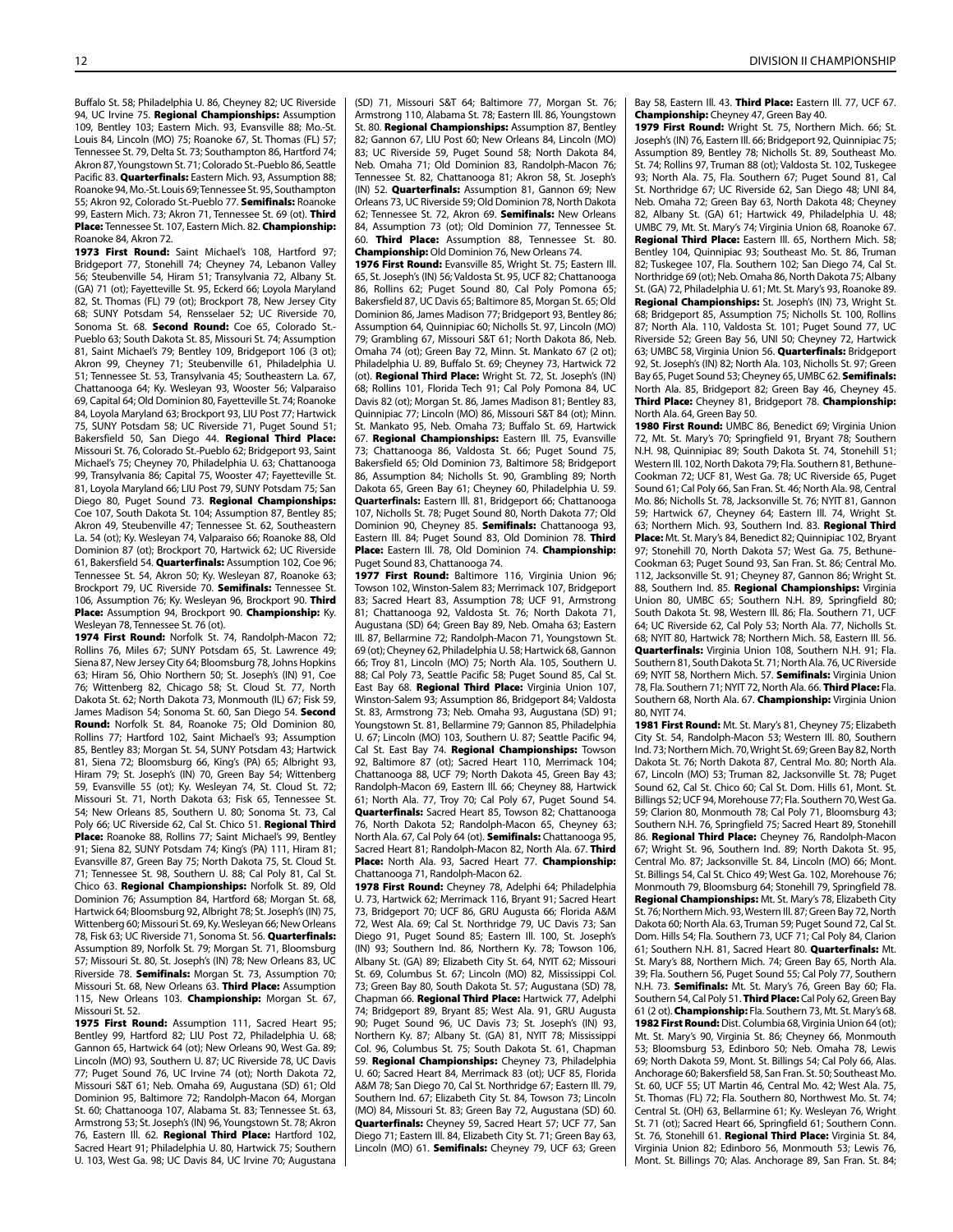Central Mo. 70, UCF 62; St. Thomas (FL) 89, Northwest Mo. St. 83; Wright St. 87, Bellarmine 86; Springfield 73, Stonehill 72. Regional Championships: Dist. Columbia 67, Mt. St. Mary's 66; Cheyney 70, Bloomsburg 48; North Dakota 83, Neb. Omaha 75; Bakersfield 58, Cal Poly 55; Southeast Mo. St. 56, UT Martin 53; Fla. Southern 86, West Ala. 79 (3 ot); Ky. Wesleyan 66, Central St. (OH) 65; Sacred Heart 78, Southern Conn. St. 67. Quarterfinals: Dist. Columbia 72, Cheyney 69; Bakersfield 67, North Dakota 65; Fla. Southern 87, Southeast Mo. St. 73; Kv. Weslevan 88, Sacred Heart 85. Semifinals: Dist. Columbia 76, Bakersfield 71; Fla. Southern 90, Ky. Wesleyan 89 (2 ot). Third Place: Ky. Wesleyan 77, Bakersfield 66. Championship: Dist. Columbia 73, Fla. Southern 63.

1983 First Round: Saint Augustine's 78, Hampton 73; Dist. Columbia 34, Randolph-Macon 17; Sacred Heart 113, Assumption 108 (4 ot); American Int'l 65, Central Conn. St. 64; North Dakota St. 71, Ferris St. 68; Morningside 80, Neb. Omaha 79; Jacksonville St. 67, Fla. Southern 61; West Ga. 74, West Chester 73; Central Mo. 66, Stephen F. Austin 57; Southeast Mo. St. 83, UT Martin 71; Chapman 80, San Fran. St. 70; Bakersfield 72, Humboldt St. 48; Wright St. 71, Lewis 57; Ky. Wesleyan 90, Southern Conn. St. 68; Bloomsburg 76, Cheyney 75; Philadelphia U. 72, LIU Post 68. Regional Third Place: Hampton 71, Randolph-Macon 51; Assumption 99, Central Conn. St. 89 (ot); Ferris St. 81, Neb. Omaha 75; Fla. Southern 72, West Chester 71; Stephen F. Austin 83, UT Martin 70; San Fran. St. 78, Humboldt St. 71; Lewis 91, Southern Conn. St. 73; LIU Post 83, Cheyney 69. Regional Championships: Dist. Columbia 93, Saint Augustine's 88; Sacred Heart 72, American Int'l 68; Morningside 79, North Dakota St. 77; Jacksonville St. 92, West Ga. 76; Southeast Mo. St. 74, Central Mo. 69; Bakersfield 78, Chapman 66; Wright St. 69, Ky. Wesleyan 67; Bloomsburg 73, Philadelphia U. 66. Quarterfinals: Dist. Columbia 45, Sacred Heart 38; Morningside 91, Jacksonville St. 90; Bakersfield 75, Southeast Mo. St. 70; Wright St. 73, Bloomsburg 53. Semifinals: Wright St. 57, Bakersfield 50; Dist. Columbia 92, Morningside 77. Championship: Wright St. 92, Dist. Columbia 73.

1984 First Round: Saint Augustine's 66, Mansfield 65; LIU Post 65, Gannon 62; Sacred Heart 72, American Int'l 69 (2 ot); South Dakota St. 74, Central Conn. St. 59; Lewis 93, Bellarmine 87; Ky. Wesleyan 96, Bakersfield 85; Virginia Union 45, Randolph-Macon 30; Norfolk St. 70, Winston-Salem 61; Morningside 86, Northern Mich. 76; Wayne St. (MI) 82, Neb. Omaha 70; Jacksonville St. 78, Northwest Mo. St. 75; Central Mo. 50, Columbus St. 47; \*San Fran. St. 65, UC Riverside 57; Puget Sound 57, Chapman 52; West Ga. 64, Tampa 63; North Ala. 86, Albany St. (GA) 73. Regional Third Place: Mansfield 94, Gannon 78; Central Conn. St. 102, American Int'l 90; Bellarmine 81, Bakersfield 71; Randolph-Macon 69, Winston-Salem 54; Neb. Omaha 84, Northern Mich. 81; Columbus St. 65, Northwest Mo. St. 63; Chapman 74, UC Riverside 71; Tampa 87, Albany St. (GA) 77. Regional Championships: Saint Augustine's 86, LIU Post 80; Sacred Heart 88, South Dakota St. 81 (ot); Ky. Wesleyan 72, Lewis 70; Virginia Union 58, Norfolk St. 56; Morningside 75, Wayne St. (MI) 73; Central Mo. 79, Jacksonville St. 72; \*San Fran. St. 59, Puget Sound 55; North Ala. 66, West Ga. 65. Quarterfinals: Saint Augustine's 107, Sacred Heart 92; Ky. Wesleyan 72, Virginia Union 71; Central Mo. 74, Morningside 60; North Ala. 76, \*San Fran. St. 68. Semifinals: Saint Augustine's 89, Ky. Wesleyan 80; Central Mo. 89, North Ala. 85 (ot). Championship: Central Mo. 81, Saint Augustine's 77.

*\*San Fran. St.'s participation in the 1984 tournament vacated.* 1985 First Round: Wright St. 61, Lewis 53; Ky. Wesleyan 77, Southern Ind. 64; Sacred Heart 47, Bridgeport 45; American Int'l 65, Bentley 49; Southeast Mo. St. 85, Alabama A&M 74; Delta St. 52, Central Mo. 47; Tampa 79, Fla. Southern 65; Jacksonville St. 120, Albany St. (GA) 84; Grand Valley St. 71, Northern Mich. 70; South Dakota St. 73, Gannon 64; Cal St. East Bay 64, Norfolk St. 61; Cal St. Northridge 70, Mont. St. Billings 59; Mt. St. Mary's 62, Randolph-Macon 52 (3 ot); Winston-Salem 44, Virginia Union 42; Philadelphia U. 95, California (PA) 76; LIU Post 57, Millersville 55, Regional Third Place: Southern Ind. 92, Lewis 78; Bridgeport 83, Bentley 67; Central Mo. 88, Alabama A&M 74; Fla. Southern 108, Albany St. (GA) 80; Northern Mich. 95, Gannon 65; Norfolk St. 90, Mont. St. Billings 78; Virginia Union 78, Randolph-Macon 55; Millersville 96, California (PA) 86. Regional Championships: Ky. Wesleyan 84, Wright St. 72; American Int'l 80, Sacred Heart 74; Southeast Mo. St. 67, Delta St. 59; Jacksonville St. 76, Tampa 61; South Dakota St. 58, Grand Valley St. 57; Cal St. East Bay 51, Cal St. Northridge 48; Mt. St. Mary's 63, Winston-Salem 56; LIU Post 71, Philadelphia U. 68. Quarterfinals: Ky. Wesleyan 76, American Int'l 73; Jacksonville St. 80, Southeast Mo. St. 79; South Dakota St. 62, Cal St. East Bay 58; Mt. St. Mary's 69, LIU Post 67. Semifinals: Jacksonville St. 72, Ky. Wesleyan 61; South Dakota St. 78, Mt. St. Mary's 71. Championship: Jacksonville St. 74, South Dakota St. 73.

1986 First Round: SIU Edwardsville 70, Lewis 61; Wright St. 94, Ky. Wesleyan 84; Cheyney 106, Edinboro 85; Gannon 78, Millersville 66; Delta St. 61, Sam Houston St. 59; Southeast Mo. St. 94, Abilene Christian 72; Alas. Anchorage 86, UC Riverside 83; Cal St. East Bay 67, Cal Poly 65; Wayne St. (MI) 72, Augustana (SD) 57; St. Cloud St. 76, Mont. St. Billings 67; Fla. Southern 83, West Ga. 82; Tampa 76, Alabama A&M 69; Norfolk St. 70, Virginia Union 60; Mt. St. Mary's 74, Winston-Salem 71; Sacred Heart 76, Springfield 74 (2 ot); Southern N.H. 67, St. Anselm 57. Regional Third Place: Ky. Wesleyan 91, Lewis 81; Millersville 107, Edinboro 86; Abilene Christian 73, Sam Houston St. 60; UC Riverside 55, Cal Poly 53; Mont. St. Billings 86, Augustana (SD) 61; West Ga. 104, Alabama A&M 84; Virginia Union 95, Winston-Salem 77; Springfield 70, St. Anselm 65. Regional Championships: Wright St. 77, SIU Edwardsville 73; Cheyney 65, Gannon 62; Southeast Mo. St. 75, Delta St. 74; Cal St. East Bay 87, Alas. Anchorage 73; Wayne St. (MI) 75, St. Cloud St. 71; Fla. Southern 67, Tampa 57; Norfolk St. 78, Mt. St. Mary's 75; Sacred Heart 83, Southern N.H. 67. Quarterfinals: Cheyney 78, Wright St. 75; Southeast Mo. St. 85, Cal St. East Bay 69; Fla. Southern 77, Wayne St. (MI) 65; Sacred Heart 84, Norfolk St. 74. Semifinals: Southeast Mo. St. 90, Cheyney 81; Sacred Heart 86, Fla. Southern 80. Championship: Sacred Heart 93, Southeast Mo. St. 87.

1987 First Round: Sacred Heart 82, St. Anselm 80: Southern N.H. 71, New Haven 70; Millersville 83, Saint Michael's 76; Gannon 80, LIU Post 71; West Ga. 81, Tampa 73; Fla. Southern 92, Alabama A&M 83; Alas. Anchorage 68, Cal St. Dom. Hills 64; Mont. St. Billings 78, Cal St. East Bay 54; Ferris St. 70, Wayne St. (MI) 67; St. Cloud St. 81, Lock Haven 64; Delta St. 88, Abilene Christian 71; Southeast Mo. St. 72, West Tex. A&M 71; Mt. St. Mary's 94, Virginia Union 84; Norfolk St. 68, Dist. Columbia 64; Ky. Wesleyan 112, Johnson C. Smith 77; SIU Edwardsville 88, Southern Ind. 82. Regional Third Place: St. Anselm 94, New Haven 88; LIU Post 85, Saint Michael's 72; Tampa 92, Alabama A&M 76; Cal St. East Bay 71, Cal St. Dom. Hills 55; Lock Haven 84, Wayne St. (MI) 83; West Tex. A&M 67, Abilene Christian 63; Virginia Union 99, Dist. Columbia 92; Southern Ind. 102, Johnson C. Smith 96. Regional Championships: Southern N.H. 73, Sacred Heart 67; Gannon 85, Millersville 82; Fla. Southern 84, West Ga. 69; Mont. St. Billings 79, Alas. Anchorage 73; St. Cloud St. 77, Ferris St. 69; Delta St. 90, Southeast Mo. St. 84 (ot); Norfolk St. 70, Mt. St. Mary's 66; Ky. Wesleyan 89, SIU Edwardsville 86. Quarterfinals: Gannon 93, Southern N.H. 81; Mont. St. Billings 75, Fla. Southern 62; Delta St. 78, St. Cloud St. 73 (ot); Ky. Wesleyan 80, Norfolk St. 74. Semifinals: Gannon 61, Mont. St. Billings 55; Ky. Wesleyan 98, Delta St. 75. Championship: Ky. Wesleyan 92, Gannon 74.

1988 First Round: UMass Lowell 90, Assumption 65; New Haven 96, Quinnipiac 62; Ky. Wesleyan 82, Lewis 74; Alabama A&M 75, Ashland 73 (ot); Tampa 71, Norfolk St. 68; Fla. Southern 99, North Ala. 76; Mo.-St. Louis 68, South Dakota St. 63; Southeast Mo. St. 111, Angelo St. 75; Ferris St. 91, Augustana (SD) 75; UC Riverside 78, St. Cloud St. 71; Alas. Anchorage 89, Bakersfield 82 (ot); Cal St. East Bay 96, Sacramento St. 85; N.C. Central 56, Virginia St. 49; Troy 75, Virginia Union 71; California (PA) 91, Le Moyne 88; Gannon 84, Kutztown 64. Regional Third Place: Quinnipiac 88, Assumption 73; Lewis 89, Ashland 73; North Ala. 87, Norfolk St. 76; South Dakota St. 87, Angelo St. 84; St. Cloud St. 118, Augustana (SD) 114 (2 ot); Bakersfield 90, Sacramento St. 89; Virginia Union 90, Virginia St. 89; Le Moyne 89, Kutztown 81. Regional Championships: UMass Lowell 84, New Haven 72; Alabama A&M 92, Ky. Wesleyan 88; Fla. Southern 76, Tampa 63; Southeast Mo. St. 73, Mo.-St. Louis 69; Ferris St. 80, UC Riverside 64; Alas. Anchorage 72, Cal St. East Bay 67; Troy 66, N.C. Central 65 (ot); Gannon 93, California (PA) 75. Quarterfinals: UMass Lowell 76, Alabama A&M 68; Fla. Southern 78, Southeast Mo. St. 75; Alas. Anchorage 97, Ferris St. 85; Troy 100, Gannon 79. Semifinals: UMass Lowell 88, Fla. Southern 81; Alas. Anchorage 77, Troy 72. Third Place: Fla. Southern 94, Trov 84. Championship: UMass Lowell 75, Alas. Anchorage 72.

1989 First Round: Bridgeport 132, Stonehill 127 (ot); Sacred Heart 103, Bentley 88; Virginia Union 116, Alabama A&M 80; N.C. Central 67, Norfolk St. 64; Ky. Wesleyan 100, SIU Edwardsville 87 (ot); Bellarmine 108, Ferris St. 92; Tampa 90, Fla. Southern 86; Jacksonville St. 94, Florida Tech 70; Milwaukee 99, Augustana (SD) 95; Northern Colo. 92, Alas. Fairbanks 70; Central Mo. 78, Northwest Mo. St. 74; Southeast Mo. St. 65, Angelo St. 60; Bloomsburg 74, Philadelphia U. 73 (ot); Millersville 97, Lock Haven 84; UC Riverside 79, Sonoma St. 65; Bakersfield 64, Cal St. Dom. Hills 61. Regional Third Place: Bentley 129, Stonehill 118; Alabama A&M 93, Norfolk St. 80; SIU Edwardsville 102, Ferris St. 92; Fla. Southern 85, Florida Tech 75; Augustana (SD) 112, Alas. Fairbanks 107 (2 ot); Angelo St. 89, Northwest Mo. St. 80; Lock Haven 82, Philadelphia U. 78; Cal St. Dom. Hills 98, Sonoma St. 77. Regional Championships: Sacred Heart 69, Bridgeport 67; N.C. Central 60, Virginia Union 55; Ky. Wesleyan 84, Bellarmine 77; Jacksonville St. 89, Tampa 67; Milwaukee 89, Northern Colo. 88 (ot); Southeast Mo. St. 88, Central Mo. 73; Millersville 87, Bloomsburg 71; UC Riverside 63, Bakersfield 60. Quarterfinals: N.C. Central 58, Sacred Heart 57; Jacksonville St. 107, Ky. Wesleyan 70; Southeast Mo. St. 93, Milwaukee 84; UC Riverside 92, Millersville 86. Semifinals: N.C. Central 90, Jacksonville St. 70; Southeast Mo. St. 84, UC Riverside 83 (ot). Third Place: UC Riverside 90, Jacksonville St. 81. Championship: N.C. Central 73, Southeast Mo. St. 46.

1990 First Round: Bridgeport 83, New Haven 78; St. Anselm 94, Southern N.H. 89; Central Mo. 69, UC Riverside 59; Bakersfield 76, Humboldt St. 58; East Stroudsburg 99, Slippery Rock 98 (ot); Gannon 83, LIU Post 78; Morehouse 82, Virginia Union 78; Florida Tech 73, Norfolk St. 63; Mo. Western St. 73, West Tex. A&M 71; Southeast Mo. St. 91, Southern Ind. 73; Ashland 68, Southwest Baptist 64; Ky. Wesleyan 97, Ferris St. 72; Metro St. 82, South Dakota 73; North Dakota 78, Alas. Anchorage 71; N.C. Central 66, Tampa 61; Jacksonville St. 97, Fla. Southern 96 (ot). Regional Third Place: Southern N.H. 91, New Haven 88; Humboldt St. 71, UC Riverside 70; LIU Post 84, Slippery Rock 79; Norfolk St. 102, Virginia Union 93; West Tex. A&M 98, Southern Ind. 92 (ot); Ferris St. 88, Southwest Baptist 80 (ot); South Dakota 101, Alas. Anchorage 92; Fla. Southern 92, Tampa 82. Regional Championships: Bridgeport 91, St. Anselm 82; Bakersfield 68, Central Mo. 64; Gannon 72, East Stroudsburg 63; Morehouse 81, Florida Tech 77; Southeast Mo. St. 88, Mo. Western St. 73; Ky. Wesleyan 79, Ashland 75; North Dakota 85, Metro St. 80; Jacksonville St. 95, N.C. Central 88 (ot). Quarterfinals: Bakersfield 87, Bridgeport 72; Morehouse 75, Gannon 69; Ky. Wesleyan 91, Southeast Mo. St. 90 (ot); North Dakota 89, Jacksonville St. 67. Semifinals: Bakersfield 85, Morehouse 60; Ky. Wesleyan 101, North Dakota 92. Third Place: North Dakota 98, Morehouse 77. Championship: Ky. Wesleyan 93, Bakersfield 79.

1991 First Round: Franklin Pierce 82, Merrimack 79; Bridgeport 94, Assumption 87; Philadelphia U. 62, Shippensburg 50; LIU Post 70, Slippery Rock 66; Southwest Baptist 98, Ky. Wesleyan 81; Central Mo. 72, West Tex. A&M 69; Alas. Anchorage 74, Cal St. Chico 69; Bakersfield 75, UC Riverside 62; South Dakota St. 92, Metro St. 79; North Dakota 90, Neb.-Kearney 60; Virginia Union 89, Morehouse 79; S.C. Upstate 99, Johnson C. Smith 74; North Ala. 94, Hampton 80; Troy 78, Fla. Southern 73; Grand Valley St. 78, Bellarmine 72; Ashland 103, Mo. Western St. 72. Regional Third Place: Merrimack 89, Assumption 71; Slippery Rock 119, Shippensburg 101; Ky. Wesleyan 91, West Tex. A&M 78; UC Riverside 90, Cal St. Chico 82; Metro St. 99, Neb.- Kearney 92; Johnson C. Smith 102, Morehouse 89; Hampton 70, Fla. Southern 68; Bellarmine 94, Mo. Western St. 83. Regional Championships: Bridgeport 81, Franklin Pierce 77; Philadelphia U. 64, LIU Post 63; Southwest Baptist 63, Central Mo. 61; Bakersfield 78, Alas. Anchorage 68; North Dakota 54, South Dakota St. 51; Virginia Union 77, S.C. Upstate 73; North Ala. 93, Troy 86; Ashland 82, Grand Valley St. 75. Quarterfinals: Bridgeport 69, Philadelphia U. 62; Bakersfield 55, Southwest Baptist 52; Virginia Union 64, North Dakota 63; North Ala. 92, Ashland 84. Semifinals: Bridgeport 73, Bakersfield 66 (ot); North Ala. 97, Virginia Union 76. Championship: North Ala. 79, Bridgeport 72. 1992 First Round: Southern N.H. 89, Assumption 87; Bridgeport 91, Merrimack 84; Central Okla. 100, Mo. Western St. 96 (ot); Washburn 85, Tex. A&M-Kingsville 65; Denver 73, North Dakota 68; South Dakota St. 79, St. Cloud St. 74 (ot); Philadelphia U. 83, Saint Rose 70; California (PA) 69, Pace 66 (ot); S.C. Upstate 87, Rollins 83; Jacksonville St. 96, Troy 91; UC Riverside 74, Grand Canyon 61; Bakersfield 99, Cal St. Chico 78; Wayne St. (MI) 63, St. Joseph's (IN) 56; Ky. Wesleyan 84, Grand Valley St. 73; Johnson C. Smith 82, Norfolk St. 76; Virginia Union 79, Albany St. (GA) 67. Regional Third Place: Merrimack 105, Assumption 84; Tex. A&M-Kingsville 97, Mo. Western St. 83; North Dakota 80, St. Cloud St. 60; Saint Rose 59, Pace 52; Troy 110, Rollins 92; Grand Canyon 88, Cal St. Chico 87; St. Joseph's (IN) 74, Grand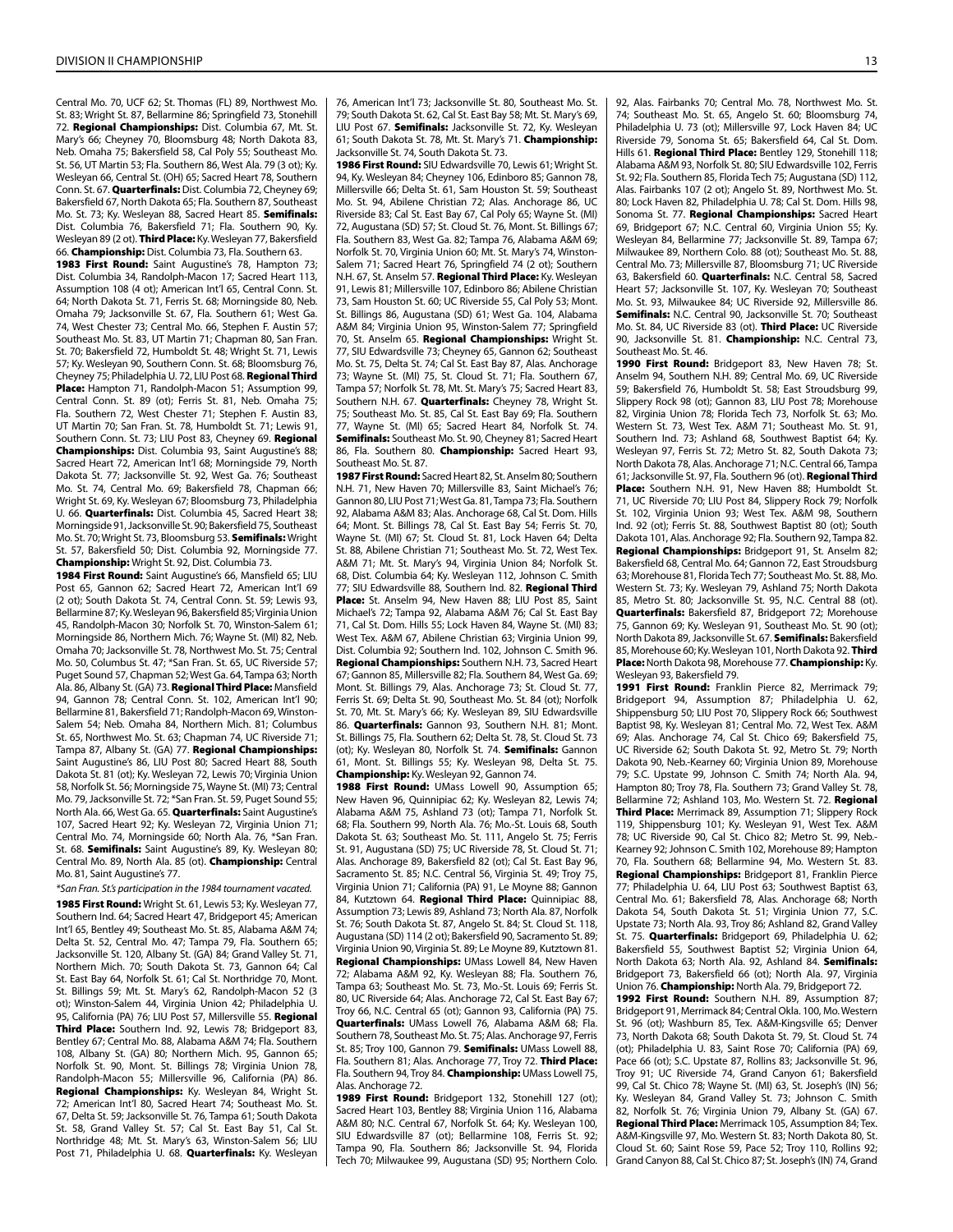Valley St. 64 (ot); Albany St. (GA) 73, Norfolk St. 70. Regional Championships: Bridgeport 100, Southern N.H. 87; Central Okla. 132, Washburn 114; South Dakota St. 87, Denver 57; California (PA) 90, Philadelphia U. 79; Jacksonville St. 105, S.C. Upstate 87; Bakersfield 72, UC Riverside 70 (ot); Ky. Wesleyan 90, Wayne St. (MI) 72; Virginia Union 87, Johnson C. Smith 70. Quarterfinals: Bridgeport 127, Central Okla. 124 (ot); California (PA) 84, South Dakota St. 73; Bakersfield 89, Jacksonville St. 59; Virginia Union 81, Ky. Wesleyan 69. Semifinals: Bridgeport 76, California (PA) 75; Virginia Union 69, Bakersfield 66. Championship: Virginia Union 100, Bridgeport 75.

1993 First Round: N.C. Central 93, Alabama A&M 84; Virginia Union 67, Fayetteville St. 38; Alas. Anchorage 72, Cal St. Chico 70; Bakersfield 98, Grand Canyon 68; Northern Mich. 86, Southern Ind. 85; Wayne St. (MI) 78, IPFW 72; Millersville 86, California (PA) 77; Philadelphia U. 70, Gannon 56; Delta St. 73, Tampa 61; Troy 75, Fla. Southern 72; Washburn 92, Central Okla. 88; Eastern N.M. 76, Mo. Southern St. 73; Franklin Pierce 95, Bentley 74; Southern N.H. 67, St. Anselm 63; North Dakota 80, Western St. 61; South Dakota 78, Colo. Christian 60. Regional Third Place: Alabama A&M 79, Fayetteville St. 62; Grand Canyon 103, Cal St. Chico 98; Southern Ind. 95, IPFW 93; East Regional thirdplace game canceled due to inclement weather; Tampa 79, Fla. Southern 73; Central Okla. 116, Mo. Southern St. 109; Bentley 109, St. Anselm 90; Western St. 81, Colo. Christian 71. Regional Championships: N.C. Central 93, Virginia Union 81; Bakersfield 78, Alas. Anchorage 59; Wayne St. (MI) 90, Northern Mich. 58; Philadelphia U. 70, Millersville 62; Troy 110, Delta St. 93; Washburn 79, Eastern N.M. 78; Southern N.H. 83, Franklin Pierce 73; South Dakota 66, North Dakota 64 (ot). Quarterfinals: Bakersfield 86, N.C. Central 80; Wayne St. (MI) 78, Philadelphia U. 76; Troy 94, Washburn 82; Southern N.H. 100, South Dakota 96 (3 ot). Semifinals: Bakersfield 61, Wayne St. (MI) 57; Troy 126, Southern N.H. 123. Championship: Bakersfield 85, Troy 72.

1994 First Round: Virginia Union 88, Elizabeth City St. 71; Norfolk St. 61, Longwood 59; Washburn 83, Central Mo. 78; North Ala. 74, West Tex. A&M 67; UC Riverside 78, San Fran. St. 61; Bakersfield 92, Alas. Anchorage 61; California (PA) 65, Gannon 64; Indiana (PA) 90, Edinboro 77; Wayne St. (MI) 99, Oakland 97; Southern Ind. 78, Ky. Wesleyan 67; South Dakota 94, North Dakota 76; North Dakota St. 75, Colorado Mesa 65 (ot); Philadelphia U. 56, LIU Post 54; Southern N.H. 90, American Int'l 73; Alabama A&M 110, Paine 106 (2 ot); Tampa 83, Eckerd 61. Regional Third Place: Elizabeth City St. 88, Longwood 87; Central Mo. 79, West Tex. A&M 74; Alas. Anchorage 109, San Fran. St. 97; Gannon 75, Edinboro 66; Ky. Wesleyan 118, Oakland 91; North Dakota 97, Colorado Mesa 88; LIU Post 84, American Int'l 81; Paine 57, Eckerd 52. Regional Championships: Norfolk St. 71, Virginia Union 69; Washburn 92, North Ala. 73; Bakersfield 75, UC Riverside 62; Indiana (PA) 80, California (PA) 76; Southern Ind. 112, Wayne St. (MI) 84; South Dakota 61, North Dakota St. 58; Southern N.H. 79, Philadelphia U. 78 (2 ot); Alabama A&M 95, Tampa 90. Quarterfinals: Washburn 69, Norfolk St. 58; Bakersfield 87, Indiana (PA) 69; Southern Ind. 98, South Dakota 77; Southern N.H. 100, Alabama A&M 90. Semifinals: Bakersfield 67, Washburn 64; Southern Ind. 111, Southern N.H. 89. Championship: Bakersfield 92, Southern Ind. 86.

1995 First Round: Gannon 82, Bloomsburg 81; Millersville 61, West Chester 60; Central Mo. 95, North Ala. 75; Mississippi Col. 87, Washburn 80 (2 ot); UC Davis 92, Grand Canyon 88 (ot); Cal St. L.A. 70, Bakersfield 66 (ot); Morningside 92, North Dakota 86; North Dakota St. 85, Colorado Mesa 76; Shaw 83, Longwood 76; Johnson C. Smith 72, Lenoir-Rhyne 71; Eckerd 82, Lander 79; Armstrong 78, Morehouse 70; Philadelphia U. 72, Adelphi 60; Southern N.H. 94, Dowling 79; Quincy 116, Oakland 94; Southern Ind. 95, Hillsdale 86. Regional Semifinals: Indiana (PA) 93, Gannon 71; California (PA) 93, Millersville 66; Central Mo. 80, Mo. Western St. 78; Central Okla. 94, Mississippi Col. 88; UC Riverside 84, UC Davis 66; Seattle Pacific 76, Cal St. L.A. 68; Morningside 93, Regis (CO) 70; Fort Hays St. 73, North Dakota St. 63; Virginia Union 94, Shaw 73; Norfolk St. 89, Johnson C. Smith 61; Alabama A&M 75, Eckerd 58; Tampa 65, Armstrong 59; Philadelphia U. 84, St. Anselm 82; Southern N.H. 113, Saint Rose 110 (ot); Northern Ky. 97, Quincy 91; Southern Ind. 102, Ky. Wesleyan 81. Regional Third Place: Millersville 89, Gannon 76 (ot): Mississippi Col. 90, Mo. Western St. 77; Cal St. L.A. 78, UC Davis 74; North Dakota St. 84, Regis (CO) 72; Shaw 96, Johnson C. Smith 90; Eckerd 72, Armstrong 70; St. Anselm 109, Saint Rose 92; Quincy 111, Ky. Wesleyan 104. Regional Championships: Indiana (PA) 80, California (PA) 69; Central Mo. 117, Central Okla. 112; UC Riverside 74, Seattle Pacific 68; Morningside 85, Fort Hays St. 82; Norfolk St. 84, Virginia Union 66; Alabama A&M 79, Tampa 78; Southern N.H. 84, Philadelphia U. 62; Southern Ind. 102, Northern Ky. 94. Quarterfinals: Indiana (PA) 90, Central Mo. 79; UC Riverside 71, Morningside 58; Norfolk St. 85, Alabama A&M 67; Southern Ind. 108, Southern N.H. 93. Semifinals: UC Riverside 73, Indiana (PA) 69; Southern Ind. 89, Norfolk St. 81. Championship: Southern Ind. 71, UC Riverside 63.

1996 First Round: Edinboro 90, Bloomsburg 82; Fairmont St. 78, Bluefield St. 66; S.C. Upstate 91, Clark Atlanta 71; Columbus St. 88, Rollins 80 (ot); Regis (CO) 73, Neb.-Kearney 70; North Dakota St. 71, Denver 70; Central Mo. 89, Tex. A&M-Commerce 86 (ot); North Ala. 78, Delta St. 69; Franklin Pierce 83, Le Moyne 53; Southern N.H. 68, Adelphi 52; Pfeiffer 71, N.C. Central 62: High Point 76, Presbyterian 67; Grand Canyon 105, Alas. Anchorage 96 (ot); UC Davis 89, Mont. St. Billings 80; Indianapolis 105, Lake Superior St. 81; Northern St. 98, Oakland 92. Regional Semifinals: California (PA) 84, Edinboro 76; Indiana (PA) 84, Fairmont St. 83; Alabama A&M 106, S.C. Upstate 91; Columbus St. 83, Fla. Southern 77; Fort Hays St. 97, Regis (CO) 69; South Dakota St. 94, North Dakota St. 88; Missouri S&T 72, Central Mo. 67; North Ala. 85, Tex. A&M-Kingsville 80; St. Anselm 78, Franklin Pierce 70; Saint Rose 83, Southern N.H. 82; Virginia Union 49, Pfeiffer 47; Queens (NC) 81, High Point 70; Bakersfield 71, Grand Canyon 65; Seattle Pacific 79, UC Davis 65; Southern Ind. 75, Indianapolis 71; Northern Ky. 82, Northern St. 71. Regional Championships: California (PA) 78, Indiana (PA) 68; Alabama A&M 98, Columbus St. 82; Fort Hays St. 99, South Dakota St. 90; North Ala. 92, Missouri S&T 80; Saint Rose 87, St. Anselm 76; Virginia Union 81, Queens (NC) 58; Bakersfield 78, Seattle Pacific 65; Northern Ky. 99, Southern Ind. 87. Quarterfinals: California (PA) 95, Alabama A&M 85; Fort Hays St. 71, North Ala. 68; Virginia Union 99, Saint Rose 72; Northern Ky. 56, Bakersfield 55. Semifinals: Fort Hays St. 76, California (PA) 56; Northern Ky. 68, Virginia Union 66. Championship: Fort Hays St. 70, Northern Ky. 63.

1997 First Round: Saint Michael's 86, Adelphi 85 (ot); Saint Rose 92, Le Moyne 76; Grand Canyon 78, UC Davis 66; Mont. St. Billings 97, UC Riverside 86; High Point 94, Pitt.-Johnstown 92 (ot); Concord 79, Barton 74; Saint Augustine's 93, Georgia College 87; Elizabeth City St. 77, Elon 70; North Dakota St. 90, Northern St. 89 (ot); Neb.-Kearney 90, Minn. Duluth 76; Delta St. 88, Albany St. (GA) 64; Tampa 83, West Ga. 61; Pittsburg St. 72, Mo. Western St. 70; Tex. A&M-Commerce 80, Central Mo. 74; Oakland 79, Grand Valley St. 74; Quincy 125, Southern Ind. 118 (3 ot). Regional Semifinals: Southern N.H. 101, Saint Michael's 90; Southern Conn. St. 83, Saint Rose 80; Bakersfield 80, Grand Canyon 70; Mont. St. Billings 97, Alas. Anchorage 67; Salem Int'l 91, High Point 82; Concord 111, Mansfield 96; Saint Augustine's 78, N.C. Central 66; Elizabeth City St. 76, Presbyterian 64; Fort Hays St. 82, North Dakota St. 78; South Dakota St. 102, Neb.-Kearney 83; Alabama A&M 81, Delta St. 80; Lynn 81, Tampa 76; Pittsburg St. 90, Central Okla. 84; Tex. A&M-Commerce 80, Washburn 75; Oakland 75, Indianapolis 72; Northern Ky. 82, Quincy 54. Regional Championships: Southern Conn. St. 80, Southern N.H. 61; Bakersfield 90, Mont. St. Billings 78; Salem Int'l 85, Concord 76; Elizabeth City St. 90, Saint Augustine's 73; South Dakota St. 86, Fort Hays St. 74; Lynn 87, Alabama A&M 82; Tex. A&M-Commerce 89, Pittsburg St. 83; Northern Ky. 101, Oakland 87. Quarterfinals: Bakersfield 65, Southern Conn. St. 62; Salem Int'l 91, Elizabeth City St. 74; Lynn 78, South Dakota St. 72; Northern Ky. 79, Tex. A&M-Commerce 67. Semifinals: Bakersfield 81, Salem Int'l 68; Northern Ky. 79, Lynn 58. Championship: Bakersfield 57, Northern Ky. 56.

1998 First Round: Pittsburg St. 85, Northwest Mo. St. 70; Central Okla. 107, Tex. A&M-Commerce 103; Cal St. L.A. 58, Grand Canyon 53; Seattle Pacific 82, Mont. St. Billings 64; Assumption 87, Adelphi 63; Southern N.H. 89, Dowling 62; Edinboro 79, California (PA) 78; Pitt.-Johnstown 80, Queens (NC) 72; Metro St. 69, Fort Hays St. 61; Neb.-Kearney 77, Colorado St.-Pueblo 74; S.C. Upstate 95, Johnson C. Smith 67; S.C. Aiken 74, Columbus St. 65; Albany St. (GA) 86, Fla. Southern 80; West Ga. 77, Fort Valley St. 74; Michigan Tech 76, Lewis 73; Northern Ky. 78, Ferris St. 63. Regional Semifinals: West Tex. A&M 90, Pittsburg St. 79; Central Okla. 109, Mo. Western St. 101; UC Davis 53, Cal St. L.A. 51; Seattle Pacific 62, Bakersfield 60; Saint Rose 87, Assumption 80; Stonehill 78, Southern N.H. 67 (ot); Salem Int'l 91, Edinboro 83; Fairmont St. 75, Pitt.-Johnstown 74; South Dakota St. 93, Metro St. 79; Northern St. 92, Neb.-Kearney 86; Virginia Union 91, S.C. Upstate 61; Catawba 82, S.C. Aiken 76; Delta St. 84, Albany St. (GA) 62; Lynn 104, West Ga. 92; Ky. Wesleyan 78, Michigan Tech 68; Southern Ind. 81, Northern Ky. 66. Regional Championships: West Tex. A&M 105, Central Okla. 101; UC Davis 80, Seattle Pacific 52; Saint Rose 97, Stonehill 87 (2 ot); Fairmont St. 79, Salem Int'l 78; Northern St. 88, South Dakota St. 82; Virginia Union 70, Catawba 58; Delta St. 63, Lynn 59 (ot); Ky. Wesleyan 98, Southern Ind. 79. Quarterfinals: UC Davis 63, West Tex. A&M 55; Saint Rose 77, Fairmont St. 73 (ot); Virginia Union 67, Northern St. 63; Ky. Wesleyan 76, Delta St. 68. Semifinals: UC Davis 88, Saint Rose 76; Ky. Wesleyan 80, Virginia Union 72. Championship: UC Davis 83, Ky. Wesleyan 77.

1999 First Round: Neb.-Kearney 85, Northern St. 80; South Dakota 79, Colorado Mesa 74; Charleston (WV) 79, West Chester 77; Queens (NC) 83, California (PA) 72; Saint Michael's 87, Southern N.H. 76; Adelphi 57, Pace 56; Truman 82, Mo. Western St. 69; Abilene Christian 102, West Tex. A&M 96 (3 ot); Henderson St. 76, West Ga. 54; Lynn 83, Paine 71; Cal St. San B'dino 73, Sonoma St. 62; Seattle Pacific 83, Hawaii Pacific 61; Lander 68, Catawba 59; Winston-Salem 71, Elizabeth City St. 60; Northern Mich. 83, Lewis 77; Southern Ind. 89, Northwood (MI) 79. Regional Semifinals: Neb.-Kearney 94, Wayne St. (NE) 92 (ot); Metro St. 83, South Dakota 69; Salem Int'l 74, Charleston (WV) 60; Fairmont St. 61, Queens (NC) 54; Saint Rose 78, Saint Michael's 67; Adelphi 66, St. Anselm 50; Truman 81, Midwestern St. 68; Abilene Christian 79, Pittsburg St. 59; Henderson St. 76, LeMoyne-Owen 68; Fla. Southern 77, Lynn 69; Cal St. San B'dino 87, Central Wash. 71; Seattle Pacific 73, UC Davis 68; Lander 49, Georgia College 46; Winston-Salem 66, Wingate 63 (ot); Ky. Wesleyan 93, Northern Mich. 72; Southern Ind. 72, Wayne St. (MI) 69. Regional Championships: Metro St. 78, Neb.-Kearney 69; Salem Int'l 73, Fairmont St. 69; Saint Rose 72, Adelphi 67 (2 ot); Truman 76, Abilene Christian 69; Fla. Southern 73, Henderson St. 63; Cal St. San B'dino 74, Seattle Pacific 67 (ot); Lander 47, Winston-Salem 46; Ky. Wesleyan 76, Southern Ind. 64. Quarterfinals: Metro St. 89, Salem Int'l 84; Truman 106, Saint Rose 101 (3 ot); Fla. Southern 84, Cal St. San B'dino 69; Ky. Wesleyan 74, Lander 69. Semifinals: Metro St. 69, Truman 65; Ky. Wesleyan 87, Fla. Southern 67. Championship: Ky. Wesleyan 75, Metro St. 60. 2000 First Round: Delta St. 67, Henderson St. 64; Ala.- Huntsville 88, LeMoyne-Owen 71; Washburn 82, Drury 74; Northeastern St. 60, Northwest Mo. St. 56; St. Anselm 93, American Int'l 85; Merrimack 92, Saint Rose 64; North Dakota 73, South Dakota St. 67; Wayne St. (NE) 90, St. Cloud St. 80; Georgia College 92, Gardner-Webb 81; Columbus St. 80, Virginia Union 60; UC Davis 60, BYU-Hawaii 53; Cal St. San B'dino 61, Cal St. L.A. 54; Indiana (PA) 79, Fairmont St. 73; Salem Int'l 74, St. Andrews 65; Northern Ky. 89, Northern Mich. 57; Michigan Tech 91, Gannon 86. Regional Semifinals: Fla. Southern 81, Delta St. 55; Tampa 64, Ala.-Huntsville 55; Mo. Southern St. 79, Washburn 73 (ot); Midwestern St. 91, Northeastern St. 88; St. Anselm 83, Southern Conn. St. 70; Adelphi 90, Merrimack 64; Metro St. 82, North Dakota 58; Wayne St. (NE) 86, South Dakota 83; Georgia College 72, Winston-Salem 68; Columbus St. 67, Wingate 57; Seattle Pacific 68, UC Davis 61; Central Wash. 101, Cal St. San B'dino 88; Indiana (PA) 108, Charleston (WV) 81; Pfeiffer 99, Salem Int'l 95; Ky. Wesleyan 66, Northern Ky. 62; Southern Ind. 85, Michigan Tech 68. Regional Finals: Fla. Southern 67, Tampa 53; Mo. Southern St. 92, Midwestern St. 83; St. Anselm 76, Adelphi 72; Metro St. 84, Wayne St. (NE) 72; Georgia College 68, Columbus St. 62; Seattle Pacific 85, Central Wash. 72; Indiana (PA) 104, Pfeiffer 71; Ky. Wesleyan 88, Southern Ind. 79. Quarterfinals: Mo. Southern St. 76, Fla. Southern 65; Metro St. 81, St. Anselm 61; Seattle Pacific 77, Georgia College 65; Ky. Wesleyan 84, Indiana (PA) 68. Semifinals: Metro St. 75, Mo. Southern St. 74; Ky. Wesleyan 87, Seattle Pacific 81 (ot). Championship: Metro St. 97, Ky. Wesleyan 79.

2001 First Round: Hillsdale 60, Gannon 58; Northern Ky. 106, Grand Valley St. 102; Metro St. 91, South Dakota St. 80; Southwest Minn. St. 88, Winona St. 77; Philadelphia U. 90, St. Anselm 77; UMass Lowell 85, Queens (NY) 67; Henderson St. 68, West Ga. 57; Tampa 83, Kentucky St. 68; Wingate 88, Armstrong 67; GRU Augusta 96, Catawba 84; West Tex. A&M 67, St. Mary's (TX) 55; Northeastern St. 80, Angelo St. 75; Longwood 103, West Chester 95; Salem Int'l 77, Clarion 72; Bakersfield 99, Humboldt St. 88; Central Wash. 101, Seattle Pacific 95. Regional Semifinals: Ky. Wesleyan 73, Hillsdale 71; Northern Ky. 93, Southern Ind. 92 (ot); St. Cloud St. 100, Metro St. 61; Southwest Minn. St. 82, Fort Hays St. 63; Adelphi 87, Philadelphia U. 66; Saint Michael's 80, UMass Lowell 69; Henderson St. 69, Fla. Southern 64 (ot); Tampa 67, Eckerd 56; Johnson C. Smith 92, Wingate 60; Winston-Salem 65, GRU Augusta 48; Washburn 86, West Tex. A&M 61; Northwest Mo. St. 62, Northeastern St. 60; Queens (NC) 77,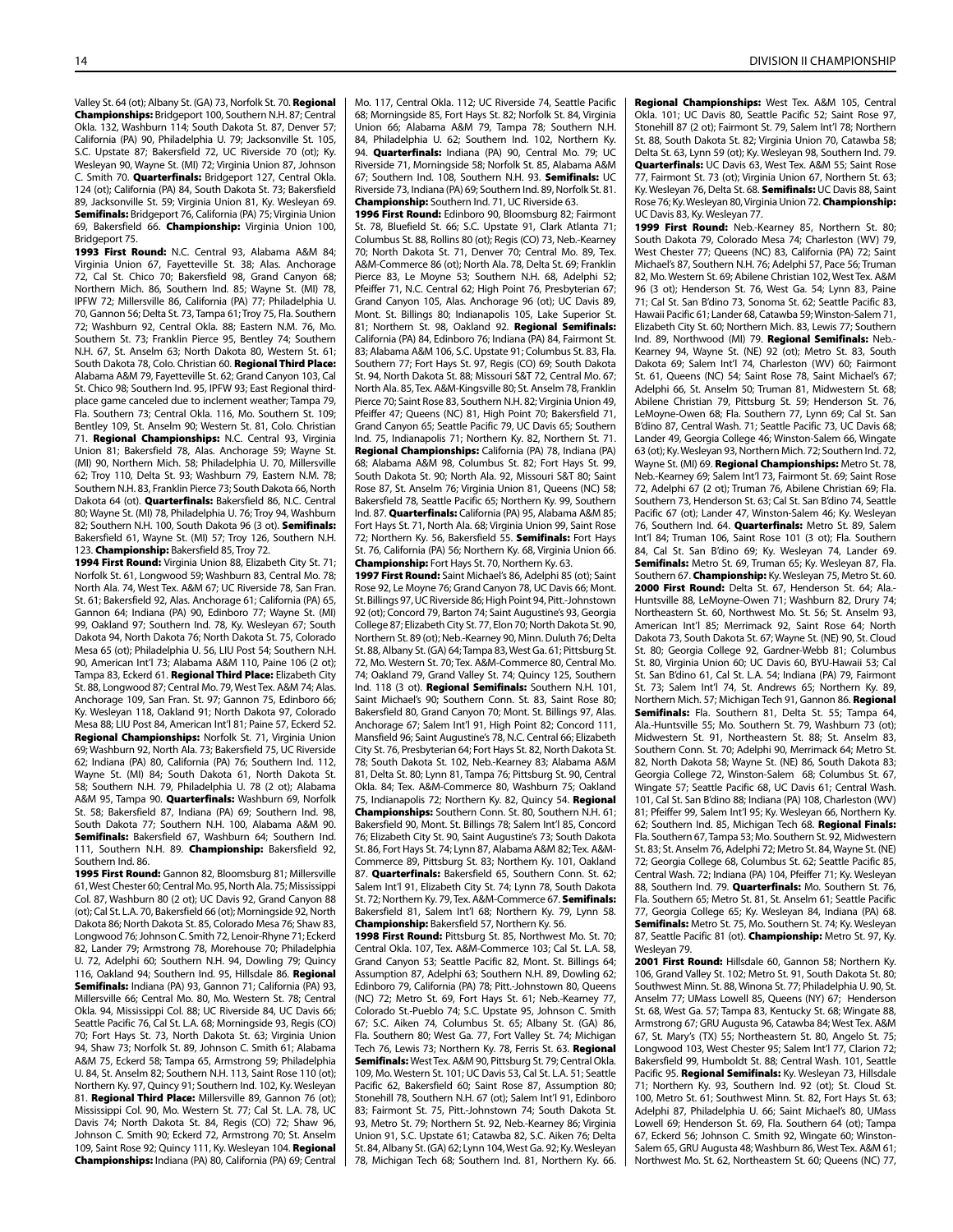Longwood 76; Salem Int'l 88, Charleston (WV) 70; Western Wash. 95, Bakersfield 86 (ot); Cal St. San B'dino 79, Central Wash. 74. Regional Finals: Ky. Wesleyan 59, Northern Ky. 57; Southwest Minn. St. 67, St. Cloud St. 65; Adelphi 78, Saint Michael's 66; Tampa 60, Henderson St. 51; Johnson C. Smith 64, Winston-Salem 52; Washburn 67, Northwest Mo. St. 61; Queens (NC) 81, Salem Int'l 67; Western Wash. 58, Cal St. San B'dino 55. Quarterfinals: Ky. Wesleyan 85, Southwest Minn. St. 66; Tampa 82, Adelphi 68; Washburn 70, Johnson C. Smith 64; Western Wash. 89, Queens (NC) 85. Semifinals: Ky. Wesleyan 85, Tampa 84 (ot); Washburn 96, Western Wash. 90. Championship: Ky. Wesleyan 72, Washburn 63.

2002 First Round: Charleston (WV) 96, Alderson Broaddus 93 (ot); Belmont Abbey 76, West Va. Wesleyan 59; Rockhurst 75, Mo. Western St. 68; Incarnate Word 72, Tarleton St. 59; Bakersfield 84, Mont. St. Billings 81; Seattle Pacific 82, BYU-Hawaii 57; Neb. Omaha 88, Fort Lewis 58; Metro St. 66, Minn. Duluth 61; Johnson C. Smith 73, GRU Augusta 70; Winston-Salem 90, Wingate 75; West Ga. 76, Delta St. 71; Valdosta St. 62, Paine 57; UMass Lowell 72, Bentley 70; Pace 92, Queens (NY) 88; Findlay 70, Gannon 53; Lewis 67, Hillsdale 53. Second Round: Indiana (PA) 91, Charleston (WV) 81; Salem Int'l 75, Belmont Abbey 69; Rockhurst 75, Northeastern St. 70 (2 ot); Northwest Mo. St. 61, Incarnate Word 56; Cal St. San B'dino 66, Bakersfield 62; Humboldt St. 89, Seattle Pacific 82; South Dakota St. 96, Neb. Omaha 76; Metro St. 59, Neb.-Kearney 51; Carson-Newman 77, Johnson C. Smith 66; Shaw 62, Winston-Salem 61; West Ga. 77, Tampa 69; Valdosta St. 80, Henderson St. 54; Adelphi 72, UMass Lowell 57; Assumption 91, Pace 73; \*Ky. Wesleyan 94, Findlay 89; Lewis 62, Michigan Tech 51. Regional Finals: Indiana (PA) 85, Salem Int'l 81; Northwest Mo. St. 79, Rockhurst 73; Cal St. San B'dino 80, Humboldt St. 65; Metro St. 87, South Dakota St. 86; Shaw 69, Carson-Newman 68; West Ga. 81, Valdosta St. 69; Adelphi 77, Assumption 56; \*Ky. Wesleyan 80, Lewis 75. Quarterfinals: Indiana (PA) 78, Northwest Mo. St. 72; Metro St. 65, Cal St. San B'dino 48; Shaw 102, West Ga. 84; \*Ky. Wesleyan 71, Adelphi 46. Semifinals: Metro St. 82, Indiana (PA) 52; \*Ky. Wesleyan 101, Shaw 92. Championship: Metro St. 80, \*Ky. Wesleyan 72.

*\*Ky. Wesleyan's participation in the 2003 tournament vacated.* 2003 First Round: UMass Lowell 91, Saint Rose 68: Bridgeport 64, Adelphi 56; New Haven 76, Southern N.H. 71; LIU Post 81, Assumption 75 (ot); Presbyterian 71, Columbus St. 59; Shaw 72, Johnson C. Smith 58; Kennesaw St. 74, Virginia Union 65; Bowie St. 88, Lenoir-Rhyne 82; Bakersfield 50, BYU-Hawaii 41; Cal Poly Pomona 80, Alas. Fairbanks 76; Humboldt St. 102, Hawaii Hilo 81; Cal St. San B'dino 86, Sonoma St. 58; Michigan Tech 90, Indianapolis 75; Southern Ind. 82, Lewis 63; Findlay 80, Northern Ky. 76; \*Ky. Wesleyan 81, Gannon 74; Queens (NC) 72, West Chester 58; Salem Int'l 76, California (PA) 73; Millersville 62, Belmont Abbey 56; Barton 81, Alderson Broaddus 76; Rollins 76, Ala.-Huntsville 61; Eckerd 83, Morehouse 66; Delta St. 72, Fla. Southern 70; Henderson St. 67, Harding 59; Tarleton St. 56, St. Mary's (TX) 43; Northwest Mo. St. 71, Mo. Western St. 61; Washburn 75, West Tex. A&M 73; Northeastern St. 78, Central Okla. 67; Neb.-Kearney 72, Minn. Duluth 67; South Dakota St. 84, Fort Hays St. 78; Metro St. 85, Fort Lewis 63; St. Cloud St. 74, North Dakota 69. Second Round: UMass Lowell 86, Bridgeport 73; LIU Post 78, New Haven 61; Presbyterian 77, Shaw 58; Bowie St. 95, Kennesaw St. 70; Cal Poly Pomona 62, Bakersfield 49; Cal St. San B'dino 80, Humboldt St. 68; Southern Ind. 74, Michigan Tech 71; \*Ky. Wesleyan 83, Findlay 66; Queens (NC) 100, Salem Int'l 87; Millersville 80, Barton 63; Eckerd 74, Rollins 70; Henderson St. 67, Delta St. 60; Tarleton St. 73, Northwest Mo. St. 58; Northeastern St. 64, Washburn 59; Neb.-Kearney 86, South Dakota St. 85; Metro St. 75, St. Cloud St. 63. Regional Finals: UMass Lowell 69, LIU Post 59; Bowie St. 67, Presbyterian 53; Cal Poly Pomona 91, Cal St. San B'dino 84 (2 ot); \*Ky. Wesleyan 95, Southern Ind. 91; Queens (NC) 94, Millersville 77; Eckerd 85, Henderson St. 75; Northeastern St. 56, Tarleton St. 46; Neb.-Kearney 94, Metro St. 87 (2 ot). Quarterfinals: Bowie St. 72, UMass Lowell 62; \*Ky. Wesleyan 85, Cal Poly Pomona 60; Queens (NC) 99, Eckerd 78; Northeastern St. 94, Neb.-Kearney 75. Semifinals: \*Ky. Wesleyan 84, Bowie St. 64; Northeastern St. 84, Queens (NC) 69. Championship: Northeastern St. 75, \*Ky. Wesleyan 64.

*\*Ky. Wesleyan's participation in the 2003 tournament vacated.* 2004 First Round: Tarleton St. 77, Tex. A&M-Kingsville 74; Drury 85, Emporia St. 81; Northwest Mo. St. 77, Eastern N.M. 57; Washburn 81, St. Mary's (TX) 70; Wayne St. (MI) 65, Lewis 62; Michigan Tech 81, Gannon 75; Southern Ind. 96, Ky. Wesleyan 83; Findlay 84, Indianapolis 83 (ot); Metro St. 102, Colorado Mesa 72; South Dakota St. 99, Northern St. 80; South Dakota 82, Neb. Omaha 71; Neb.-Kearney 104, Bemidji St. 90; Montevallo 56, Valdosta St. 49; Henderson St. 71, Morehouse 51; Eckerd 70, Fla. Southern 62; Rollins 88, Benedict 79; Pfeiffer 104, Indiana (PA) 91; Cheyney 76, California (PA) 59; West Virginia St. 80, Dist. Columbia 69; Alderson Broaddus 85, Mount Olive 80; Kennesaw St. 78, Catawba 63; Columbus St. 77, Virginia Union 75; Bowie St. 86, Lenoir-Rhyne 81; Francis Marion 86, Armstrong 84; UMass Lowell 74, Bridgeport 64; Southern N.H. 74, New Haven 67; NYIT 81, Philadelphia U. 75; Bryant 65, LIU Post 63; Cal St. San B'dino 92, Cal St. Chico 60; Alas. Fairbanks 91, Bakersfield 82; Humboldt St. 86, Cal Poly Pomona 83; BYU-Hawaii 67, Alas. Anchorage 61. Second Round: Drury 78, Tarleton St. 73 (ot); Northwest Mo. St. 62, Washburn 61; Wayne St. (MI) 57, Michigan Tech 54; Southern Ind. 75, Findlay 67; Metro St. 109, South Dakota St. 69; Neb.- Kearney 96, South Dakota 80; Montevallo 78, Henderson St. 57; Rollins 77, Eckerd 54; Pfeiffer 121, Cheyney 101; Alderson Broaddus 87, West Virginia St. 71; Kennesaw St. 70, Columbus St. 55; Francis Marion 95, Bowie St. 78; UMass Lowell 67, Southern N.H. 61 (ot); Bryant 64, NYIT 60; Alas. Fairbanks 82, Cal St. San B'dino 78 (ot); Humboldt St. 71, BYU-Hawaii 61. Regional Finals: Northwest Mo. St. 62, Drury 59; Southern Ind. 69, Wayne St. (MI) 68; Metro St. 79, Neb.-Kearney 68; Rollins 75, Montevallo 63; Pfeiffer 106, Alderson Broaddus 77; Kennesaw St. 82, Francis Marion 73; UMass Lowell 63, Bryant 62; Humboldt St. 64, Alas. Fairbanks 60. Quarterfinals: Southern Ind. 88, Northwest Mo. St. 81; Metro St. 88, Rollins 54; Kennesaw St. 86, Pfeiffer 79; Humboldt St. 89, UMass Lowell 82. Semifinals: Southern Ind. 83, Metro St. 81; Kennesaw St. 81, Humboldt St. 67. Championship: Kennesaw St. 84, Southern Ind. 59.

2005 First Round: Bentley 85, Queens (NY) 68; Southern N.H. 80, Saint Rose 71; Bryant 69, Adelphi 48; Bloomfield 79, St. Anselm 77; Pfeiffer 110, Wheeling Jesuit 94; Salem Int'l 72, Alderson Broaddus 61; Indiana (PA) 76, Edinboro 73; Mount Olive 86, Millersville 78; Tex. A&M-Commerce 62, Southwestern Okla. 57; Central Okla. 84, Washburn 66; Pittsburg St. 73, St. Mary's (TX) 59; Tarleton St. 75, Central Mo. 72; Western Wash. 80, BYU-Hawaii 69; Alas. Fairbanks 65, Cal St. San B'dino 59; Cal Poly Pomona 82, Seattle Pacific 77; Hawaii Hilo 83, Cal St. Chico 81; Lynn 89, Lane 61; Central Ark. 74, West Ga. 71; Eckerd 81, FGCU 79; Montevallo 74, Barry 48; Findlay 83, Quincy 73; Wayne St. (MI) 56, SIU Edwardsville 55; Ferris St. 99, Indianapolis 79; Southern Ind. 67, Gannon 61; Metro St. 83, Northern St. 60; Minn. St. Mankato 86, Fort Lewis 78; South Dakota 94, Neb.-Kearney 84; Winona St. 64, Neb. Omaha 58; Bowie St. 91, Tusculum 88; Columbus St. 83, Kennesaw St. 78; S.C. Upstate 63, Winston-Salem 59; Virginia Union 85, Catawba 81. Second Round: Bentley 90, Southern N.H. 84; Bryant 76, Bloomfield 59; Salem Int'l 105, Pfeiffer 92; Mount Olive 72, Indiana (PA) 64; Tex. A&M-Commerce 81, Central Okla. 73; Tarleton St. 65, Pittsburg St. 59; Alas. Fairbanks 88, Western Wash. 66; Cal Poly Pomona 73, Hawaii Hilo 62; Lynn 73, Central Ark. 69; Montevallo 65, Eckerd 62; Findlay 63, Wayne St. (MI) 49; Ferris St. 93, Southern Ind. 87; Metro St. 85, Minn. St. Mankato 64; South Dakota 73, Winona St. 68; Bowie St. 84, Columbus St. 72; Virginia Union 85, S.C. Upstate 67. Regional Finals: Bryant 74, Bentley 64; Mount Olive 80, Salem Int'l 73; Tarleton St. 75, Tex. A&M-Commerce 70; Cal Poly Pomona 65, Alas. Fairbanks 58; Lynn 67, Montevallo 54; Findlay 94, Ferris St. 73; Metro St. 89, South Dakota 84; Virginia Union 70, Bowie St. 64. Quarterfinals: Bryant 84, Mount Olive 69; Tarleton St. 58, Cal Poly Pomona 56; Lynn 75, Findlay 66; Virginia Union 78, Metro St. 63. Semifinals: Bryant 60, Tarleton St. 55; Virginia Union 76, Lynn 61. Championship: Virginia Union 63, Bryant 58.

2006 First Round: Delta St. 76, Stillman 70; Ark.- Monticello 90, North Ala. 81; Rollins 63, Ala.-Huntsville 58; Montevallo 69, Benedict 59; Seattle Pacific 86, Central Wash. 76; Bakersfield 71, Sonoma St. 65; Chaminade 84, Alas. Anchorage 67; Western Wash. 100, Humboldt St. 86; St. Joseph's (IN) 74, Ferris St. 69; Southern Ind. 78, Drury 58; Quincy 74, Findlay 67; SIU Edwardsville 65, Grand Valley St. 61; Virginia Union 82, Wingate 66; Columbus St. 90, S.C. Upstate 88 (ot); Georgia College 86, Johnson C. Smith 68; Presbyterian 73, Armstrong 67; Winona St. 81, South Dakota 69 (ot); Minn. St. Mankato 82, Neb.-Kearney 70; Northern St. 72, Metro St. 67; Fort Hays St. 69, St. Cloud St. 54; Barton 93, Wheeling Jesuit 70; Mount Olive 86, Shippensburg 83; Alderson Broaddus 64, Salem Int'l 58; West Virginia St. 103, Edinboro 89; Stonehill 96, Bloomfield 77; Adelphi 90, Bentley 86; UMass Lowell 77, Bryant 67; St. Anselm 83, Bridgeport 63; Southwest Baptist 75, St. Edward's 70; Northwest Mo. St. 66, West Tex. A&M 51; Central Mo. 67, Truman 63 (ot); Tarleton St. 75, Central Okla. 68. Second Round: Ark.-Monticello 83, Delta St. 68; Montevallo 81, Rollins 68; Seattle Pacific 81, Bakersfield 75; Western Wash. 101, Chaminade 91; Southern Ind. 81, St. Joseph's (IN) 78; SIU Edwardsville 80, Quincy 69; Virginia Union 75, Columbus St. 69; Georgia College 77, Presbyterian 58; Winona St. 74, Minn. St. Mankato 71; Northern St. 60, Fort Hays St. 58; Barton 82, Mount Olive 79; Alderson Broaddus 88, West Virginia St. 82; Stonehill 69, Adelphi 54; UMass Lowell 74, St. Anselm 70; Northwest Mo. St. 83, Southwest Baptist 80; Tarleton St. 62, Central Mo. 59. Regional Finals: Montevallo 89, Ark.-Monticello 86 (ot); Seattle Pacific 81, Western Wash. 77; SIU Edwardsville 64, Southern Ind. 60 (ot); Virginia Union 76, Georgia College 73; Winona St. 96, Northern St. 86; Barton 73, Alderson Broaddus 70; Stonehill 89, UMass Lowell 80; Tarleton St. 72, Northwest Mo. St. 71. **Quarterfinals:** Seattle Pacific 79, Montevallo 65; Virginia Union 60, SIU Edwardsville 58; Winona St. 86, Barton 78 (ot); Stonehill 69, Tarleton St. 59. Semifinals: Virginia Union 68, Seattle Pacific 63; Winona St. 83, Stonehill 73. Championship: Winona St. 73, Virginia Union 61.

2007 First Round: Findlay 70, Wis.-Parkside 60; Northern Ky. 73, Drury 68; Grand Valley St. 85, Quincy 75; Southern Ind. 84, Rockhurst 78; Barton 85, Queens (NC) 76; West Virginia St. 91, Alderson Broaddus 75; Millersville 89, Mount Olive 85; California (PA) 82, West Liberty 79 (ot); GRU Augusta 79, Elizabeth City St. 63; Wingate 72, Armstrong 68; Clayton St. 72, Catawba 69 (ot); Virginia Union 74, Lander 68 (ot); Humboldt St. 68, Alas. Anchorage 61; Grand Canyon 87, Seattle Pacific 65; Seattle 69, Cal Poly Pomona 55; Cal St. San B'dino 71, BYU-Hawaii 68; Montevallo 78, Albany St. (GA) 62; Henderson St. 58, Barry 44; Eckerd 66, Benedict 56; Rollins 61, Valdosta St. 60; Central Mo. 76, St. Edward's 39; Northwest Mo. St. 74, Pittsburg St. 53; Midwestern St. 86, West Tex. A&M 81; Southeastern Okla. 79, Emporia St. 66; Bentley 59, Caldwell 56; Bridgeport 67, Philadelphia U. 65; Bryant 77, Adelphi 55; Saint Rose 87, Pace 71; Winona St. 100, St. Cloud St. 73; Neb.-Kearney 95, South Dakota 88; Metro St. 71, Adams St. 48; Minn. St. Mankato 85, Fort Lewis 71. Second Round: Northern Ky. 60, Findlay 56: Grand Valley St. 90, Southern Ind. 83; Barton 88, West Virginia St. 85; Millersville 82, California (PA) 72; Wingate 79, GRU Augusta 78; Virginia Union 71, Clayton St. 70 (ot); Humboldt St. 95, Grand Canyon 81; Cal St. San B'dino 72, Seattle 66; Montevallo 68, Henderson St. 58 (ot); Eckerd 85, Rollins 76; Central Mo. 72, Northwest Mo. St. 61; Southeastern Okla. St. 88, Midwestern St. 77 (ot); Bentley 60, Bridgeport 45; Bryant 65, Saint Rose 62; Winona St. 81, Neb.-Kearney 70; Minn. St. Mankato 70, Metro St. 68. Regional Finals: Grand Valley St. 66, Northern Ky. 42; Barton 76, Millersville 65; Wingate 73, Virginia Union 56; Cal St. San B'dino 68, Humboldt St. 66; Montevallo 64, Eckerd 61; Central Mo. 67, Southeastern Okla. 54; Bentley 63, Bryant 54; Winona St. 89, Minn. St. Mankato 76. Quarterfinals: Barton 83, Grand Valley St. 81 (ot); Cal St. San B'dino 100, Wingate 73; Central Mo. 86, Montevallo 69; Winona St. 64, Bentley 51. Semifinals: Barton 80, Cal St. San B'dino 79; Winona St. 90, Central Mo. 85 (ot). Championship: Barton 77, Winona St. 75.

2008 First Round: Clayton St. 60, S.C. Aiken 58; Lenoir-Rhyne 76, Virginia Union 68; Wingate 79, Catawba 76 (ot); GRU Augusta 58, Johnson C. Smith 54; Tarleton St. 70, St. Mary's (TX) 64; Southwest Baptist 95, West Tex. A&M 79; Central Okla. 65, Fort Hays St. 64; Northwest Mo. St. 72, St. Edward's 48; Alas. Anchorage 80, UC San Diego 60; Seattle Pacific 58, Central Wash. 57; Chaminade 68, Humboldt St. 60; BYU-Hawaii 67, Cal St. San B'dino 63; California (PA) 75, Queens (NC) 54; Alderson Broaddus 81, Cheyney 63; Millersville 64, Edinboro 61; Pitt.-Johnstown 83, Mount Olive 54; Bentley 81, Merrimack 68; Bryant 63, LIU Post 56; Saint Rose 85, Philadelphia U. 75 (4 ot); Assumption 84, Holy Family 66 (ot); Ouachita Baptist 74, Fla. Southern 69; North Ala. 72, Christian Bros. 71; Tampa 86, Harding 77; Benedict 70, Eckerd 49; Grand Valley St. 69, St. Joseph's (IN) 52; Northern Ky. 61, Ky. Wesleyan 55; Gannon 73, Drury 56; Findlay 67, Lewis 57; Winona St. 78, Colo. Christian 45; Neb. Omaha 82, Fort Lewis 76; Augustana (SD) 95, Minn. St. Mankato 87: Northern St. 70, South Dakota 69. Second Round: Clayton St. 83, Lenoir-Rhyne 69 (ot); GRU Augusta 78, Wingate 65; Tarleton St. 80, Southwest Baptist 72; Central Okla. 73, Northwest Mo. St. 59; Alas. Anchorage 56, Seattle Pacific 55; BYU-Hawaii 83, Chaminade 62; California (PA) 72, Alderson Broaddus 67; Millersville 81, Pitt.-Johnstown 73; Bentley 60, Bryant 41; Assumption 52, Saint Rose 51; North Ala. 99, Ouachita Baptist 93 (ot); Benedict 73, Tampa 59; Grand Valley St. 62, Northern Ky. 58; Findlay 88, Gannon 82; Winona St. 80, Neb. Omaha 67; Northern St. 75, Augustana